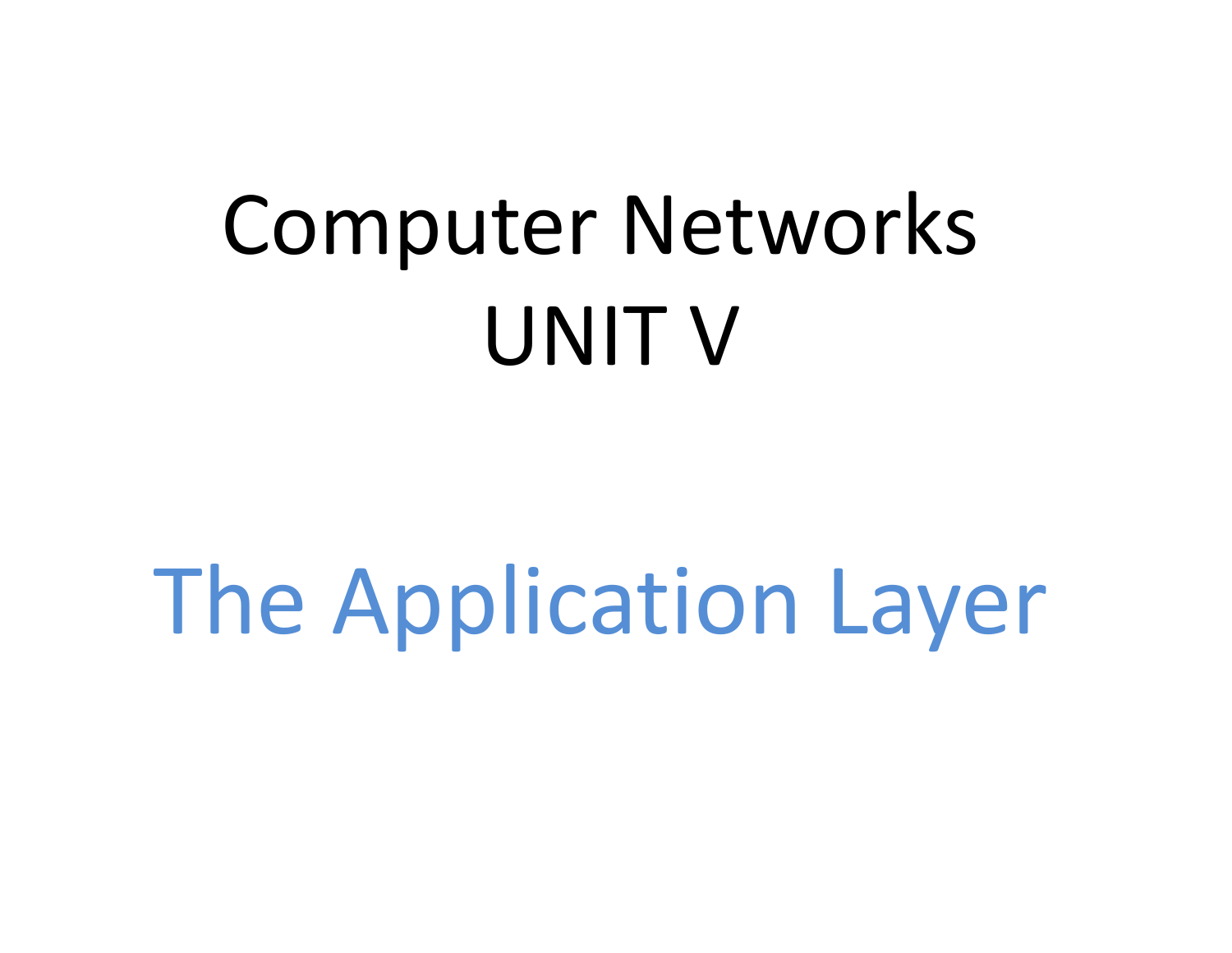# Overview: The Application Layer

- Domain name system (DNS)
- Simple Network Management Protocol (SNMP)
- Electronic Mail
- The World WEB
- HTTP
- Streaming audio and video.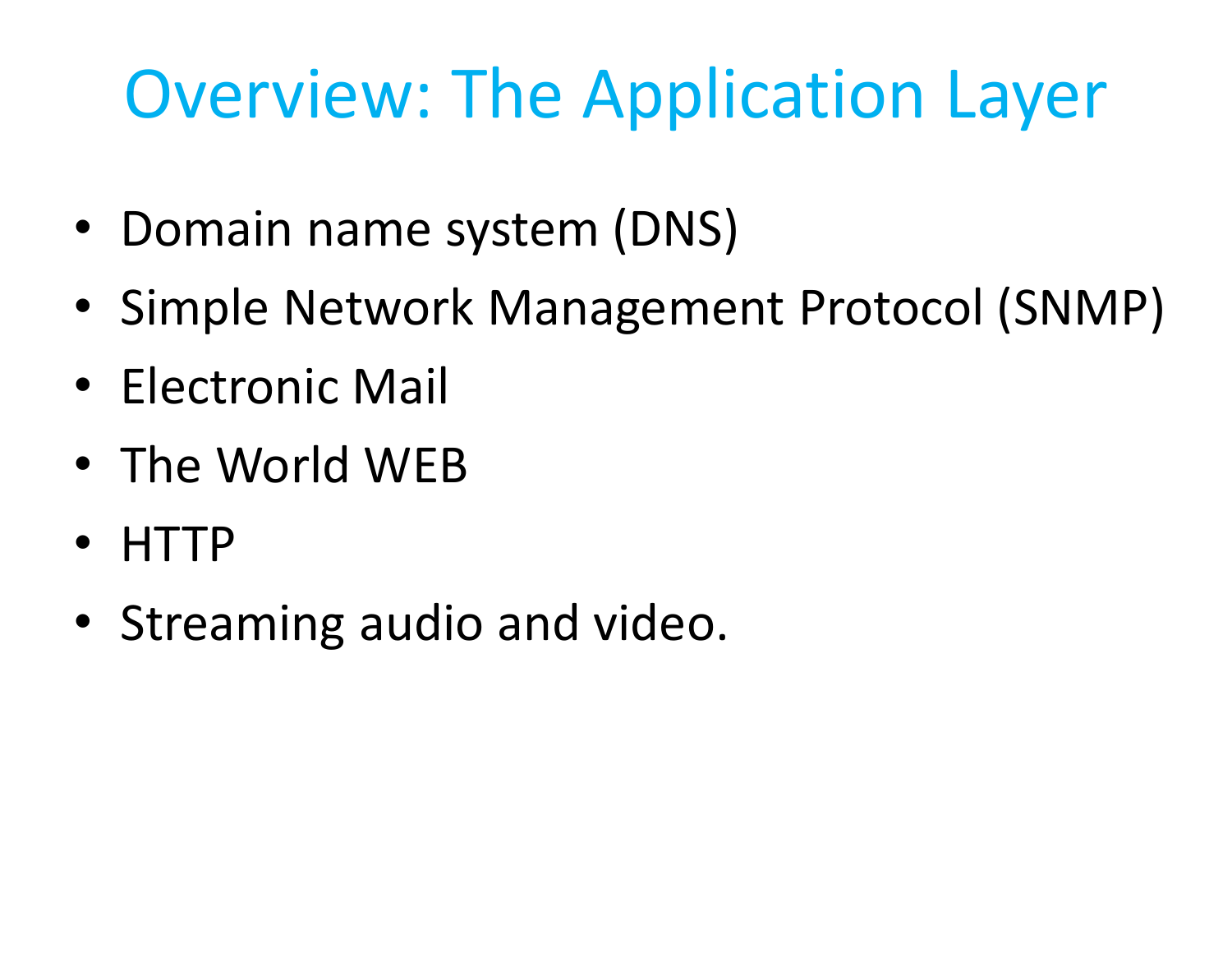- DNS is hierarchical, domain-based naming scheme and a distributed database system for<br>implays antisquable respecting ashereas used in implementing the naming scheme used in internet.
- It is primarily used for mapping host names and e-mail destinations to IP addresses.
- To map <sup>a</sup> name onto an IP address, an application program calls a library procedure called the<br>reaching peacing it the person as a person atom resolver, passing it the name as <sup>a</sup> parameter.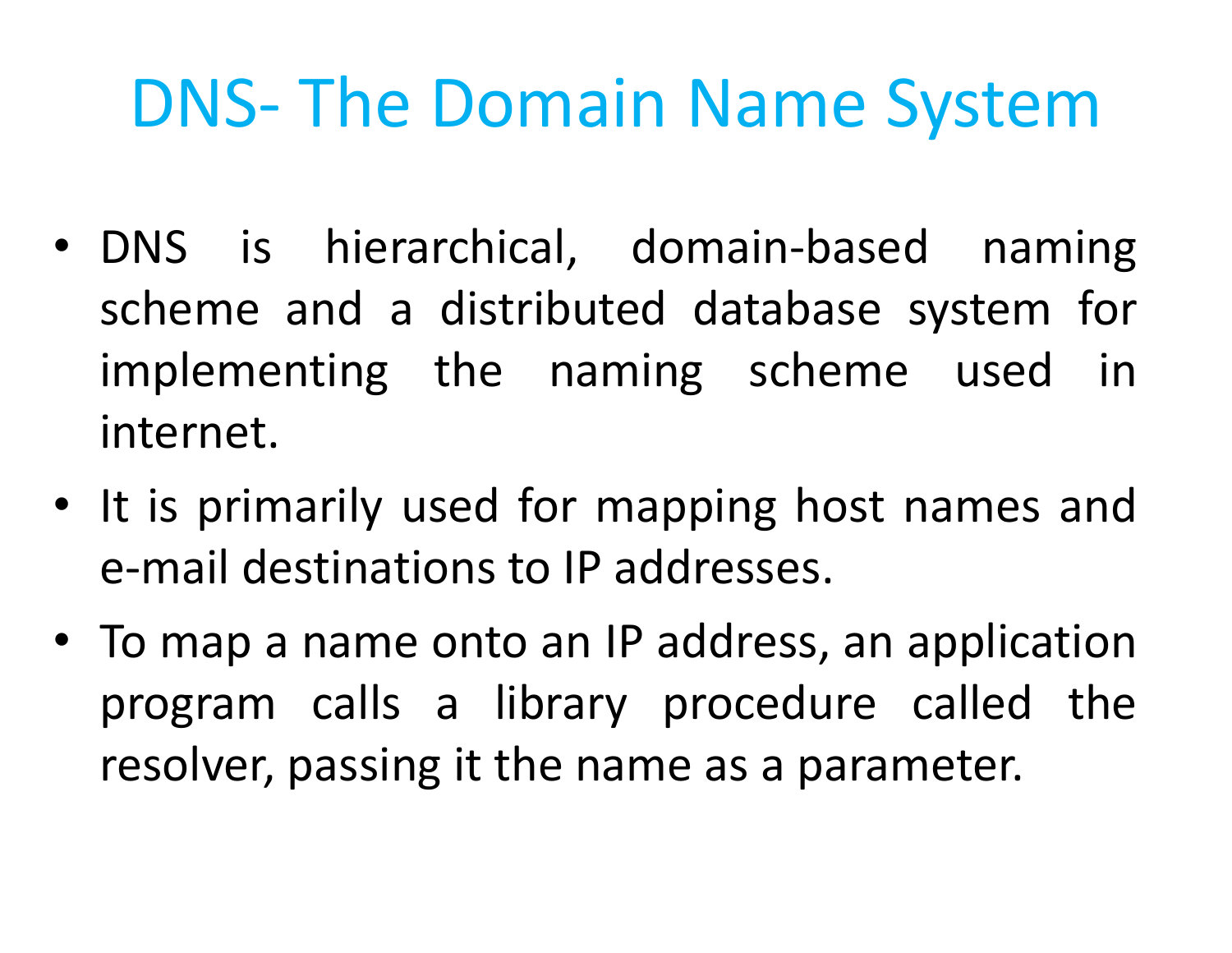- The resolver sends <sup>a</sup> UDP packet to <sup>a</sup> local DNS server, which then looks up the name and returns the IP address to the resolver, which then returns it to the caller.
- Armed with the IP address, the program can then establish <sup>a</sup> TCP connection with the destination or send it UDP packets.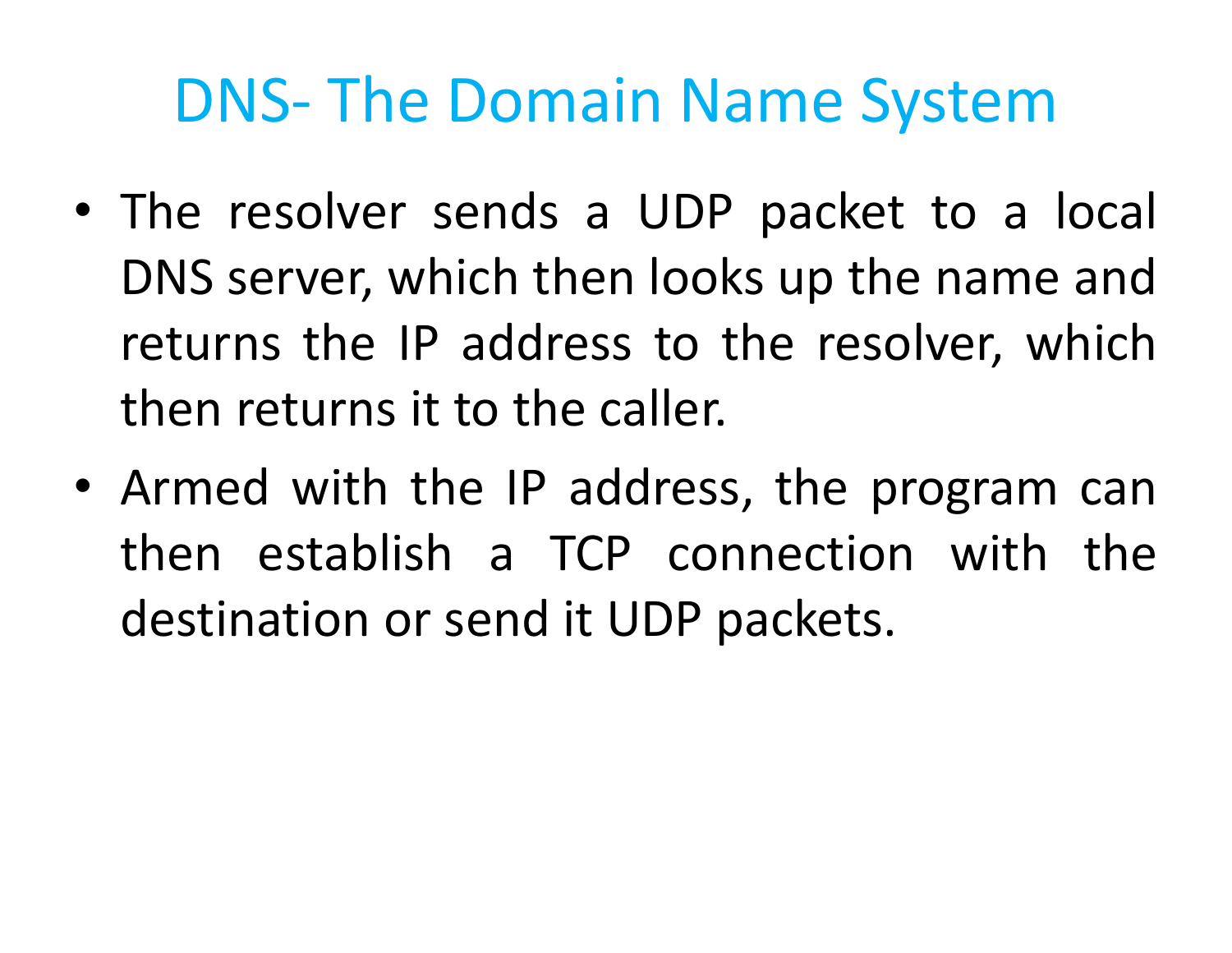- Domain names can be either absolute or relative.
- An absolute domain name always ends with <sup>a</sup> period (e.g., eng.sun.com.), whereas <sup>a</sup> relative one does not.
- Relative names have to be interpreted in some context to uniquely determine their true meaning.
- In both cases, <sup>a</sup> named domain refers to <sup>a</sup> specific node in the tree and all the nodes under it.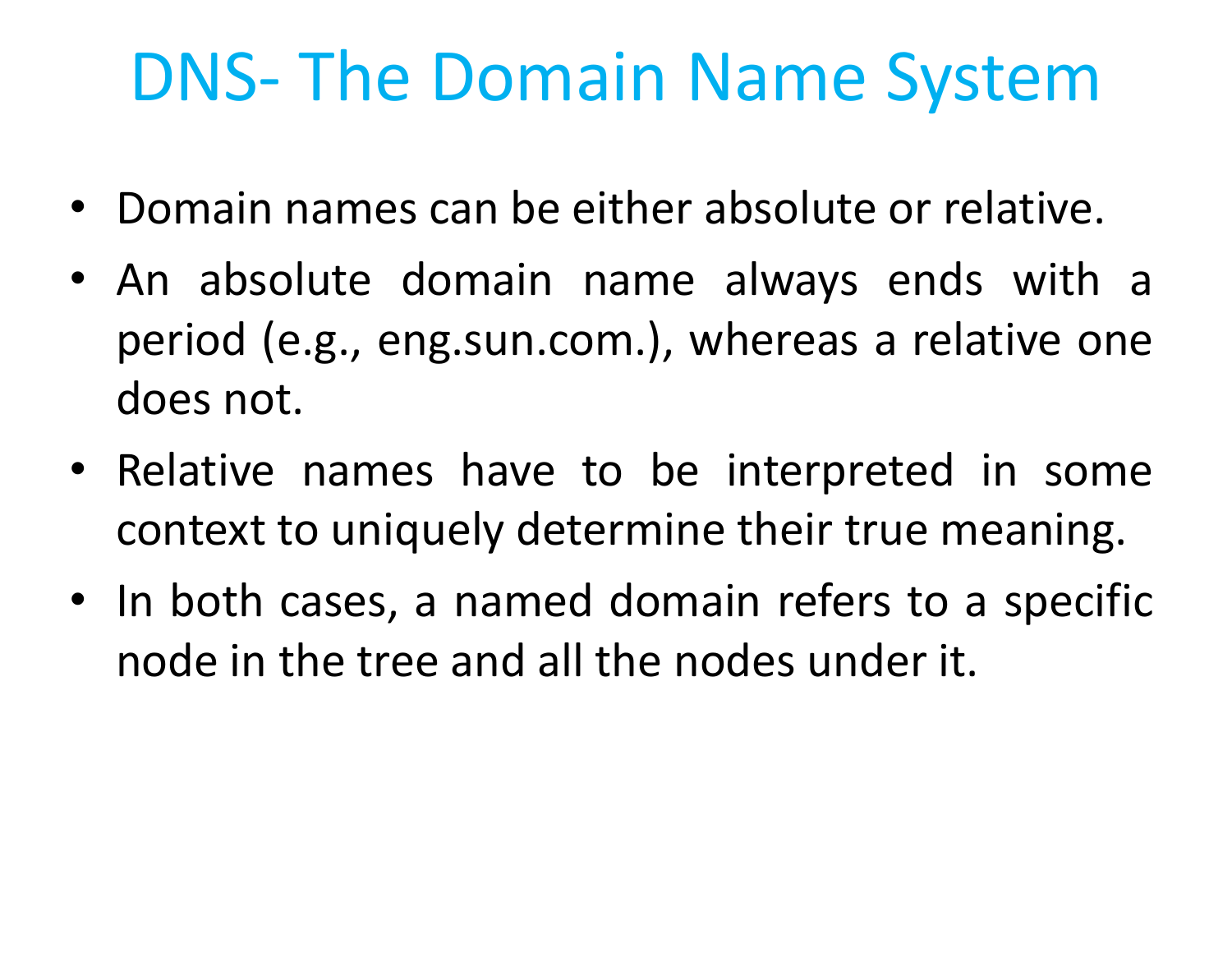- Domain names are case insensitive, Component names can be up to <sup>63</sup> characters long, and full path names must not exceed <sup>255</sup> characters.
- To create <sup>a</sup> new domain, permission is required of the domain in which it will be included.
- Naming follows organizational boundaries, not physical networks.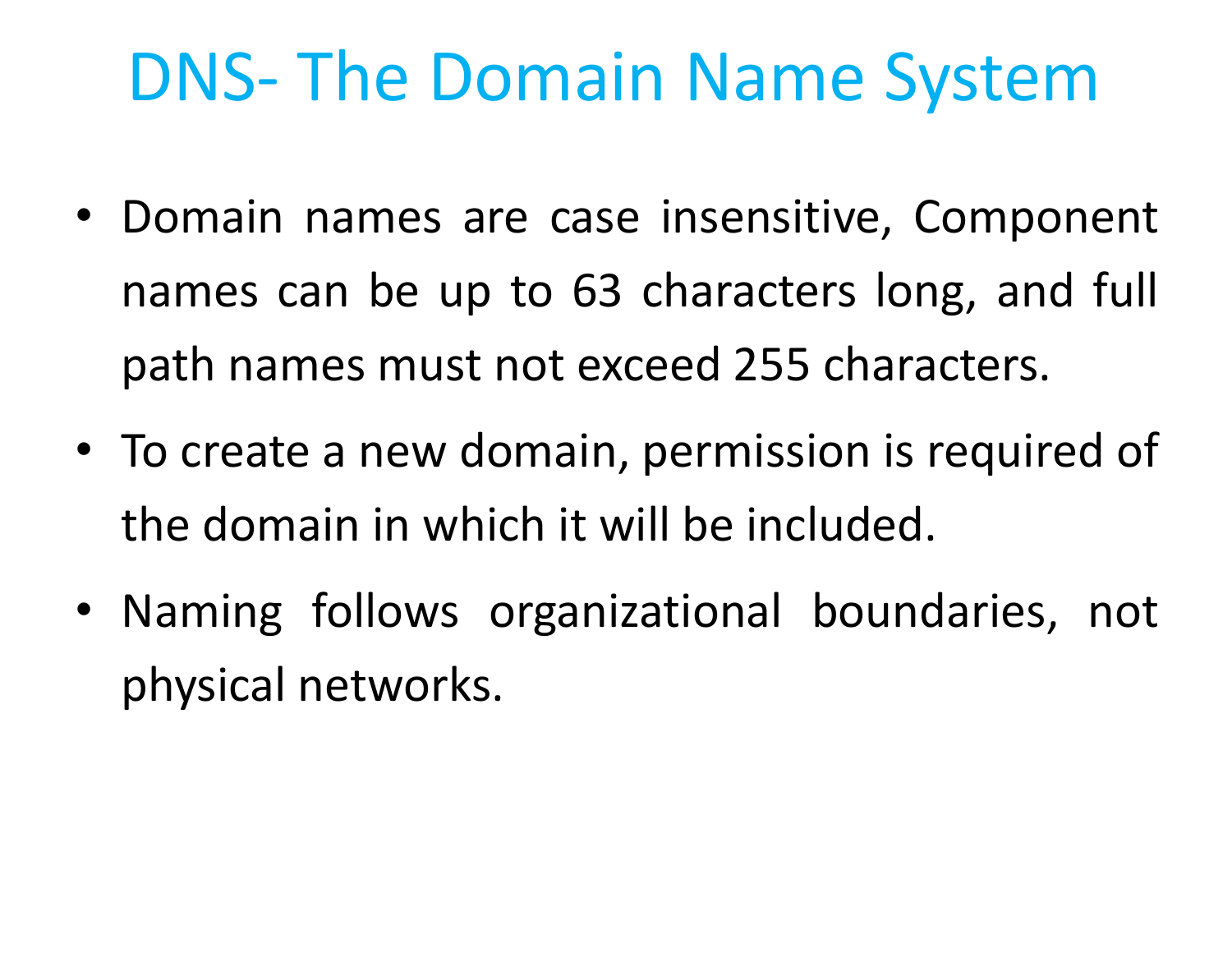# The DNS Name Space (1)



A portion of the Internet domain name space.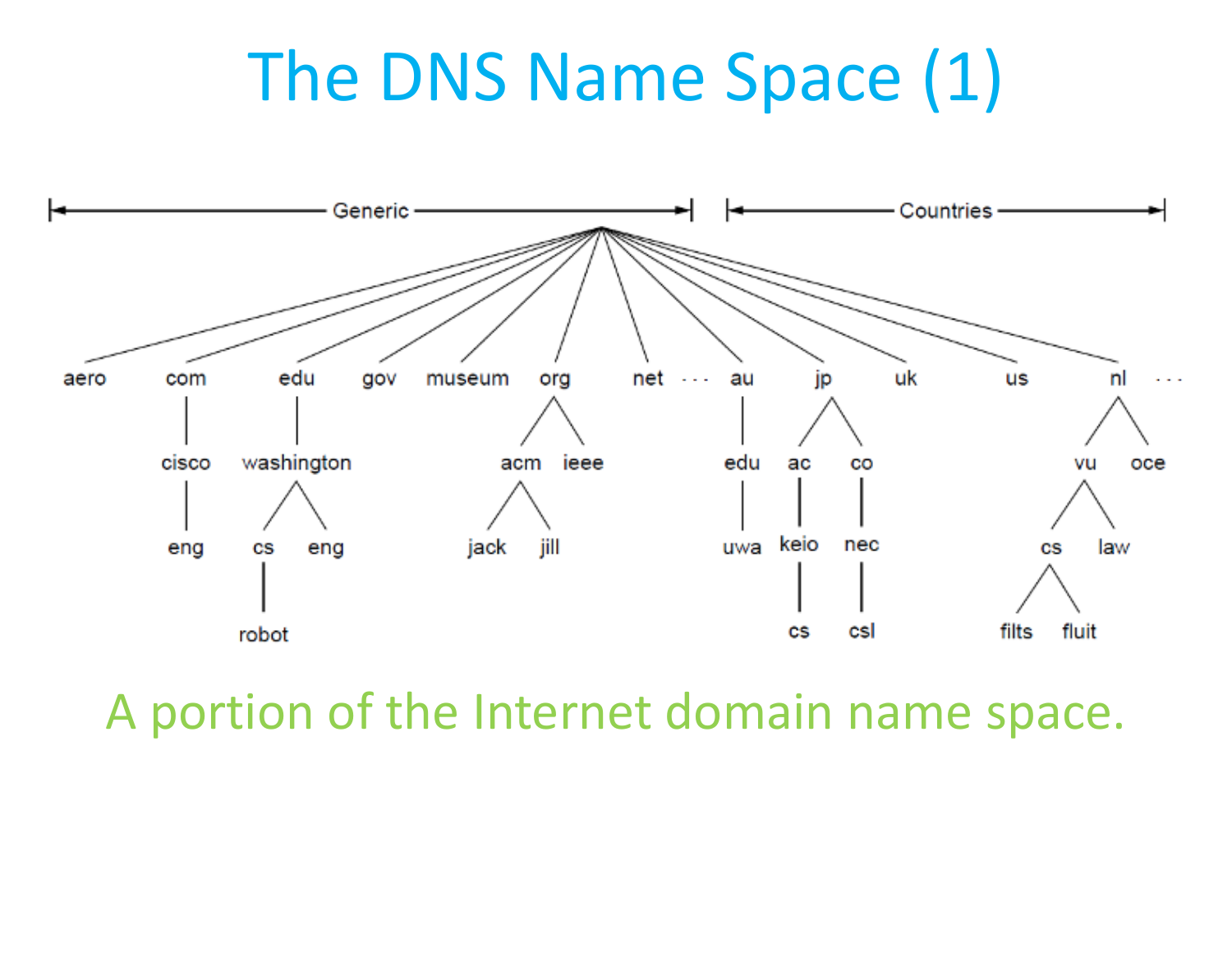- The Internet is divided into over <sup>200</sup> top-level domains, where each domain covers many hosts.
- Each domain is partitioned into subdomains, and these are further partitioned, and so on.
- All these domains can be represented by <sup>a</sup> tree.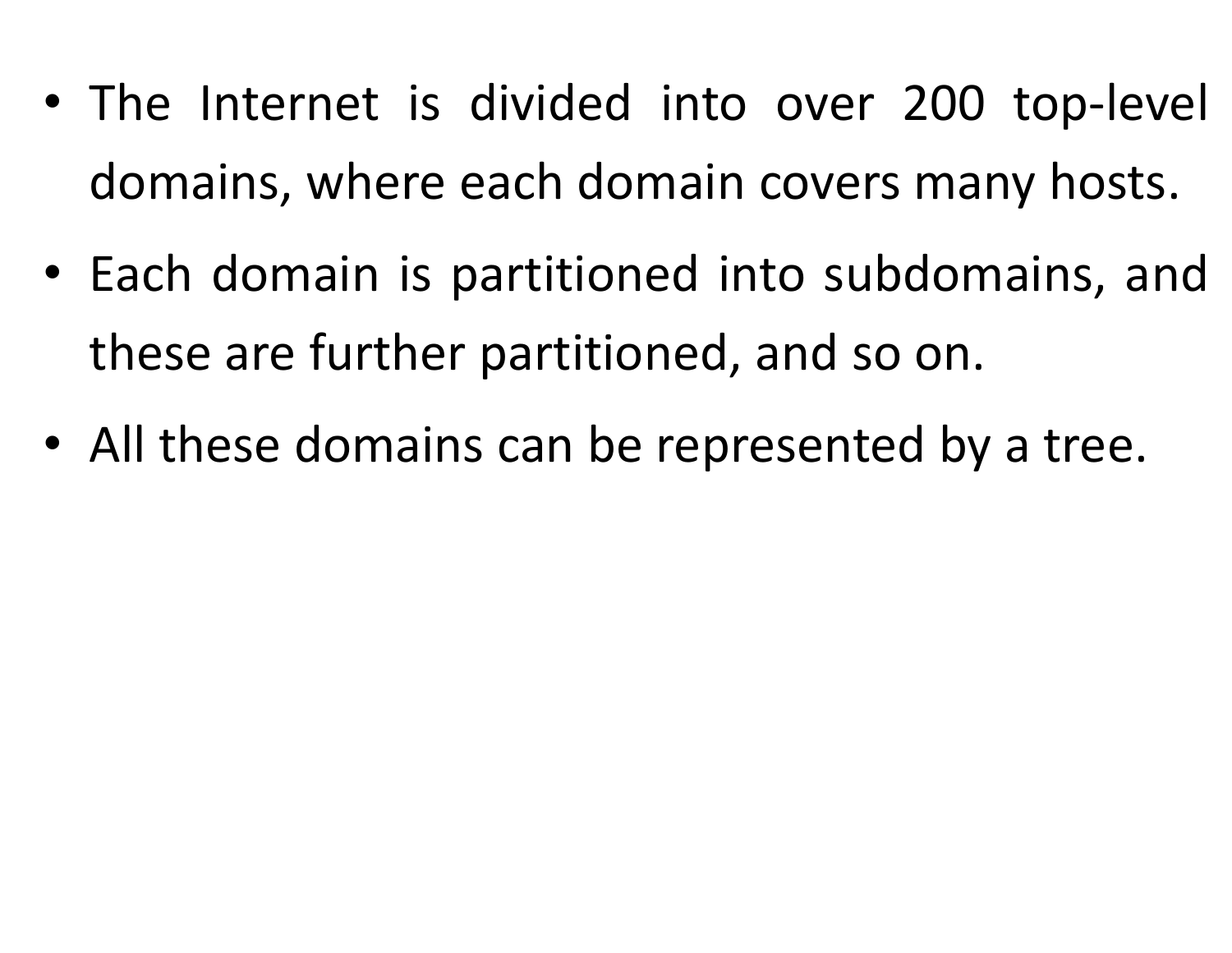- The leaves of the tree represent domains that have nosubdomains.
- <sup>A</sup> leaf domain may contain <sup>a</sup> single host, or it may represent <sup>a</sup> company and contain thousands of hosts.
- The top-level domains come in two flavors: generic andcountries.
- Each domain is named by the path upward from it to the root.
- The components are separated by periods (pronounced''dot'').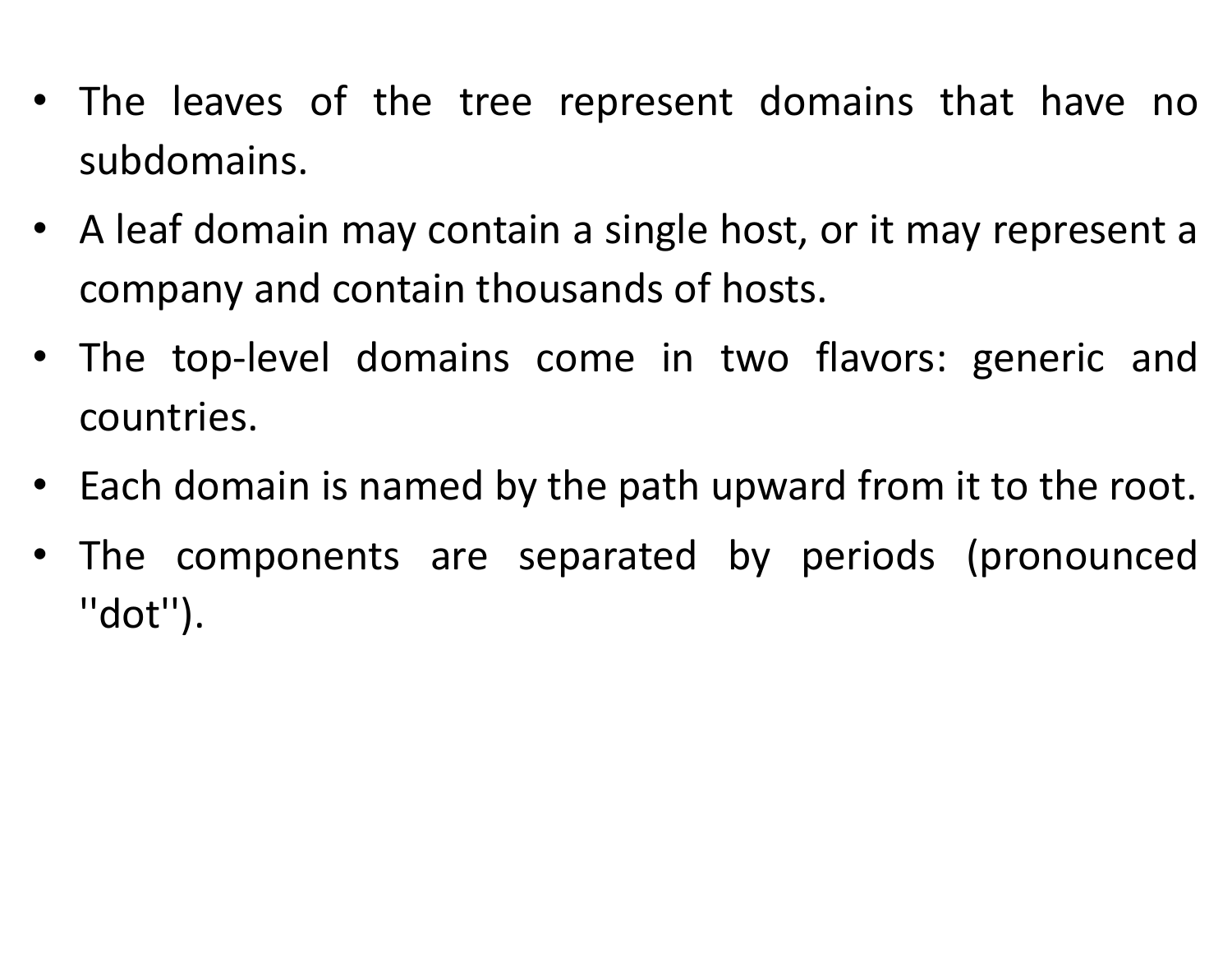# The DNS Name Space: Generic top-level domains

| <b>Domain</b> | Intended use                    | <b>Start date</b> | <b>Restricted?</b> |
|---------------|---------------------------------|-------------------|--------------------|
| com           | Commercial                      | 1985              | No                 |
| edu           | <b>Educational institutions</b> | 1985              | Yes                |
| gov           | Government                      | 1985              | Yes                |
| int           | International organizations     | 1988              | Yes                |
| mil           | Military                        | 1985              | Yes                |
| net           | Network providers               | 1985              | <b>No</b>          |
| org           | Non-profit organizations        | 1985              | No                 |
| aero          | Air transport                   | 2001              | Yes                |
| biz           | <b>Businesses</b>               | 2001              | No                 |
| coop          | Cooperatives                    | 2001              | Yes                |
| info          | Informational                   | 2002              | No                 |
| museum        | <b>Museums</b>                  | 2002              | Yes                |
| name          | People                          | 2002              | No                 |
| pro           | Professionals                   | 2002              | Yes                |
| cat           | Catalan                         | 2005              | Yes                |
| jobs          | Employment                      | 2005              | Yes                |
| mobi          | Mobile devices                  | 2005              | Yes                |
| tel           | Contact details                 | 2005              | Yes                |
| travel        | <b>Travel industry</b>          | 2005              | Yes                |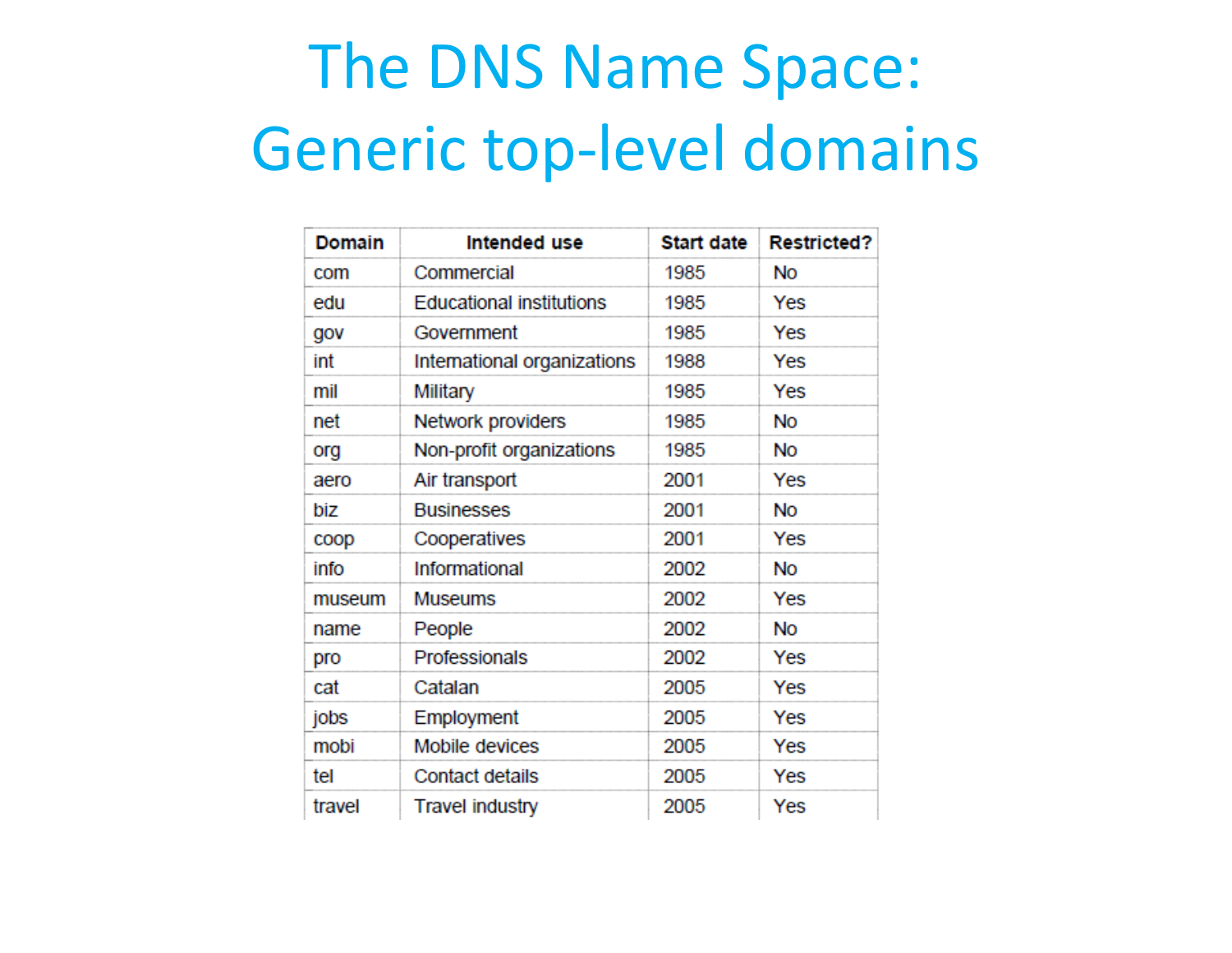#### Resource records

- Every domain has <sup>a</sup> set of resource records associatedwith it.
- When <sup>a</sup> resolver gives <sup>a</sup> domain name to DNS, what it gets back are the resource records associated with that name.
- Thus, the primary function of DNS is to map domainnames onto resource records.
- <sup>A</sup> resource record is <sup>a</sup> five-tuple as follows:

Domain name Time to live Class Type Value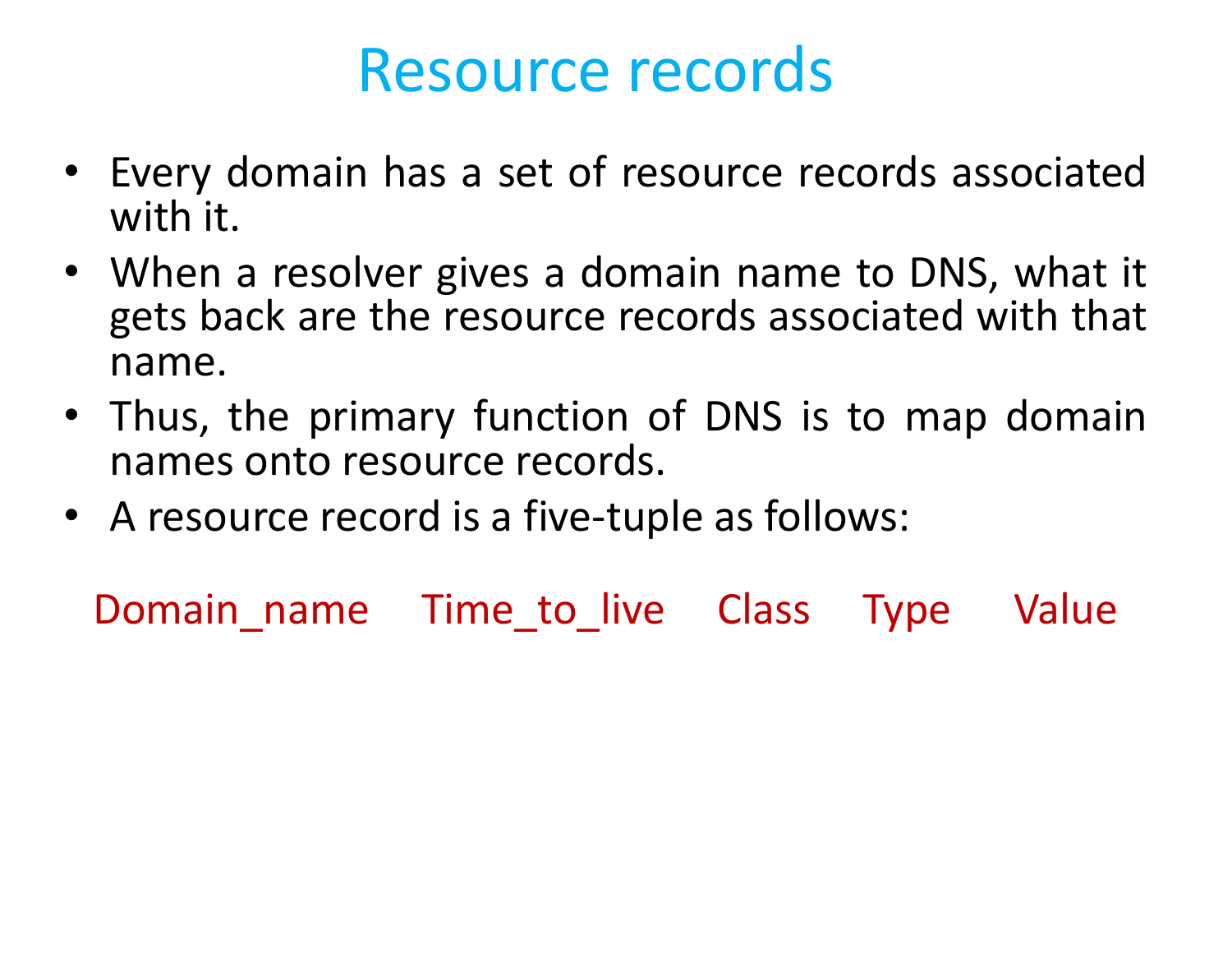#### **Domain\_name Time\_to\_live Class Type Value**

- $\Box$ The Domain name tells the domain to which this record applies.
- $\Box$ □ The Time\_to\_live field gives an indication of how stable the record is.
- $\Box$  The third field of every resource record is the Class.
	- For Internet information, it is always IN. For non-Internet information, other codes can be used.
- $\Box$ The Type field tells what kind of record this is.
- $\Box$  The Value field can be <sup>a</sup> number, <sup>a</sup> domain name, or an ASCII string.
	- $\Box$ The semantics depend on the record type.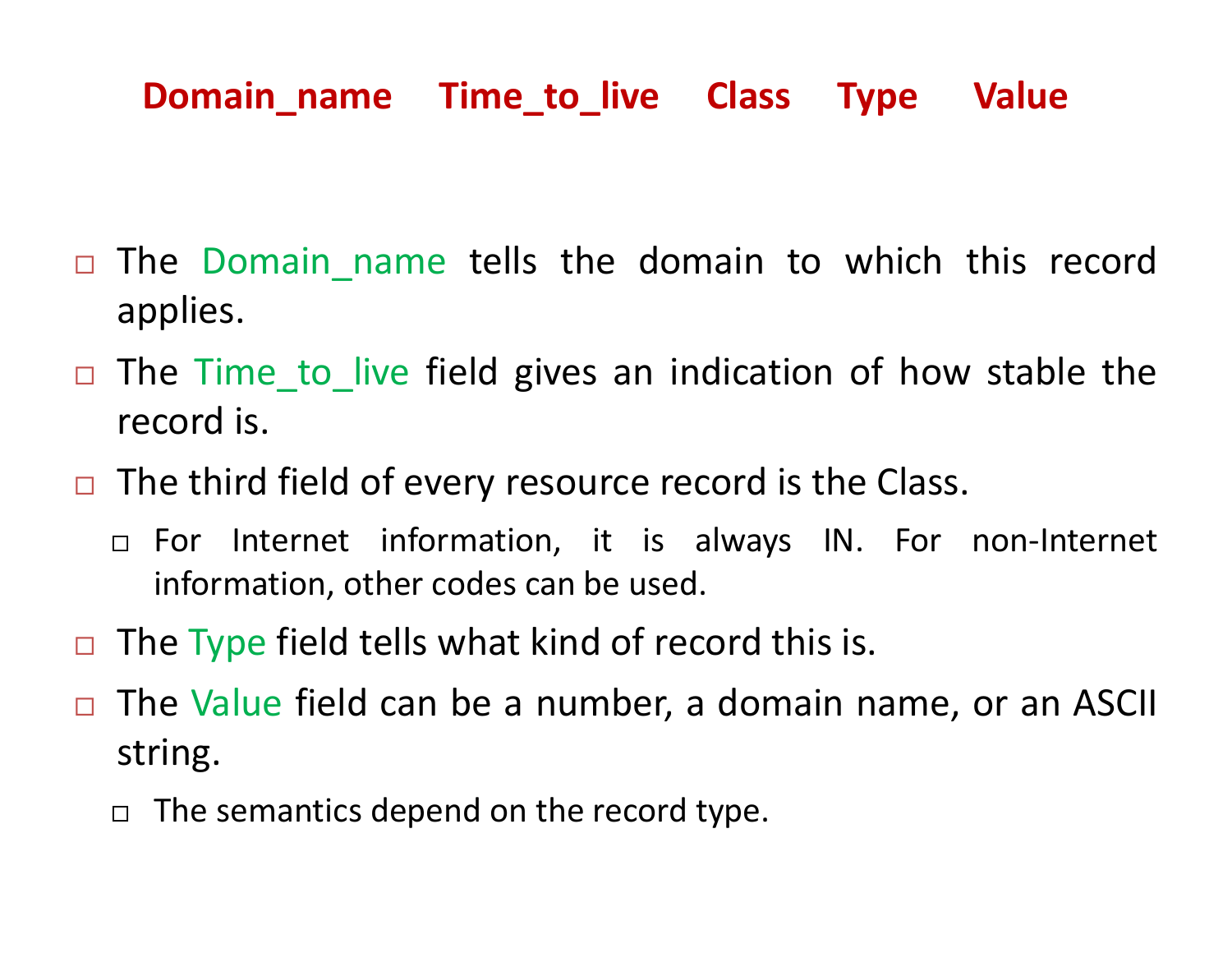# Domain Resource Records

| <b>Type</b>  | <b>Meaning</b>          | <b>Value</b>                             |
|--------------|-------------------------|------------------------------------------|
| <b>SOA</b>   | Start of authority      | Parameters for this zone                 |
| A            | IPv4 address of a host  | 32-Bit integer                           |
| <b>AAAA</b>  | IPv6 address of a host  | 128-Bit integer                          |
| <b>MX</b>    | Mail exchange           | Priority, domain willing to accept email |
| <b>NS</b>    | Name server             | Name of a server for this domain         |
| <b>CNAME</b> | Canonical name          | Domain name                              |
| <b>PTR</b>   | Pointer                 | Alias for an IP address                  |
| <b>SPF</b>   | Sender policy framework | Text encoding of mail sending policy     |
| <b>SRV</b>   | <b>Service</b>          | Host that provides it                    |
| TXT          | Text                    | <b>Descriptive ASCII text</b>            |

#### The principal DNS resource record types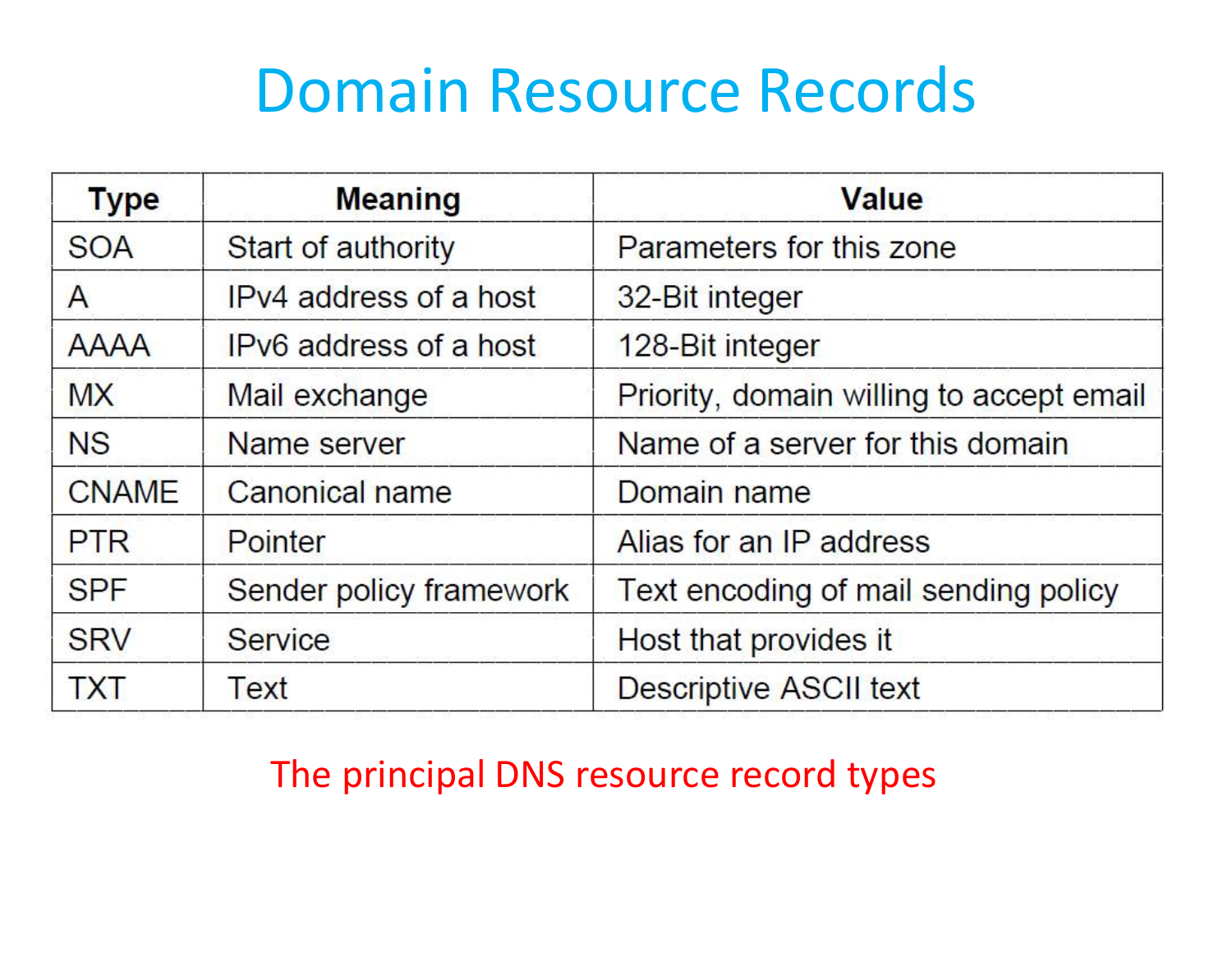## Name Servers

- To avoid the problems associated with having only <sup>a</sup> single source of information, the DNS name space is divided into nonoverlapping **zones**.
- Each zone contains some part of the tree and also contains name servers holding the informationabout that zone.
- Normally, <sup>a</sup> zone will have one primary name server, which gets its information from a file on its disk, and<br>one\_or\_more\_secondary\_name\_servers\_which\_got one or more secondary name servers, which get their information from the primary name server.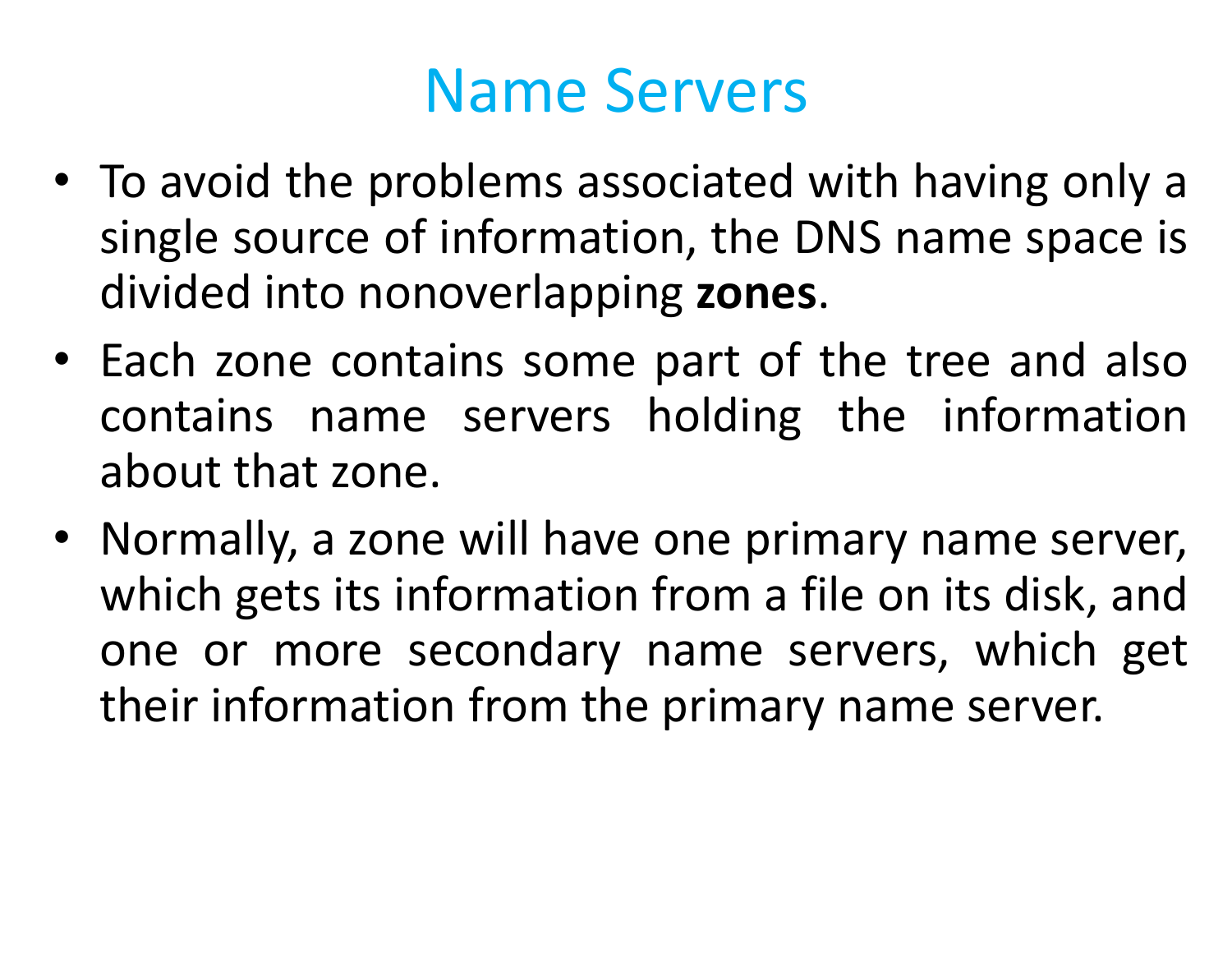## Name Servers



#### Part of the DNS name space divided into zones (which are circled).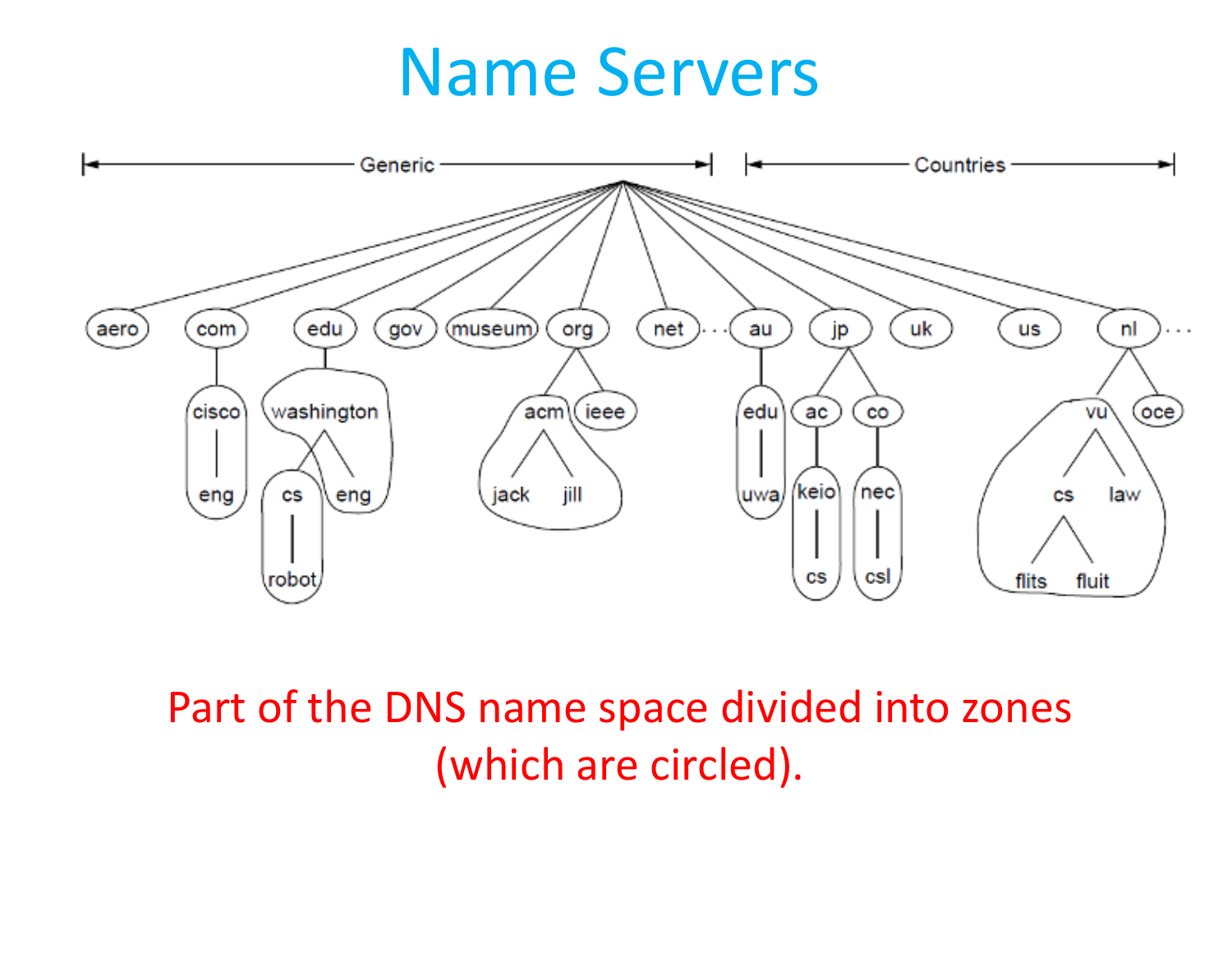#### Name Servers

- To improve reliability, some servers for <sup>a</sup> zone can be located outside the zone.
- Where the zone boundaries are placed within <sup>a</sup> zone is up to that zone's administrator.
- This decision is made in large part based on howmany name servers are desired, and where.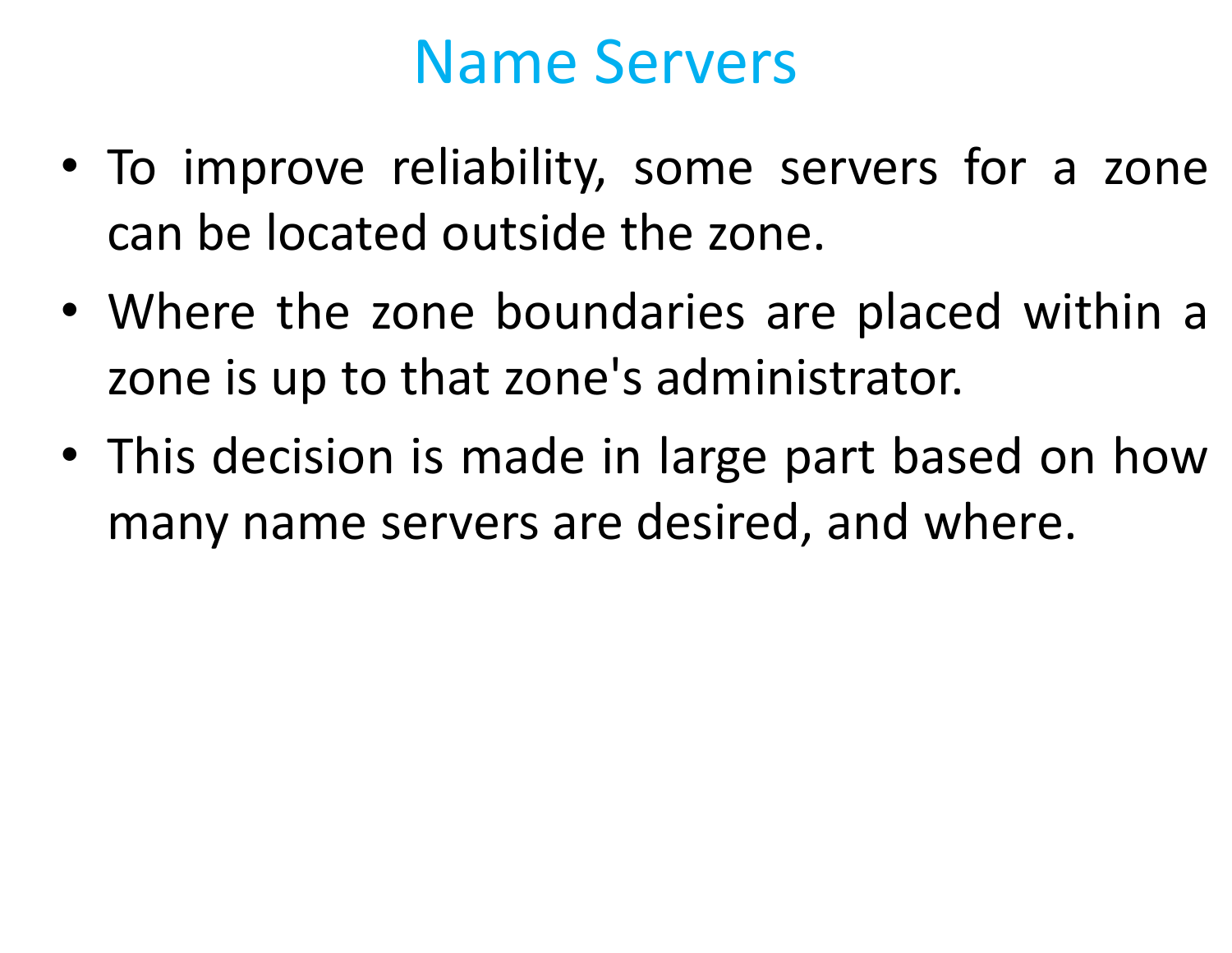- When <sup>a</sup> resolver has <sup>a</sup> query about <sup>a</sup> domain name, it passes the query to one of the local name servers.
- If the domain being sought falls under the jurisdiction of the name server, it returns the authoritative resource records.
- An **authoritative record** is one that comes fromthe authority that manages the record and is thus always correct.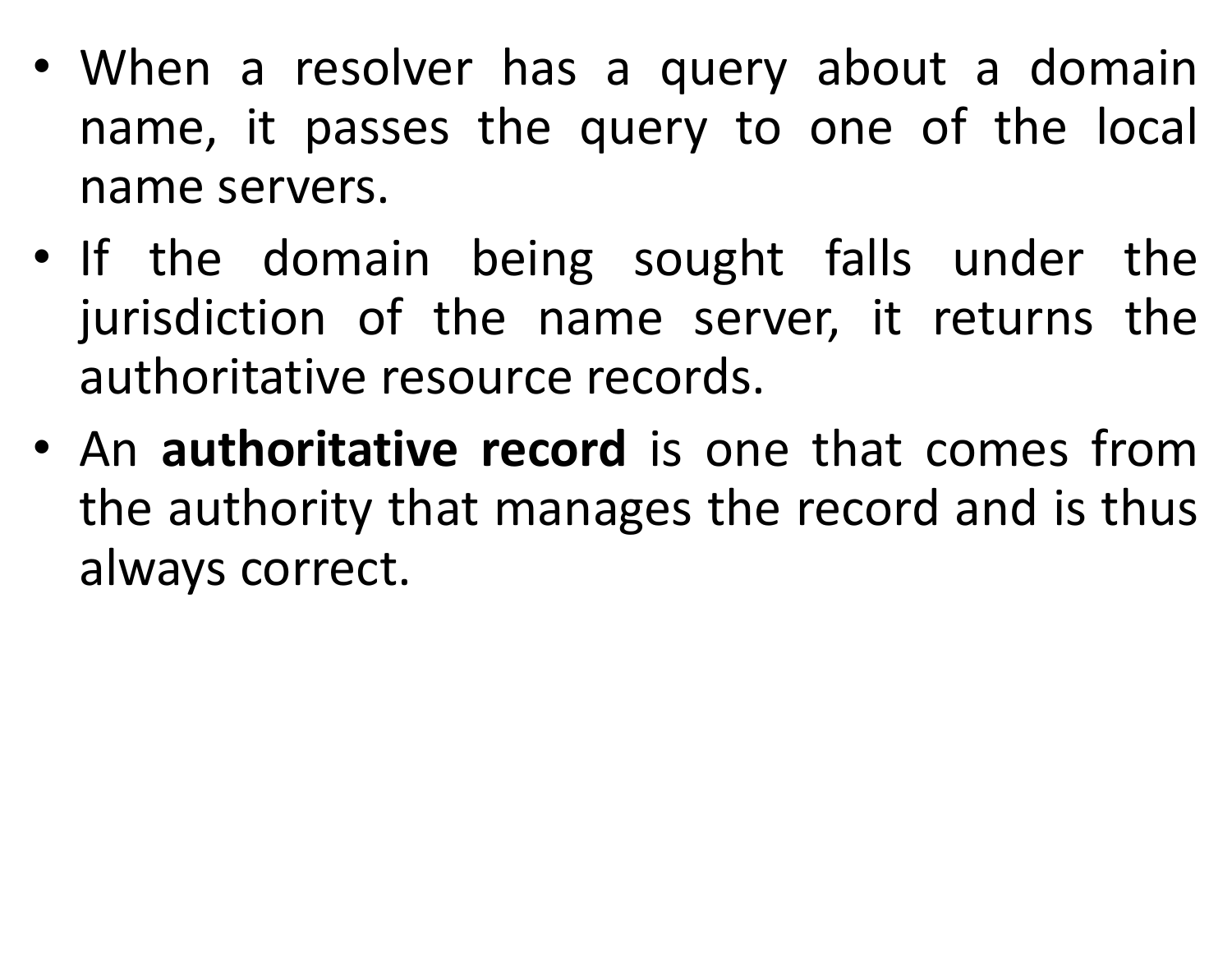- Authoritative records are in contrast to cached records, which may be out of date.
- If, however, the domain is remote and no information about the requested domain is available locally, the name server sends a query message to the top-level name server for the domain requested using LDAP protocol.
- LDAP (Lightweight Directory Access Protocol) organizes information as <sup>a</sup> tree and allows searches on different components.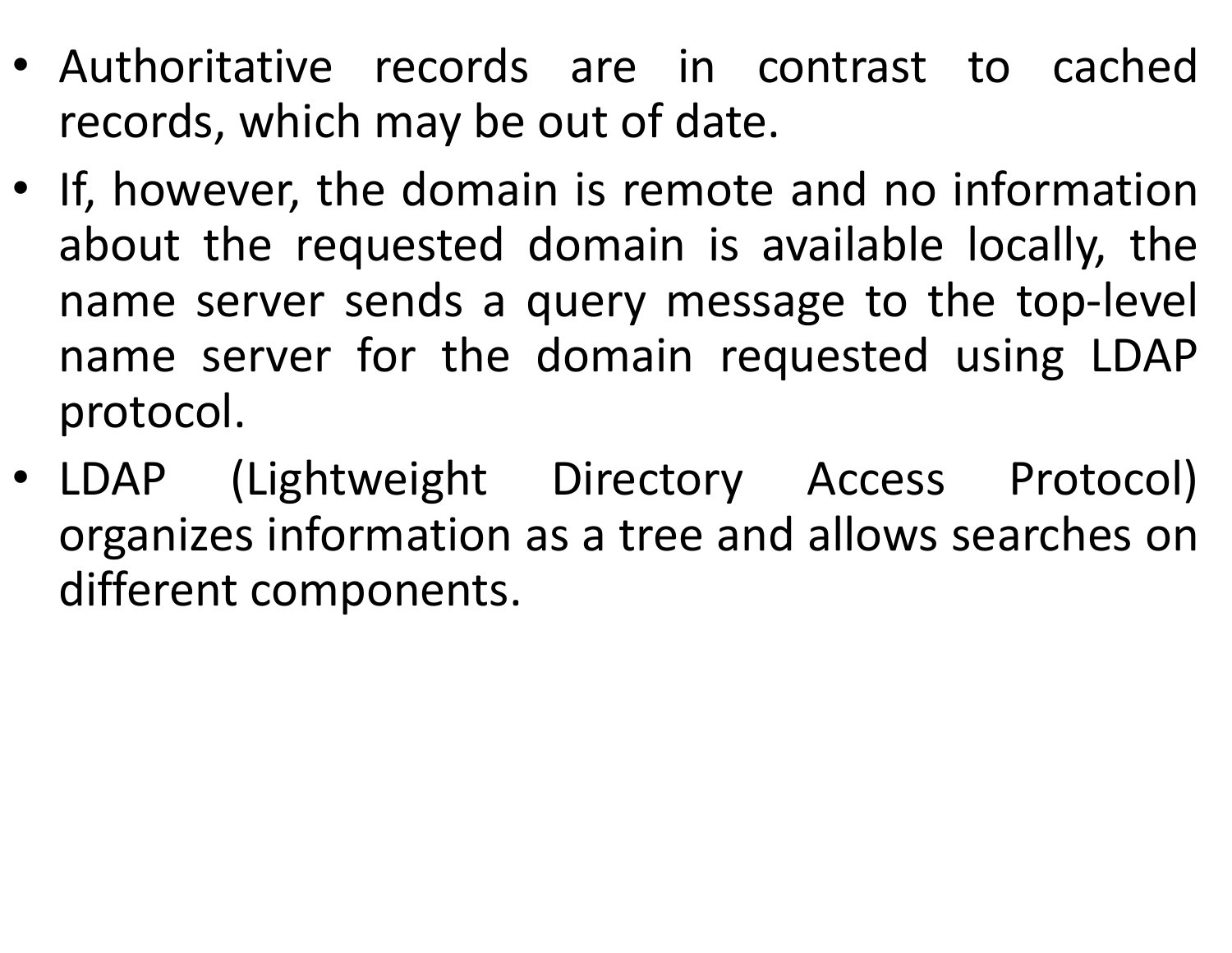#### DNS Infrastructure & Resolution

#### Host at cis.poly.edu wants IP address for gaia.cs.umass.edu

#### **Infrastructure**:

- Client resolver
- Local DNS server
- Authoritative DNS Server
- Root DNS Server
- Top-Level Domain DNS Server

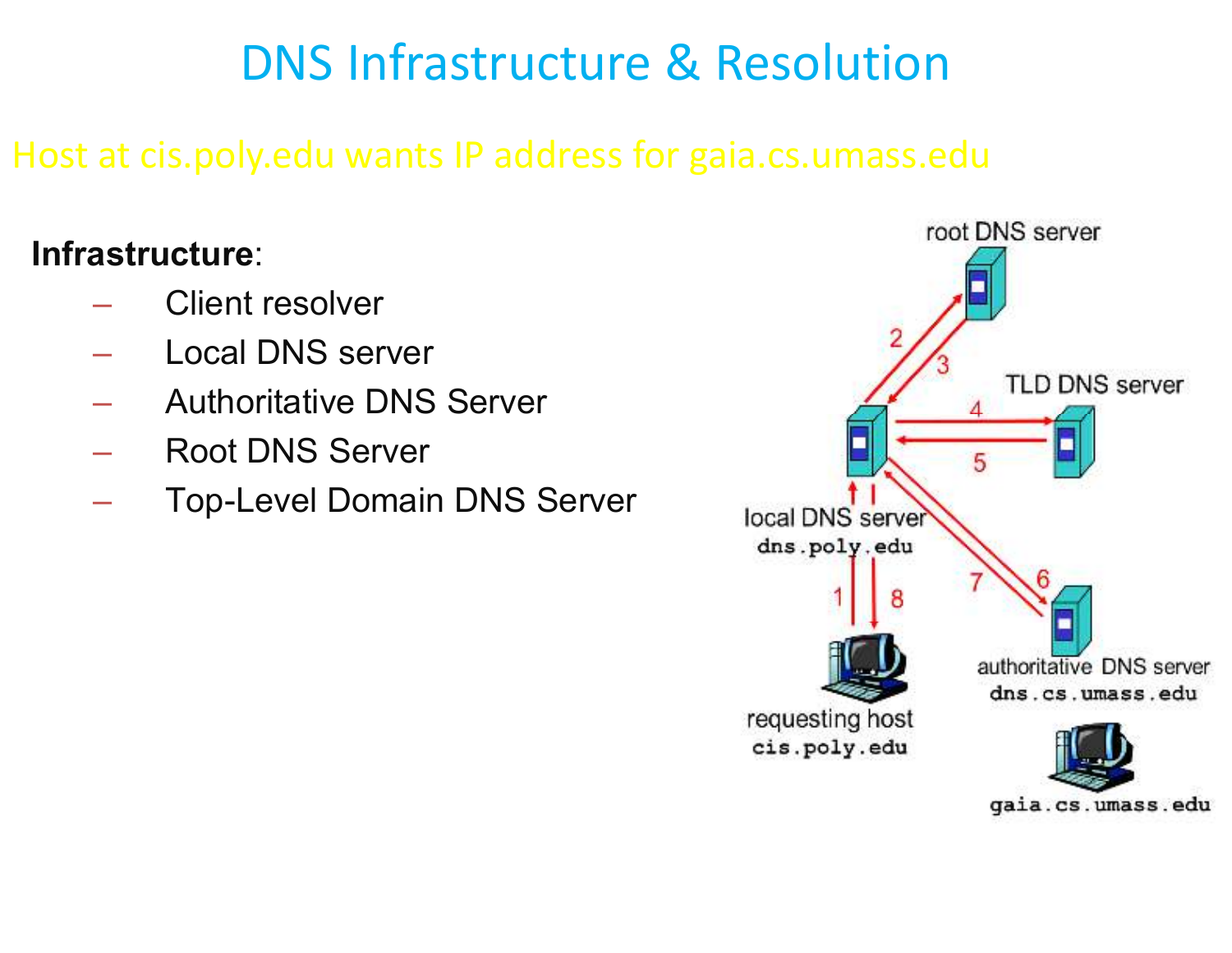# **Simple Network Management ProtocolSNMP**

- What is SNMP?
- Basic SNMP components
- SNMP basic commands
- Typical SNMP communication
- SNMP versions (SNMP v1, v2 and v3)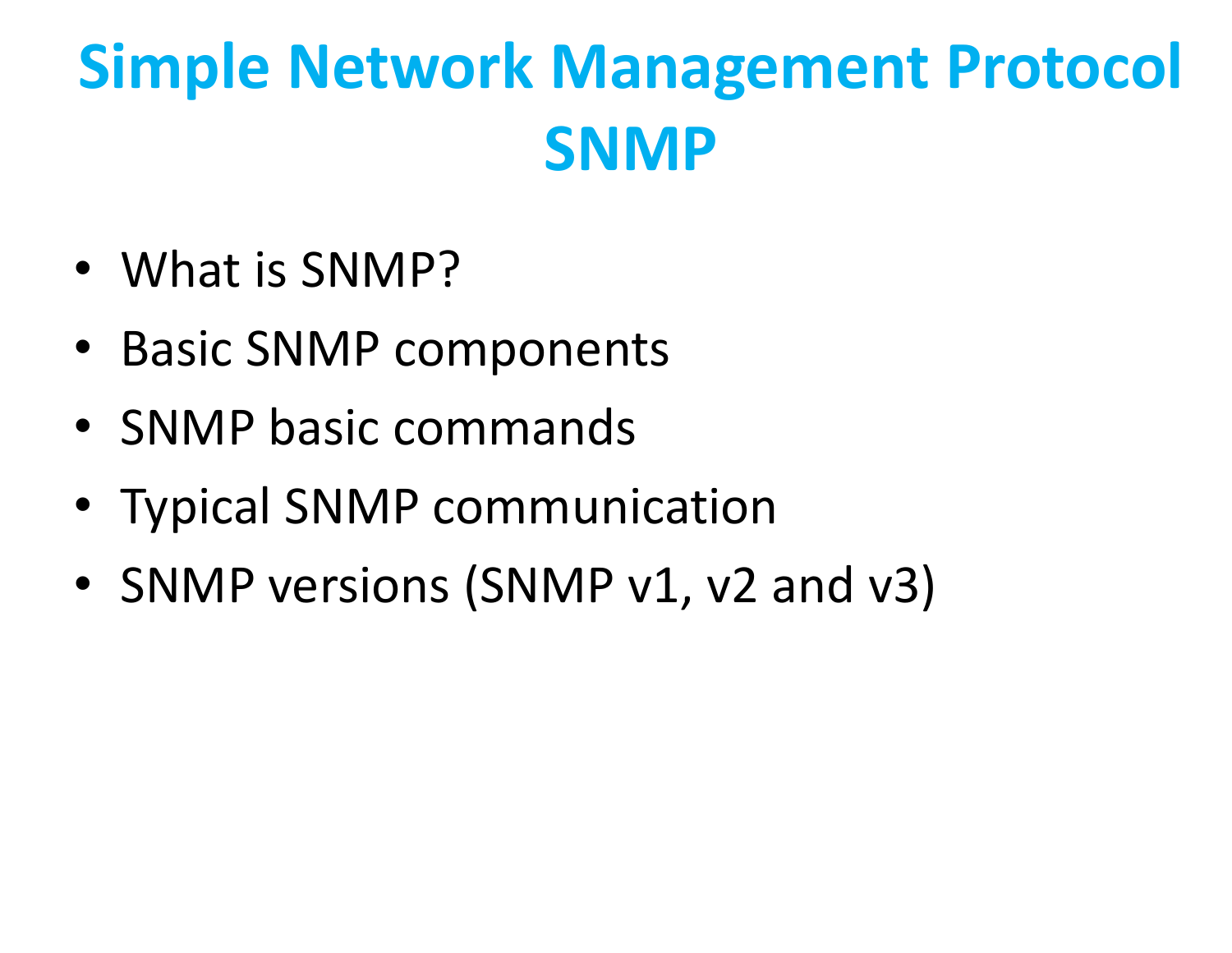# What is SNMP?

- Simple Network Management Protocol (SNMP) is an application–layer protocol defined by the Internet Architecture Board (IAB) in RFC1157 for exchanging management information between network devices.
- It is <sup>a</sup> part of Transmission Control Protocol <sup>⁄</sup> Internet Protocol (TCP⁄IP) protocol suite.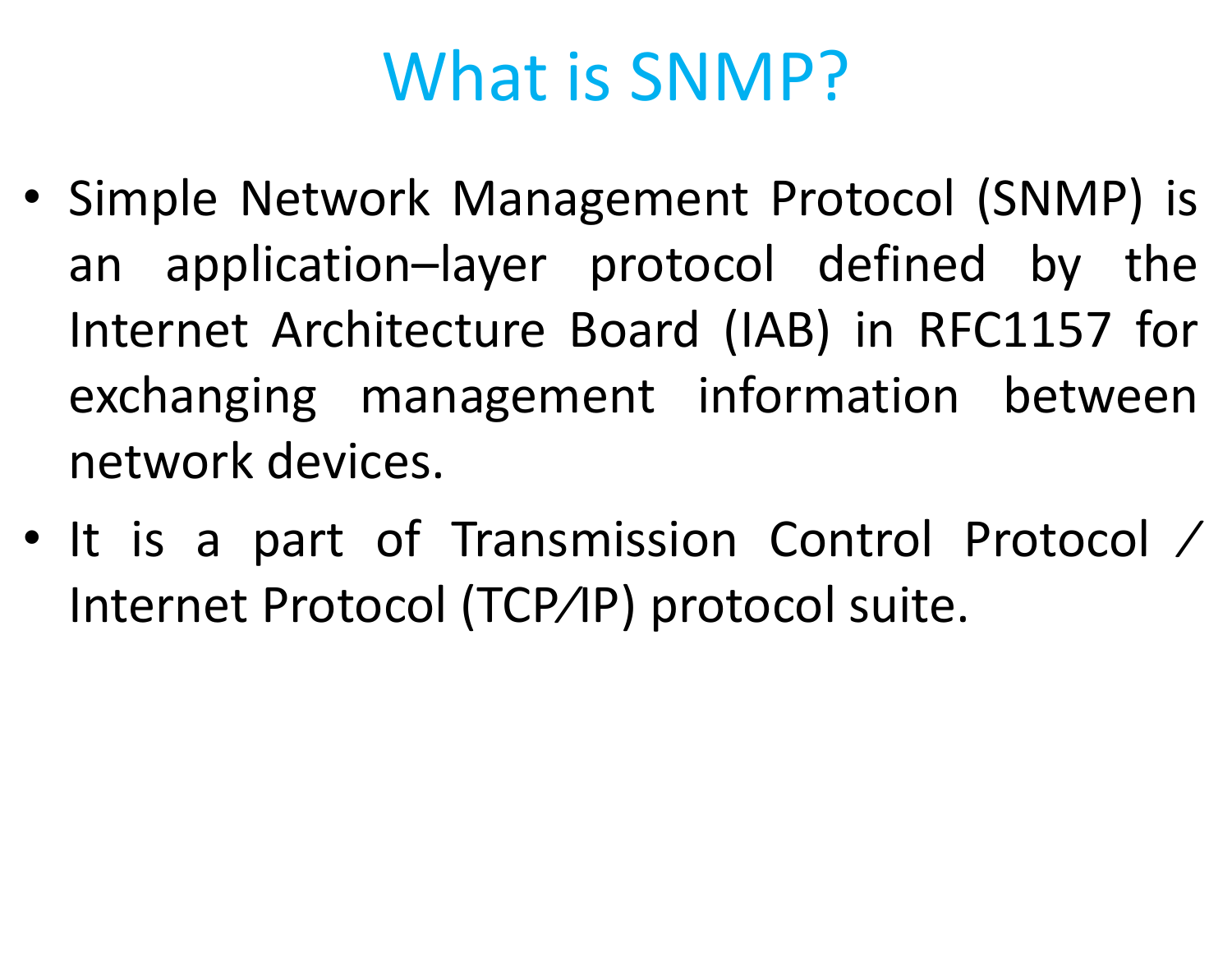- SNMP is one of the widely accepted network protocols to manage and monitor network elements.
- Most of the professional–grade network elements come with bundled SNMP agent.
- These agents have to be enabled and configured to communicate with the network monitoring tools or network management system (NMS).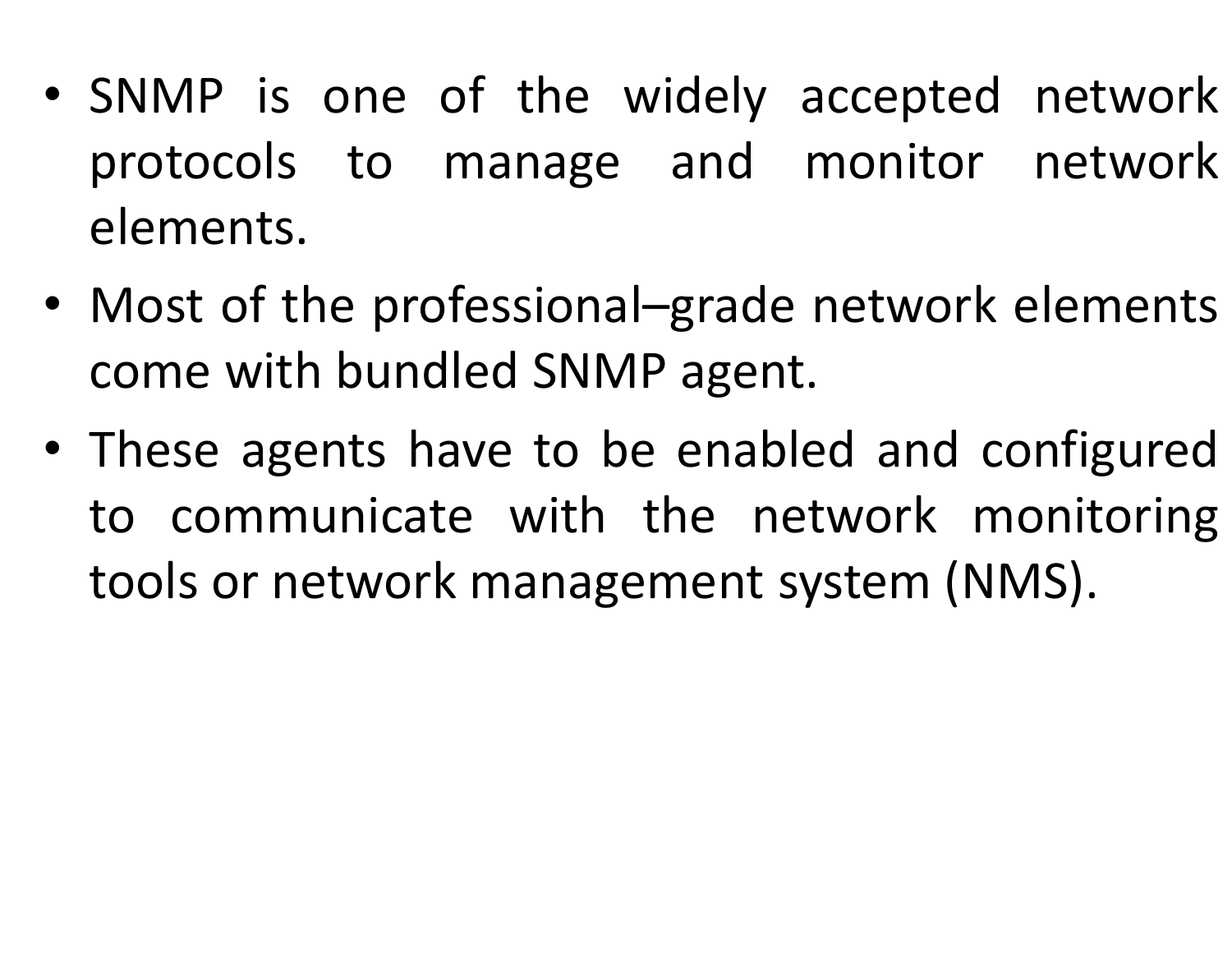# SNMP basic components

- SNMP consists of
	- $\mathcal{L}_{\mathcal{A}}$  , where  $\mathcal{L}_{\mathcal{A}}$  is the set of the set of the set of the set of the set of the set of the set of the set of the set of the set of the set of the set of the set of the set of the set of the set of the - SNMP Manager
	- $\mathcal{L}_{\mathcal{A}}$  , where  $\mathcal{L}_{\mathcal{A}}$  is the set of the set of the set of the set of the set of the set of the set of the set of the set of the set of the set of the set of the set of the set of the set of the set of the Managed devices
	- – $-$  SNMP agent
	- $\mathcal{L}_{\mathcal{A}}$  , where  $\mathcal{L}_{\mathcal{A}}$  is the set of the set of the set of the set of the set of the set of the set of the set of the set of the set of the set of the set of the set of the set of the set of the set of the Management Information Database (or Management Information Base - MIB)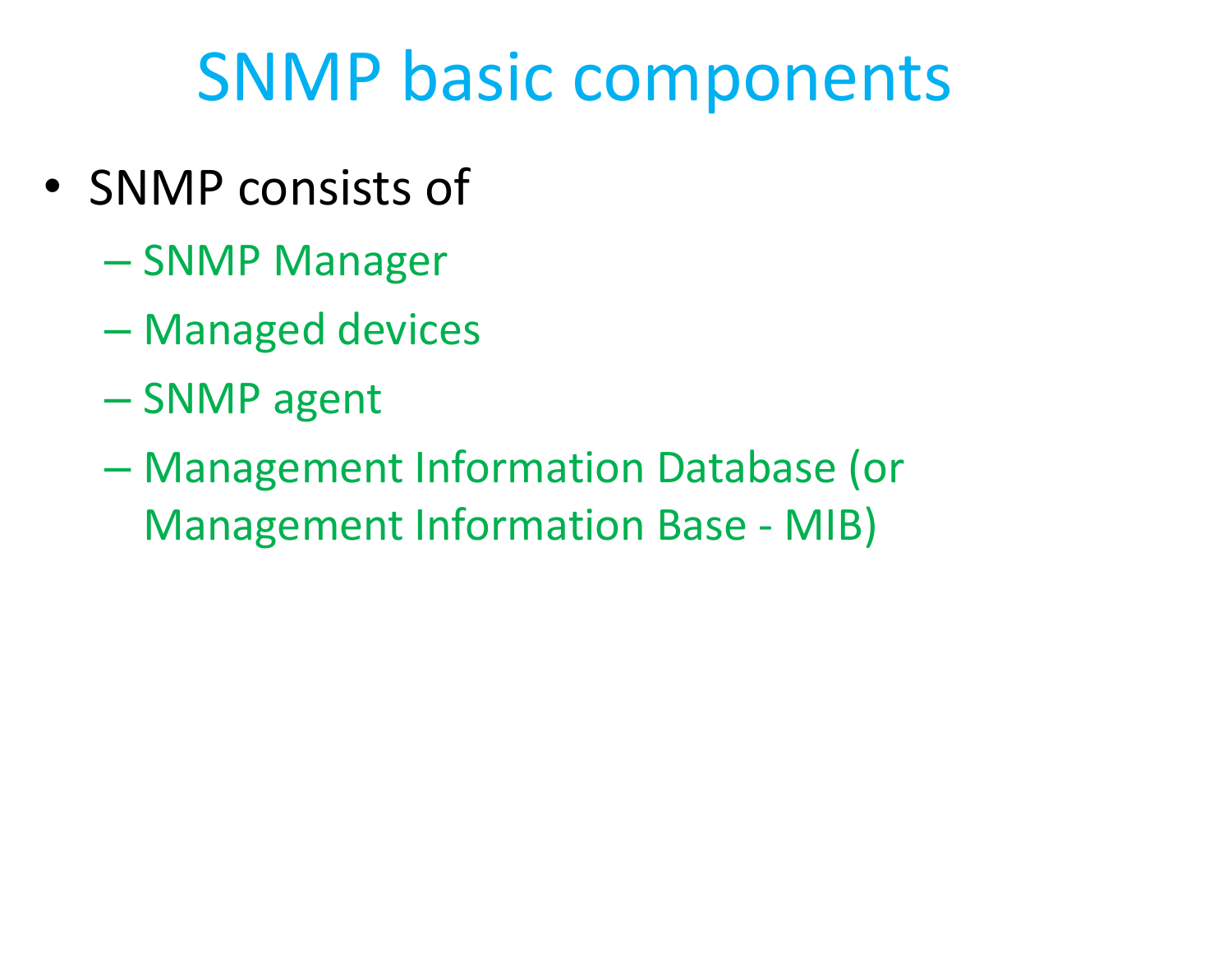# **SNMP** Components

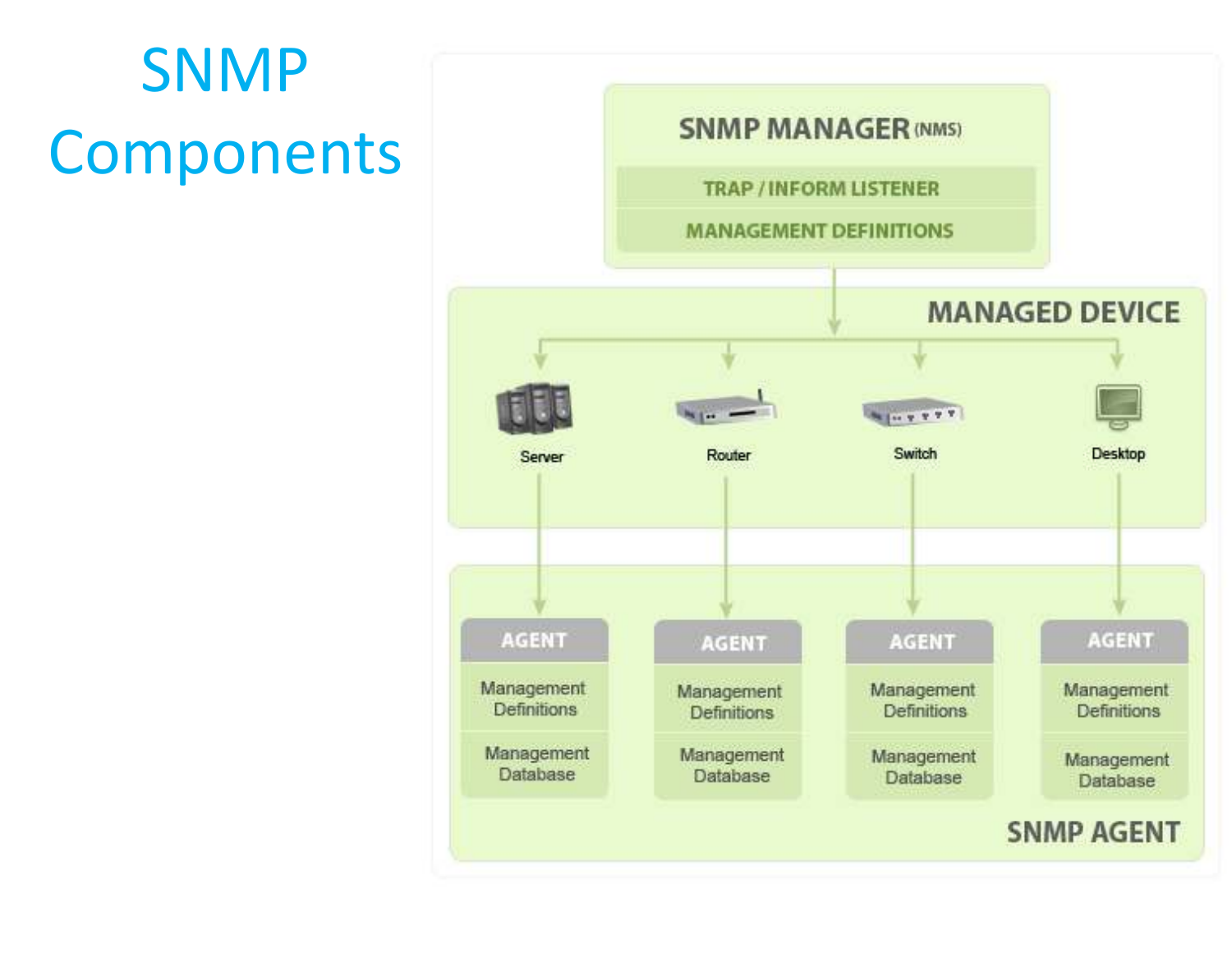# SNMP Manager:

- A manager or management system is a separate entity<br>that is responsible to communicate with the SNMP that is responsible to communicate with the SNMP agent implemented network devices.
- This is typically <sup>a</sup> computer that is used to run one or more network management systems.
- SNMP Manager's key functions
	- –— Queries agents
	- Gets responses from agents<br>Cets resisting in againta
	- –– Sets variables in agents
	- –Acknowledges asynchronous events from agents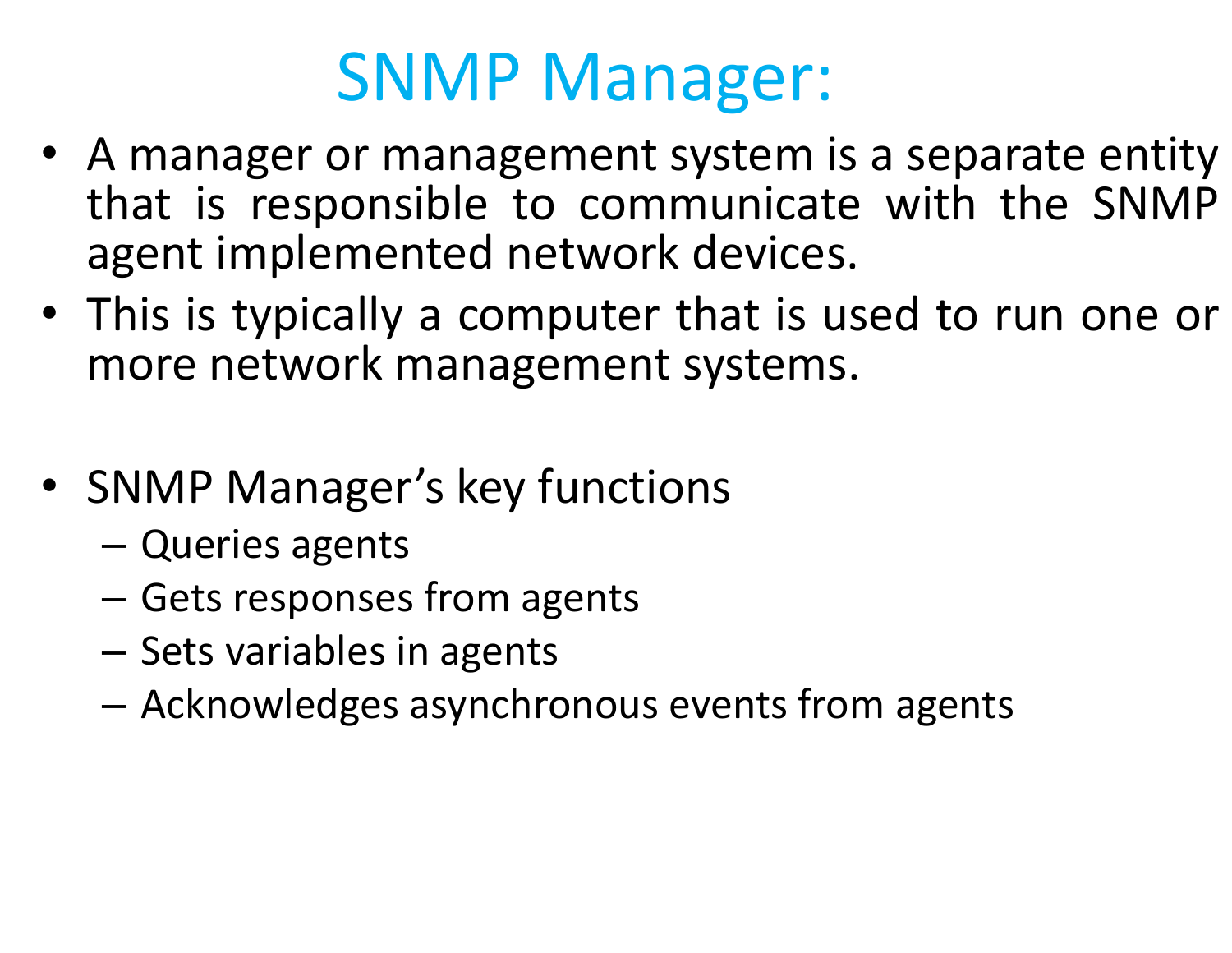## Managed Devices:

- <sup>A</sup> managed device or the network element is <sup>a</sup> part of the network that requires some form of<br>reactioning and reasoners ant monitoring and management.
- managed devices include routers, switches, servers, workstations, printers, UPSs, etc...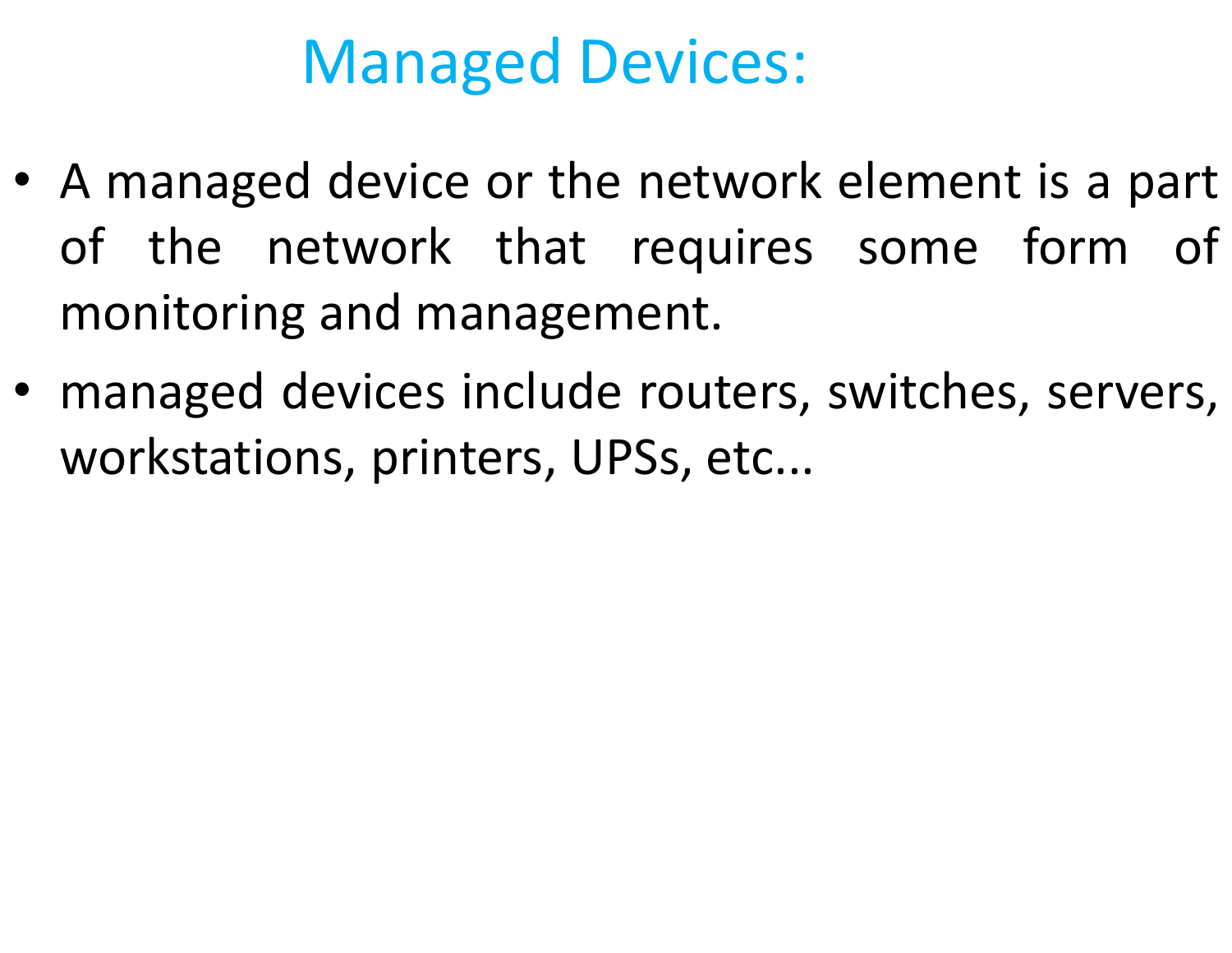### SNMP Agent:

- The agent is <sup>a</sup> program that is packaged within the network element.
- Enabling the agent allows it to collect the management information database from the device locally and makes it<br>available to the SNMP manager when it is queried for available to the SNMP manager, when it is queried for.
- These agents could be standard (e.g. Net-SNMP) or specific to a vendor (e.g. HP insight agent)
- SNMP agent's key functions
	- Collects management information about its local environment
	- $-$  Stores and retrieves management information as defined in the MIB.
	- $-$  Signals an event to the manager.
	- Acts as <sup>a</sup> proxy for some non–SNMP manageable network node.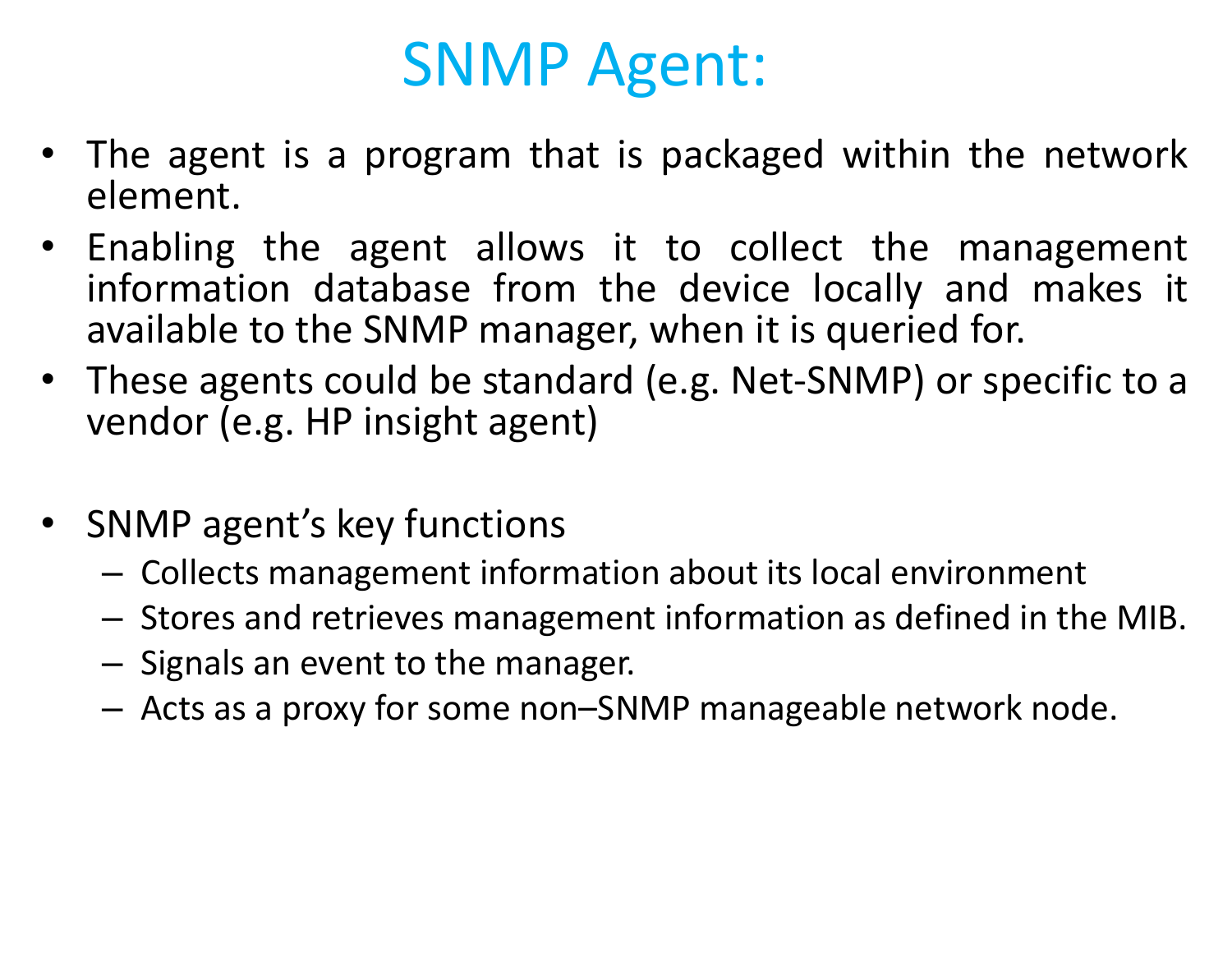#### Management Information database

#### or Management Information Base (MIB)

- Every SNMP agent maintains an information database describing the managed device parameters.
- The SNMP manager uses this database to request the agent for specific information.
- This commonly shared database between the Agent and the Manager is called Management Information Base (MIB).
- In short,
	- –– MIB files are the set of questions that a SNMP Manager can ask the agent.
	- –– Agent collects these data locally and stores it, as defined in the MIB.
	- –- So, the SNMP Manager should be aware of these standard and private questions for every type of agent.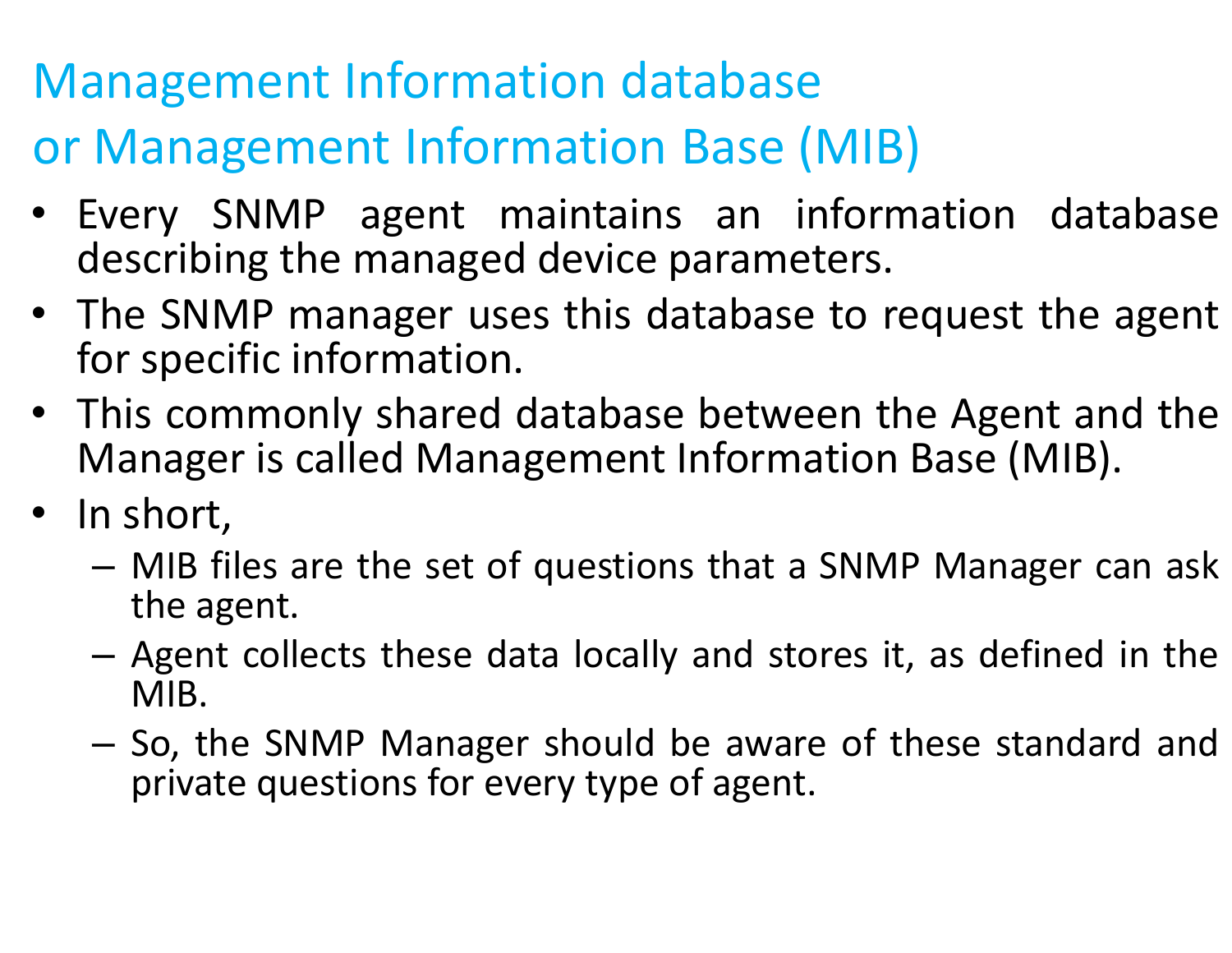### Basic commands of SNMP

- The simplicity in information exchange has made the SNMP as widely accepted protocol. The main reason being concise set of commands as given below
	- $-$  GFT: The GET aneration is a req **GET**: The GET operation is a request sent by the manager to the managed device. It is performed to retrieve one or more values from the managed device.
	- $\mathcal{L}_{\mathcal{A}}$  , where  $\mathcal{L}_{\mathcal{A}}$  is the set of the set of the set of the set of the set of the set of the set of the set of the set of the set of the set of the set of the set of the set of the set of the set of the **SET**: This operation is used by the managers to modify or assign the value of the Managed device.
	- **TRAPS**: Unlike the above commands which are initiated from the SNMP Manager, TRAPS are initiated by the Agents. It is a signal to the SNMP Manager by the Agent on the occurrence of an event.
	- $\mathcal{L}_{\mathcal{A}}$  , where  $\mathcal{L}_{\mathcal{A}}$  is the set of the set of the set of the set of the set of the set of the set of the set of the set of the set of the set of the set of the set of the set of the set of the set of the **INFORM**: This command is similar to the TRAP initiated by the Agent, additionally INFORM includes confirmation from the SNMP manager on receiving the message.
	- **RESPONSE**: It is the command used to carry back the value(s) or signal of actions directed by the SNMP Manager.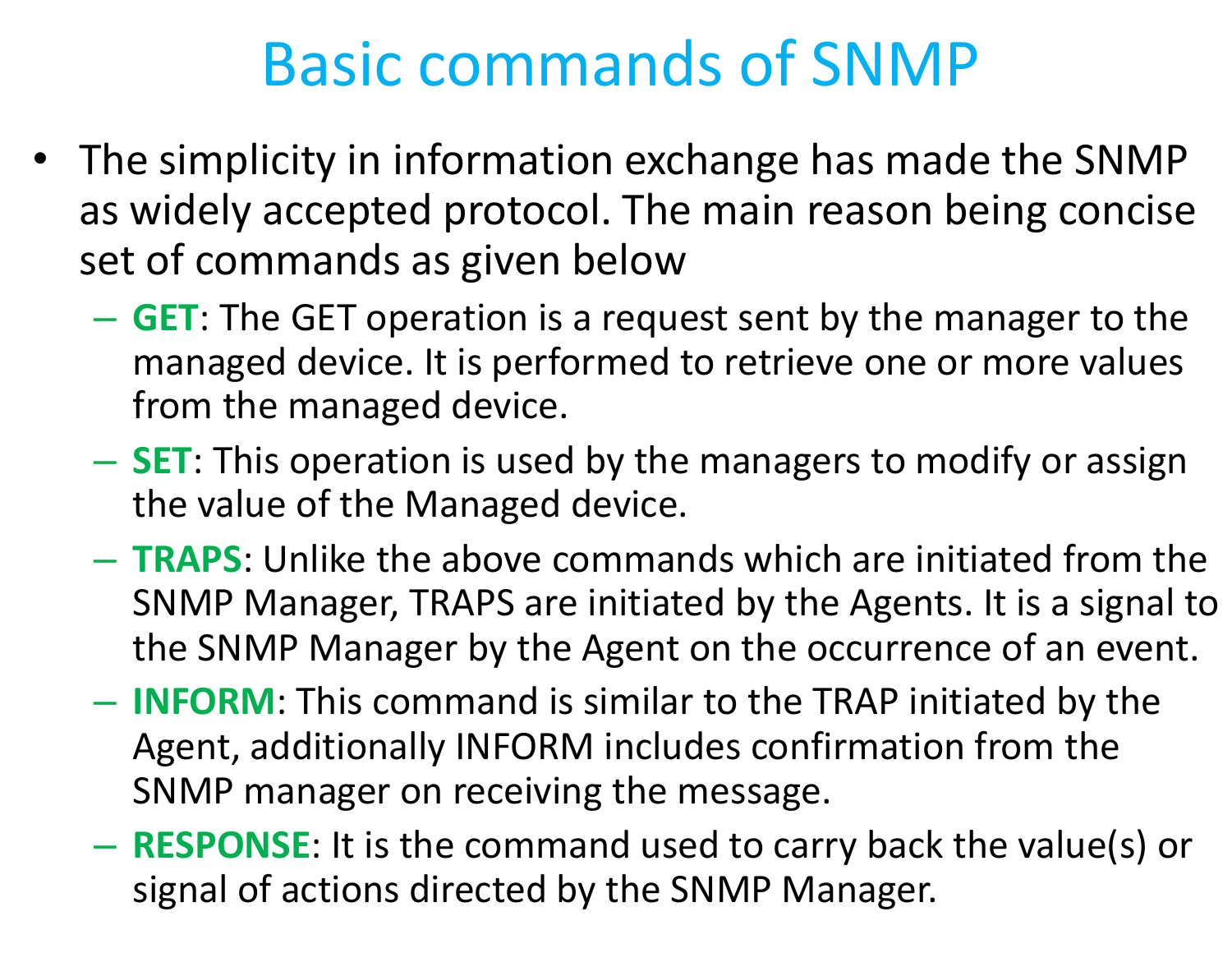#### Typical SNMP communication

- □ Being the part of TCP/ IP protocol suite, the SNMP messages are wrapped as User Datagram Protocol (UDP)<br>and in turn wranned and transmitted in the Internet and in turn wrapped and transmitted in the Internet Protocol.
- □ The following diagram illustrates the four–layer model.

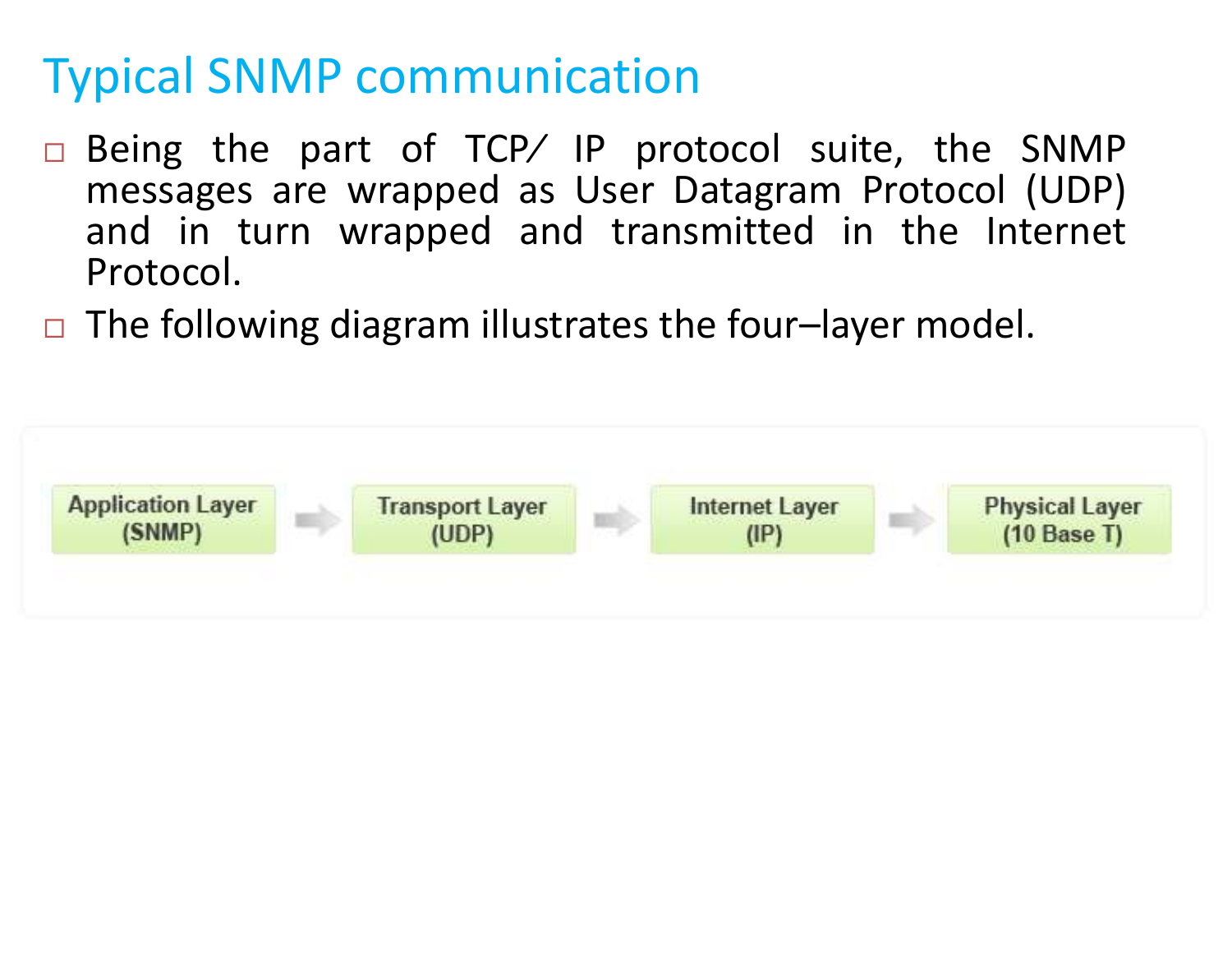#### For Example: PC running NMS to configure Router

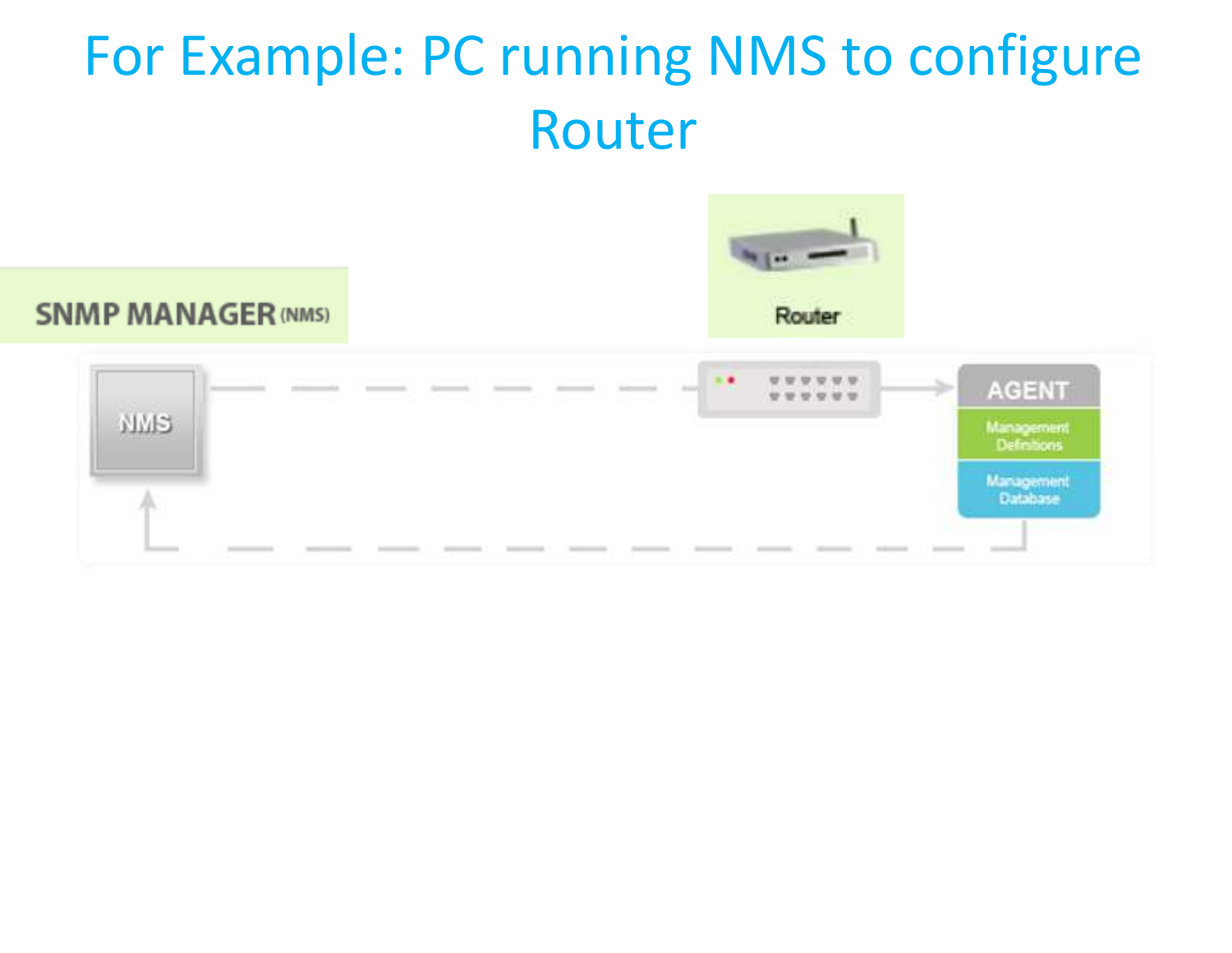#### SNMP versions

#### **Version No. - Feature**

SNMP v1- implements Community–based security

SNMP v2 - implements Party–based security SNMP v2c - implements Community–based security SNMP v2u - implements User–based security

SNMP v3 - implements User–based security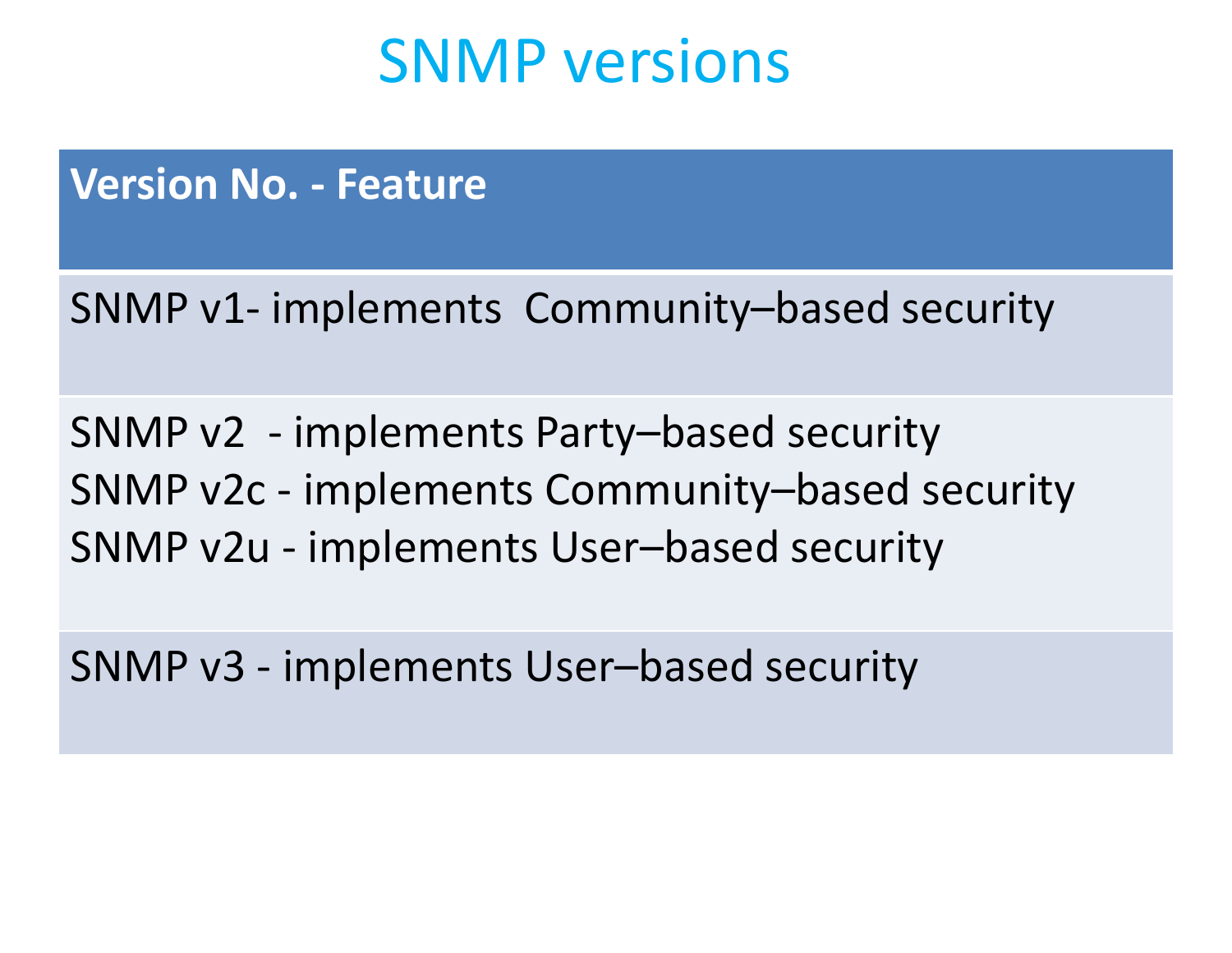# **Electronic mail: Architecture and Services**

- Email systems consist of two subsystems: the user agents, which allow people to read and send e-mail, and the message transfer agents, which move the messages from the source to the destination.<br>--
- The user agents are local programs that provide <sup>a</sup> command based, menu-based, or graphical method for interacting with the e-mail system.
- The message transfer agents are typically systemdaemons, that is, processes that run in the background.
	- – $-$  Their job is to move e-mail through the system.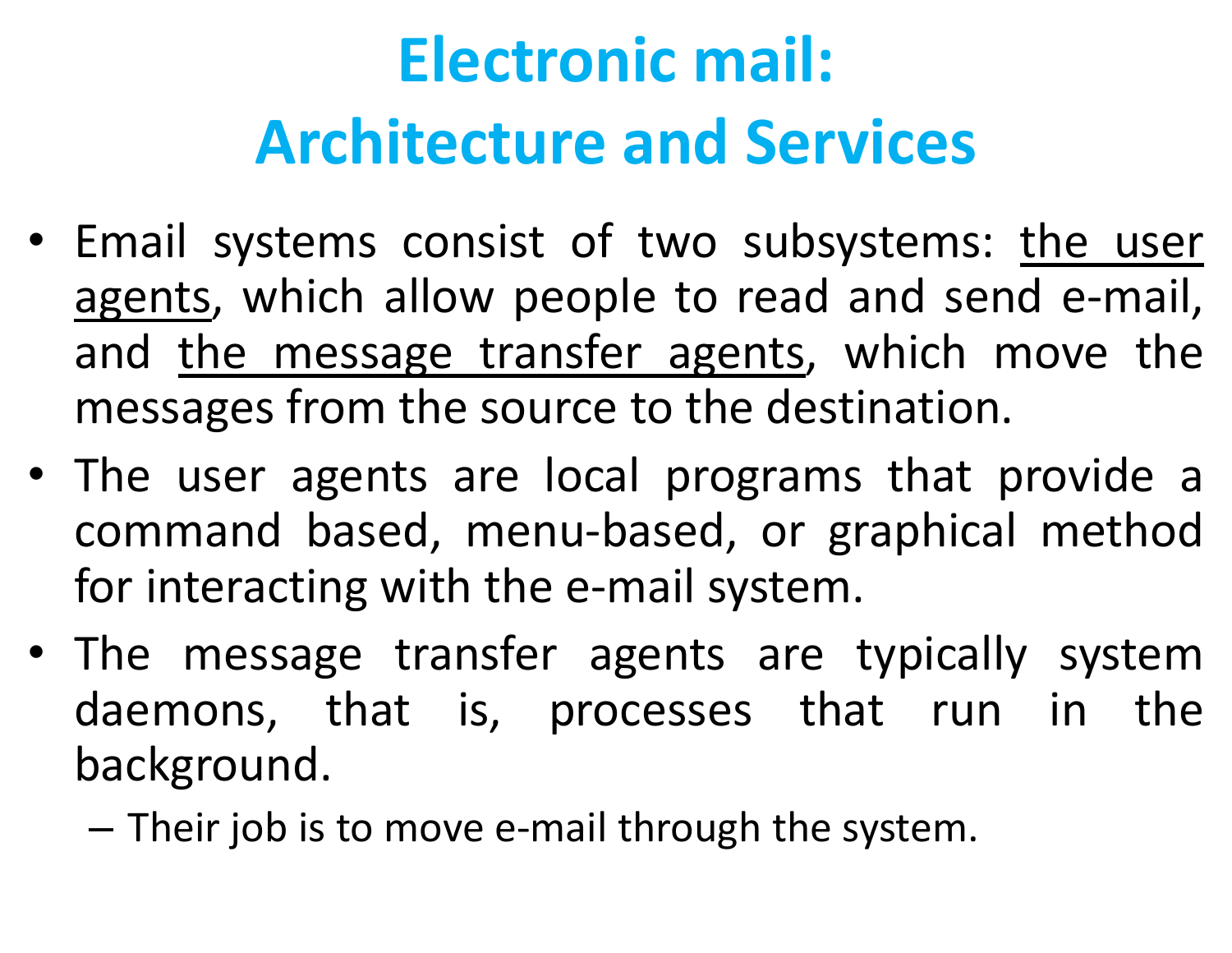## **Architecture of the Email System**

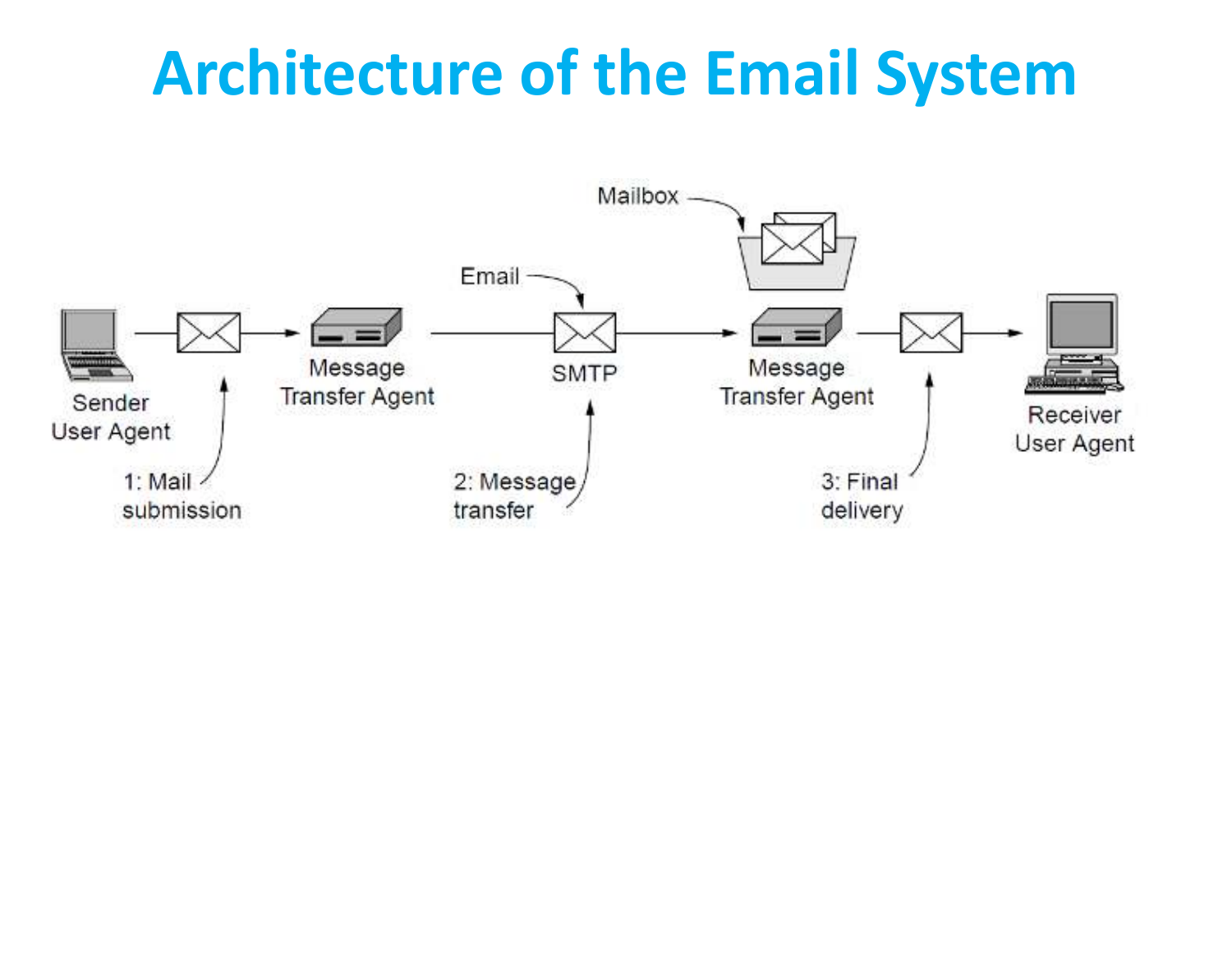# **Basic Functions of Email System**

- Typically, e-mail systems support five basic functions:
	- **1. Composition** refers to the process of creating messages and answers.
	- **2. Transfer** refers to moving messages from the<br>
	originator to the recipient originator to the recipient.
	- **3. Reporting** has to do with telling the originator what happened to the message.
	- **4. Displaying** incoming messages is needed so people can read their e-mail.
	- **5. Disposition** is the final step and concerns what the recipient does with the message after receiving it.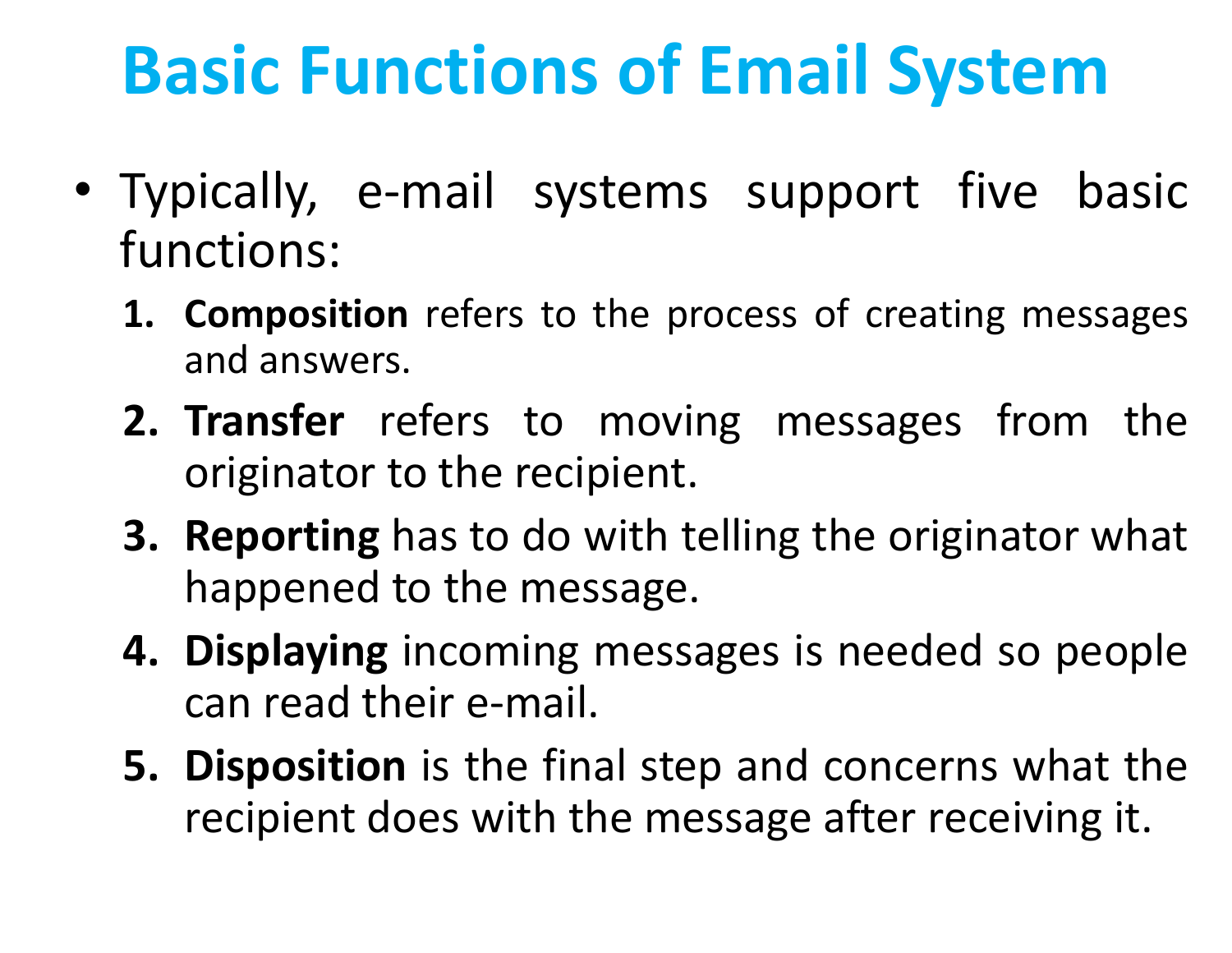#### **Additional facilities**

- In addition to these basic services, some e-mail systems, especially internal corporate ones, provide avariety of advanced features like
	- –mailboxes,
	- –— mailing lists,
	- –— carbon copies,
	- –— blind carbon copies,
	- –— high- priority e-mail,
	- –secret (i.e., encrypted) e-mail,
	- –- alternative recipients if the primary one is not currently available,
	- –- And the ability for secretaries to read and answer their bosses' e-mail.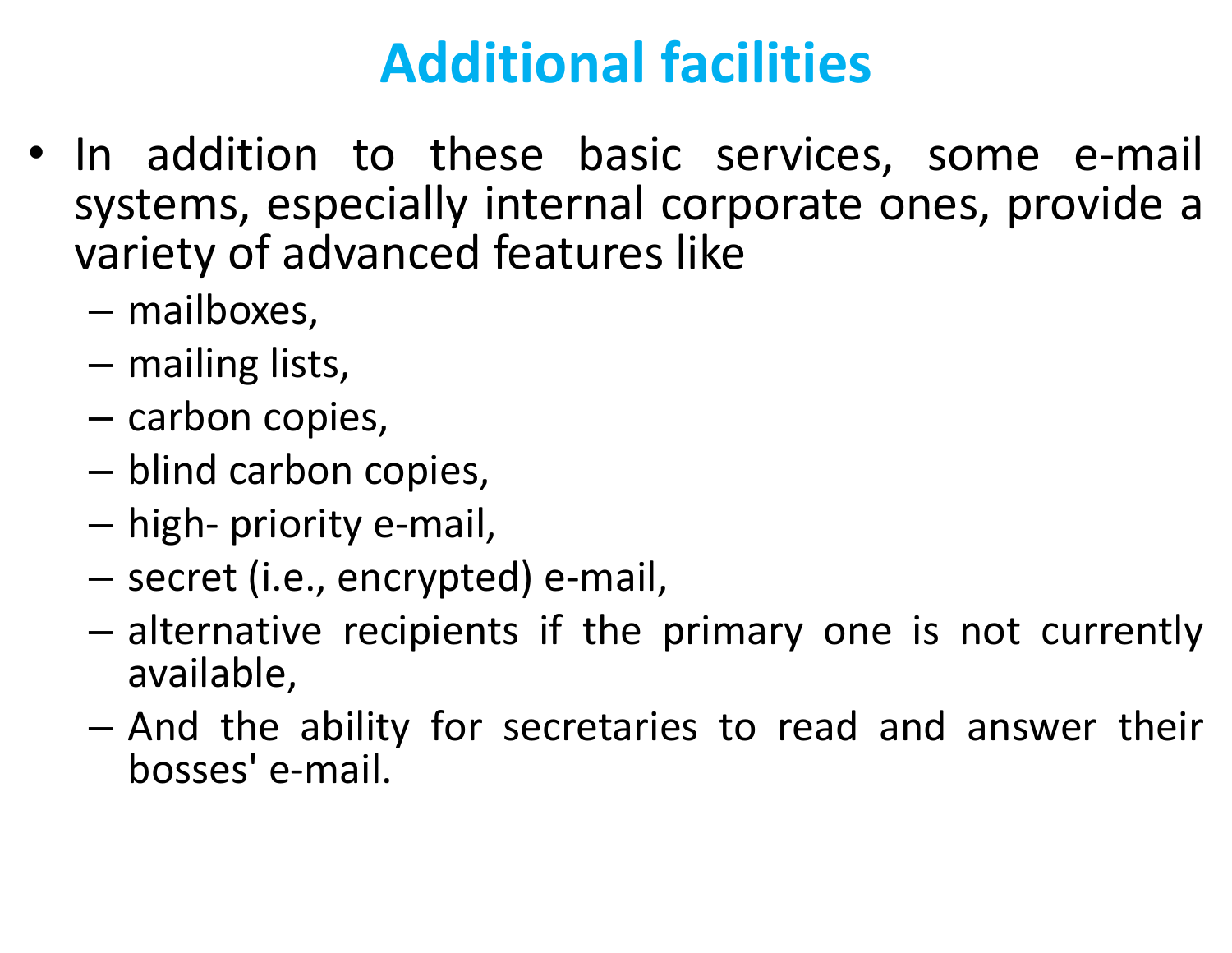# **Message Formats**

#### •**RFC <sup>822</sup>**

- Messages consist of a primitive envelope, some number of header fields, <sup>a</sup> blank line, and then the message body.
- Each header field consists of a single line of ASCII text containing<br>the field name a solar and for meat fields a value the field name, <sup>a</sup> colon, and, for most fields, <sup>a</sup> value.
- **MIME—The Multipurpose Internet Mail Extensions**
	- –The basic idea of MIME is to continue to use the RFC 822 format, but to add structure to the message body and define encoding rules for non-ASCII messages.
	- By not deviating from RFC 822, MIME messages can be sent<br>using the existing mail programs and protocols using the existing mail programs and protocols.
	- All that has to be changed are the sending and receiving programs, which users can do for themselves.
- MIME defines five new message headers.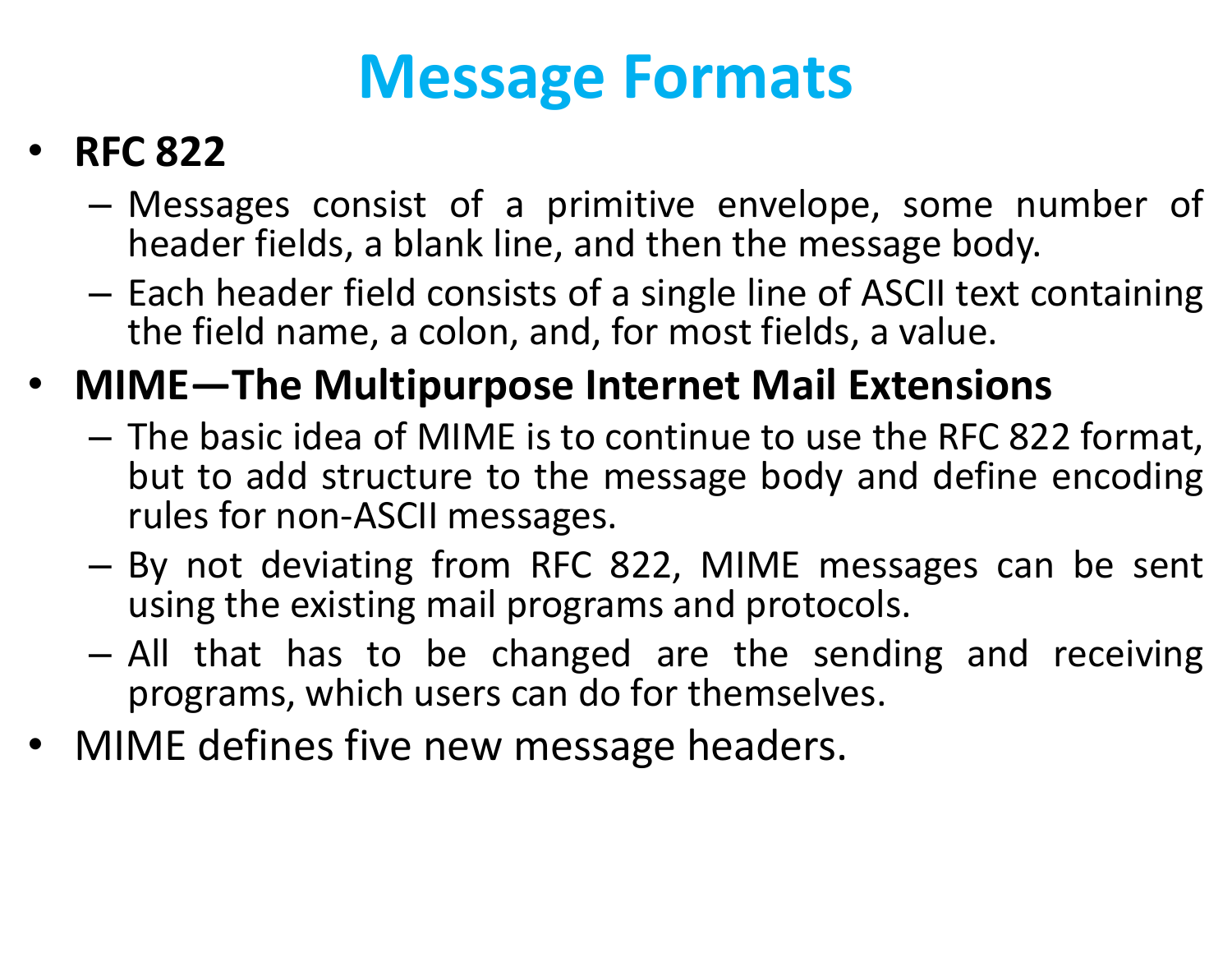# **Message Transfer Protocols**

#### • **SMTP—The Simple Mail Transfer Protocol**

- – $-$  SMTP is an application layer protocol.
- –- The client who wants to send the mail opens a TCP connection to the SMTP server and then sends the mail across the connection.
- – $-$  The SMTP server is always on listening mode.
- –- As soon as it listens for a TCP connection from any client, the SMTP process initiates a connection on that port (25).
- –- After successfully establishing the TCP connection the client process sends the mail instantly.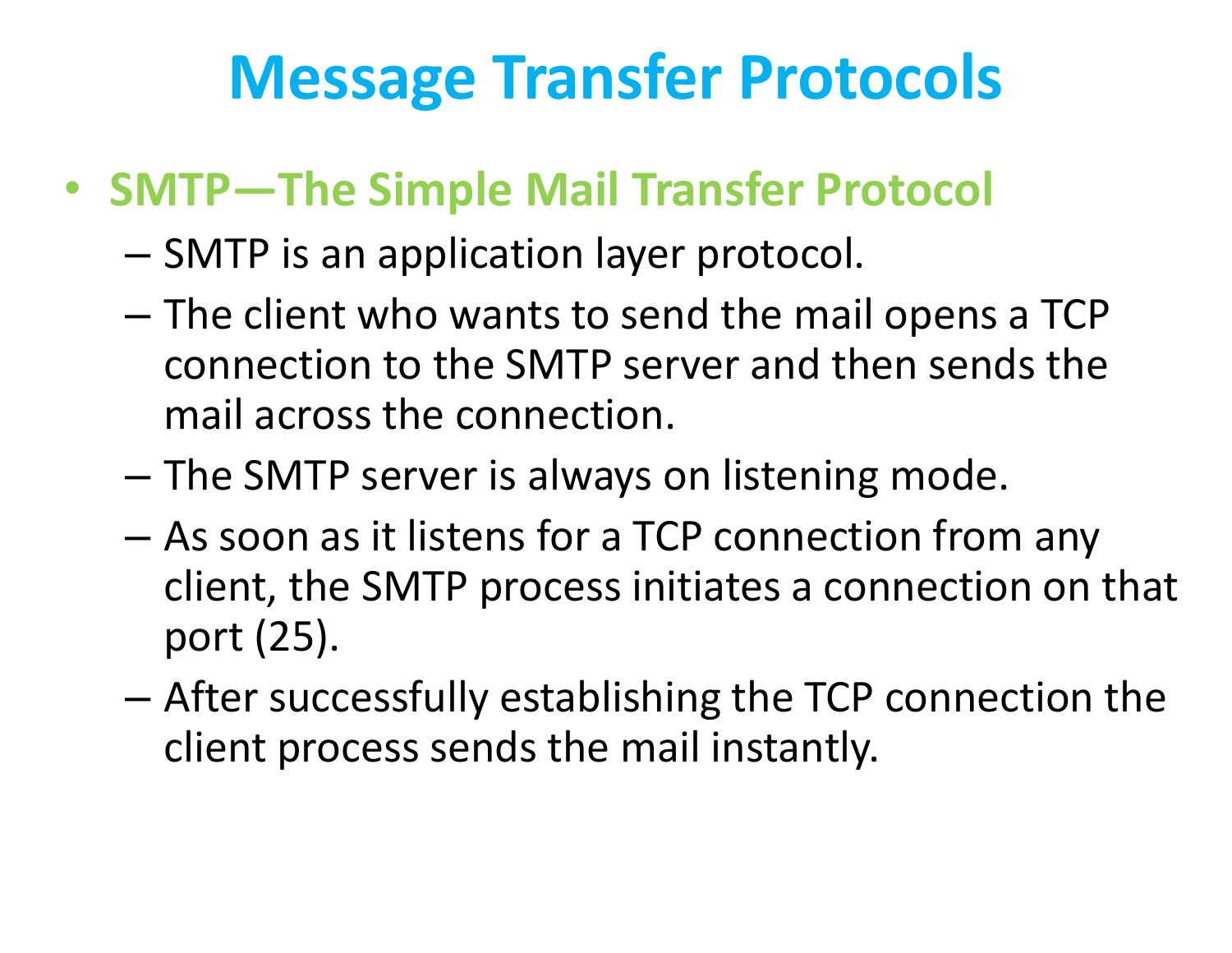- The SMTP model is of two type:
	- –— End-to- end method
	- – $-$  Store-and- forward method
- The end-to-end model is used to communicate betweendifferent organizations whereas the store and forward method is used within an organization.
- <sup>A</sup> SMTP client who wants to send the mail will contact the destination's host SMTP directly in order to send the mail tothe destination.
- The SMTP server will keep the mail to itself until it is successfully copied to the receiver's SMTP.
- The client SMTP is the one which initiates the session and the server SMTP is the one which responds to the session<br>........................ request.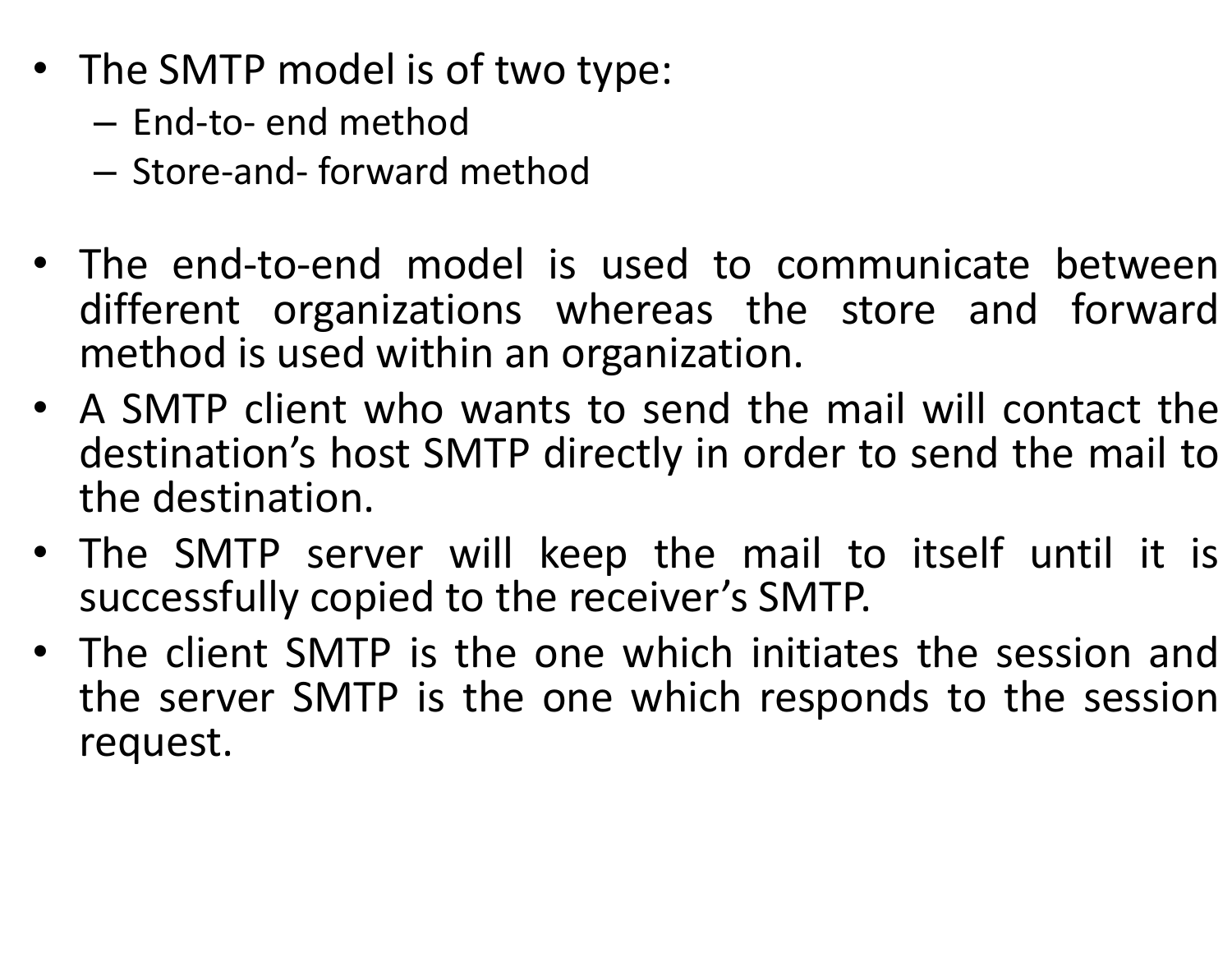# **Final Delivery**

#### • **POP3**

- – Post Office Protocol version <sup>3</sup> (POP3) is <sup>a</sup> standard mail protocol used to receive emails from a remote server to a<br>local email client local email client.
- –- POP3 allows you to download email messages on your local computer and read them even when you are offline.<br>Nata-that when you use ROD2 to connect to your exec
- –- Note, that when you use POP3 to connect to your email account, messages are downloaded locally and removedfrom the email server.<br>This measure that if you
- – This means that if you access your account from multiple locations, that may not be the best option for you.
- – On the other hand, if you use POP3, your messages are stored on your local computer, which reduces the space your email account uses on your web server.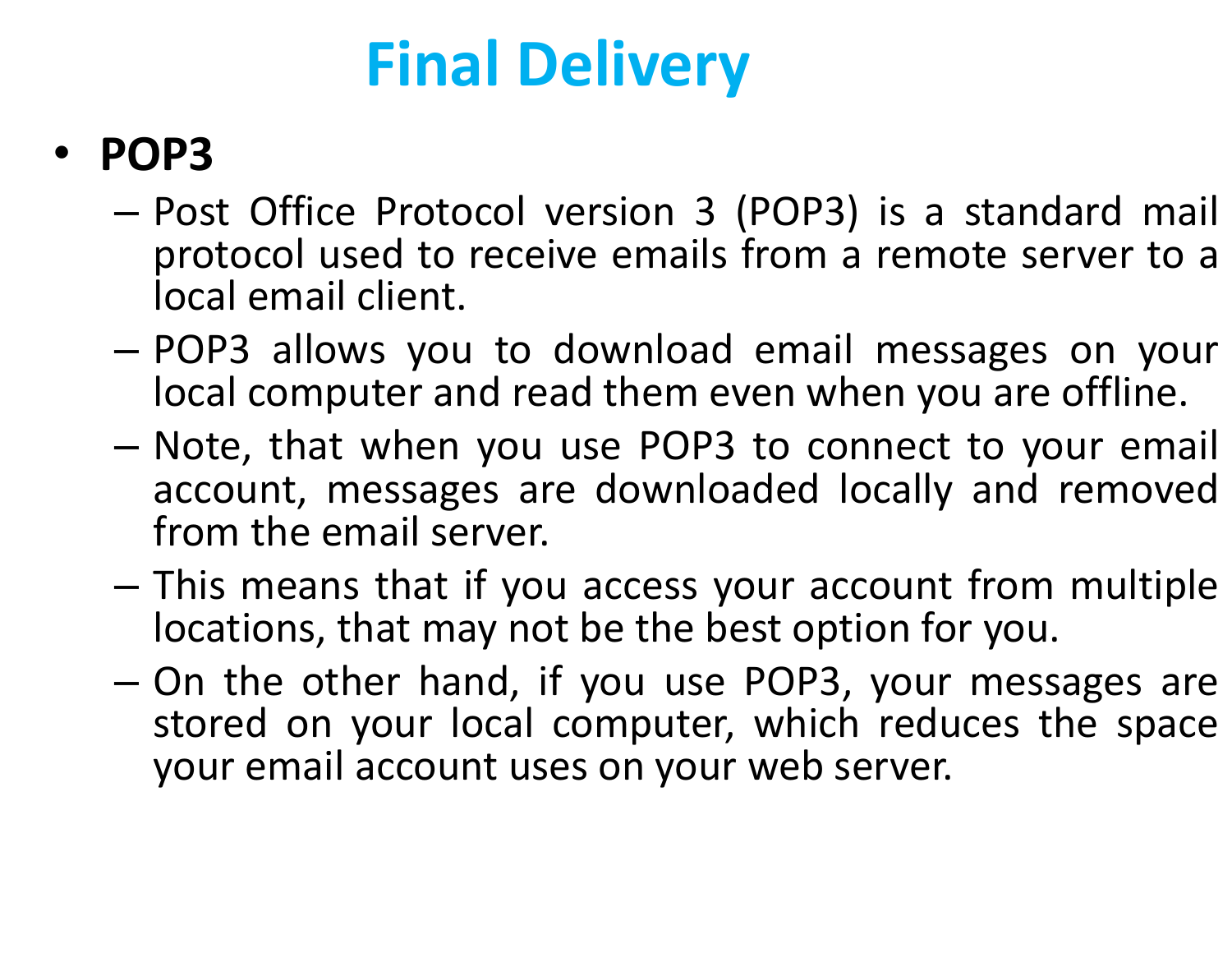#### •**IMAP**

- The Internet Message Access Protocol (IMAP) is <sup>a</sup> mail protocol used for accessing email on a remote web server from a local<br>client client.
- –- IMAP and POP3 are the two most commonly used Internet mail protocols for retrieving emails.
- –- Both protocols are supported by all modern email clients and web servers.
- –- While the POP3 protocol assumes that your email is being accessed only from one application, IMAP allows simultaneous<br>access.by.multinle.clients access by multiple clients.
- –- This is why IMAP is more suitable for you if you're going to access your email from different locations or if your messages are<br>managed by multinle users managed by multiple users.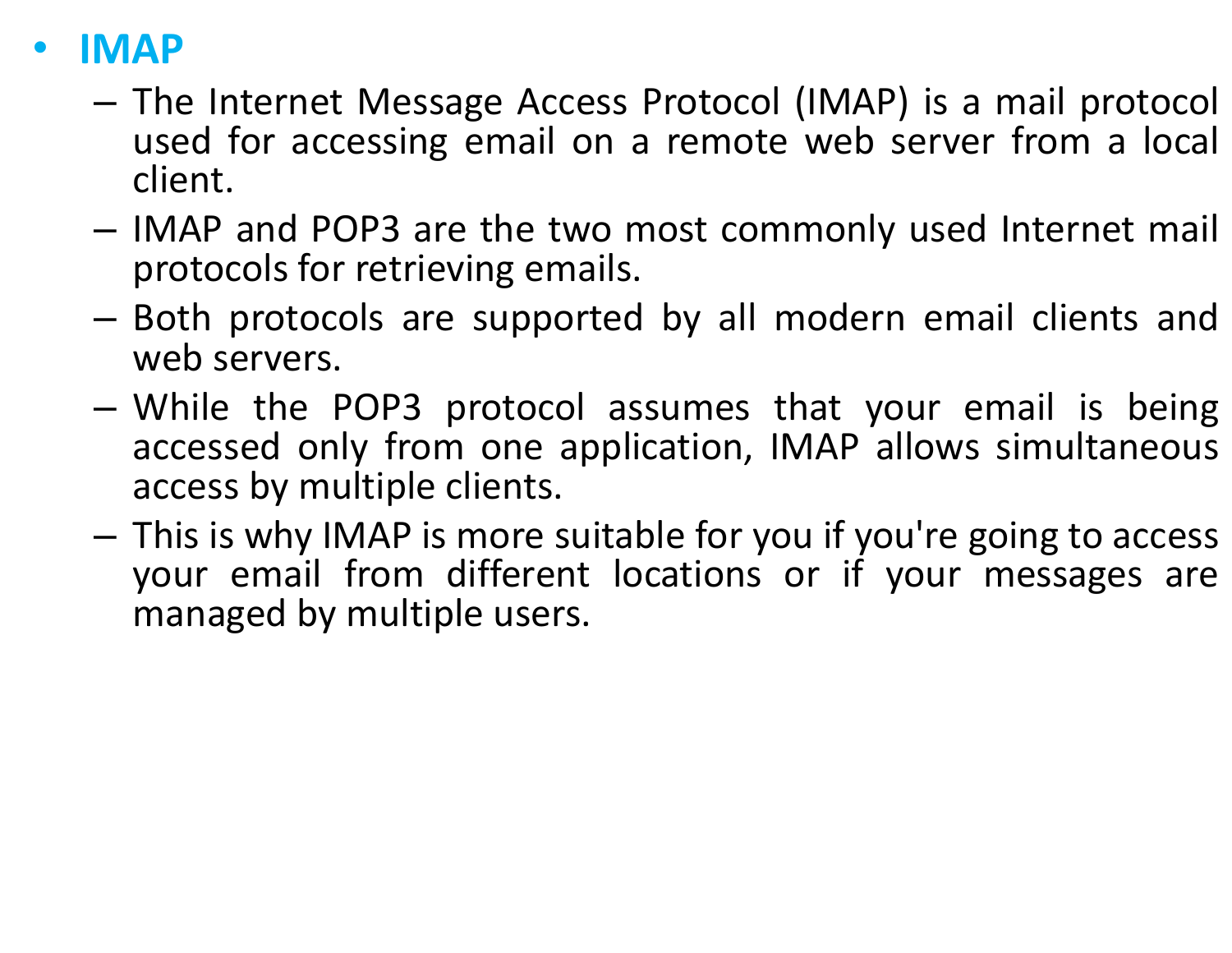# POP3 vs. IMAP

| Feature                        | POP <sub>3</sub> | <b>IMAP</b>      |
|--------------------------------|------------------|------------------|
| Where is protocol defined?     | <b>RFC 1939</b>  | <b>RFC 2060</b>  |
| Which TCP port is used?        | 110              | 143              |
| Where is e-mail stored?        | User's PC        | Server           |
| Where is e-mail read?          | Off-line         | On-line          |
| Connect time required?         | Little           | Much             |
| Use of server resources?       | Minimal          | <b>Extensive</b> |
| Multiple mailboxes?            | No.              | Yes              |
| Who backs up mailboxes?        | User             | <b>ISP</b>       |
| Good for mobile users?         | No               | Yes              |
| User control over downloading? | Little           | Great            |
| Partial message downloads?     | No               | Yes              |
| Are disk quotas a problem?     | <b>No</b>        | Could be in time |
| Simple to implement?           | Yes              | No               |
| Widespread support?            | Yes              | Growing          |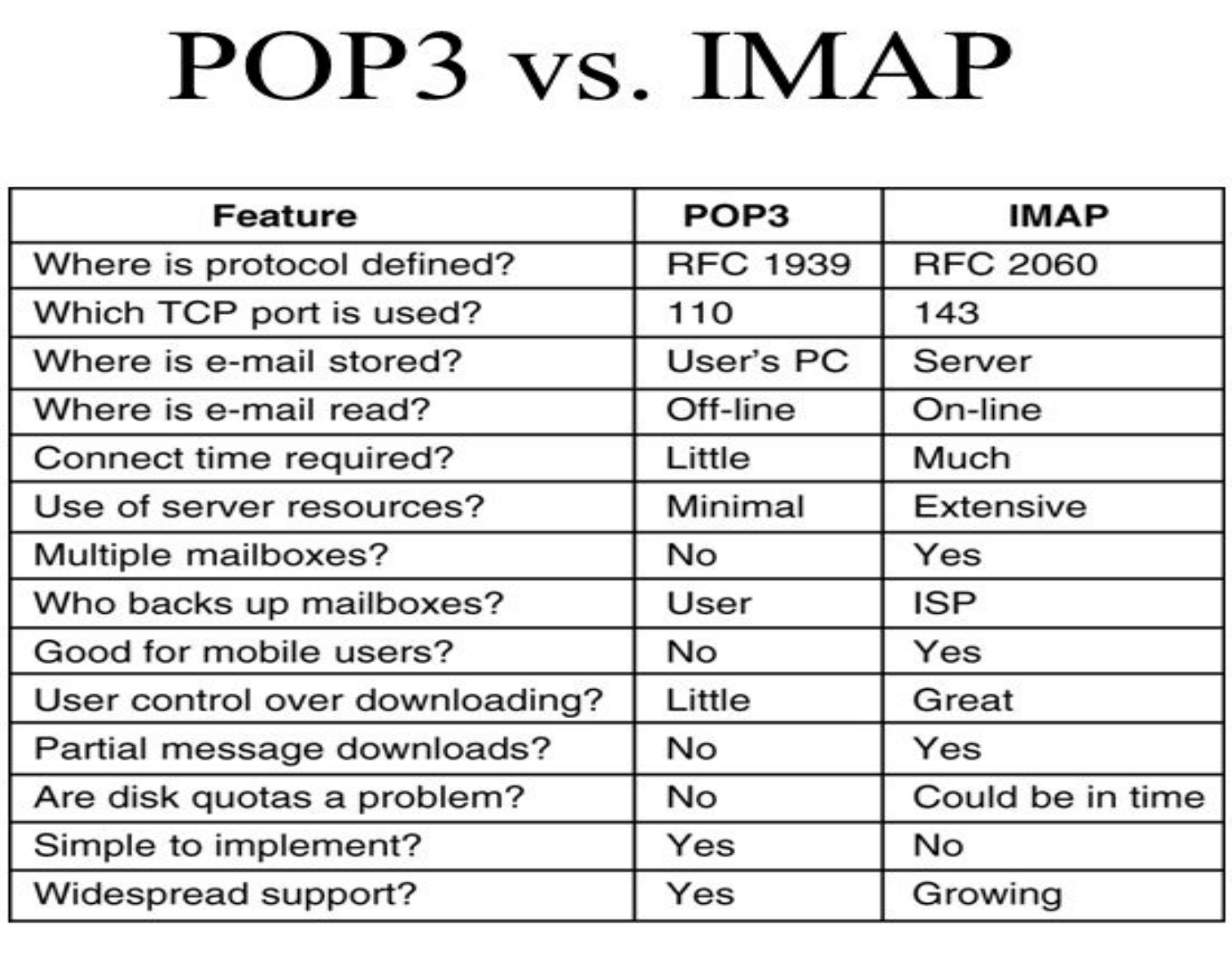# **World Wide Web**

- The Web, or World Wide Web (W3), is basically <sup>a</sup> system of Internet servers that support specially<br>formatted.documents formatted documents.
- The documents are formatted in <sup>a</sup> markup language called HTML (HyperText Markup Language) that supports links to other documents, as well as graphics, audio, and video files.
- This means you can jump from one document to<br>another simply by clicking on hot spots another simply by clicking on hot spots.
- Not all Internet servers are part of the World Wide Web.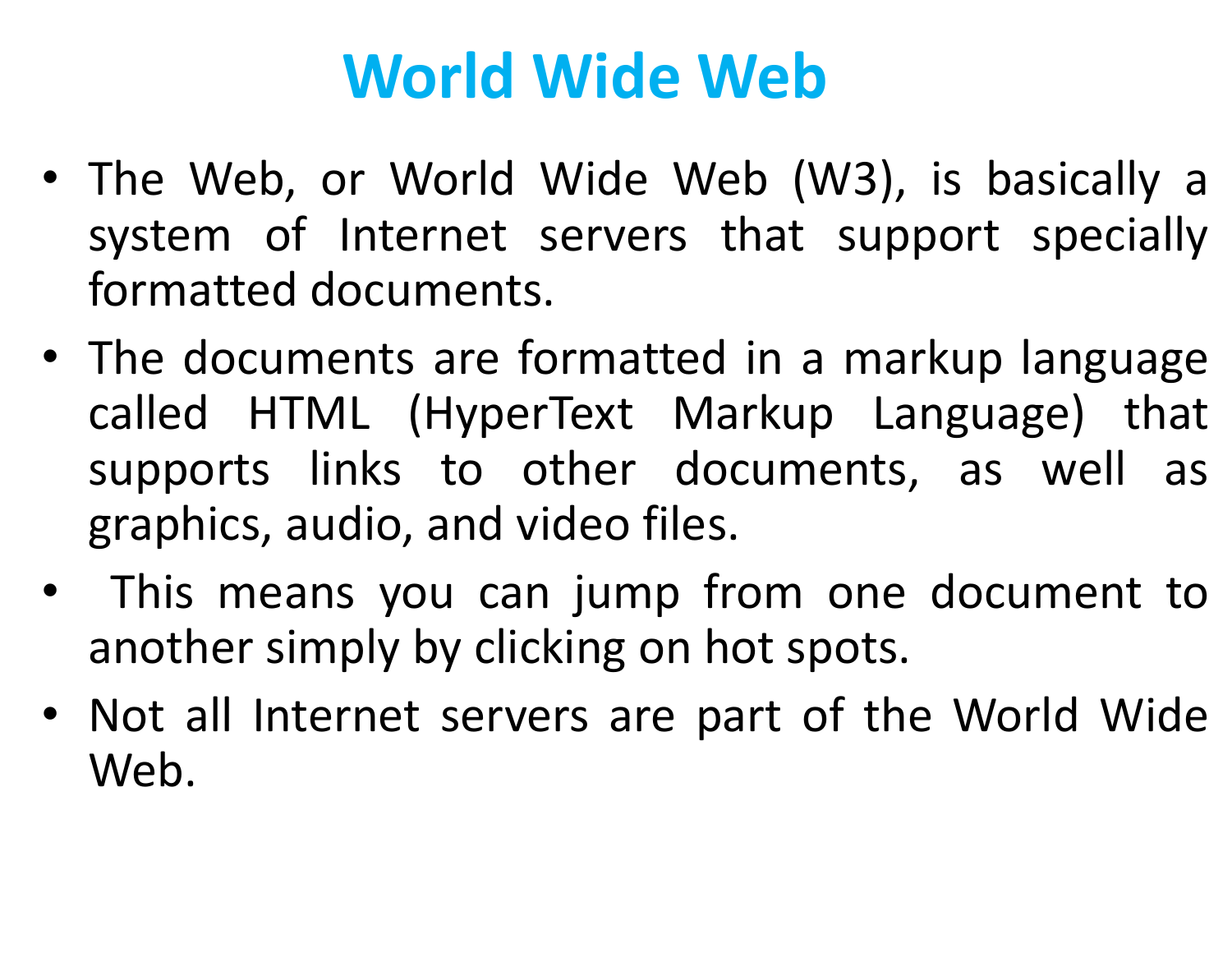### **Architectural Overview**

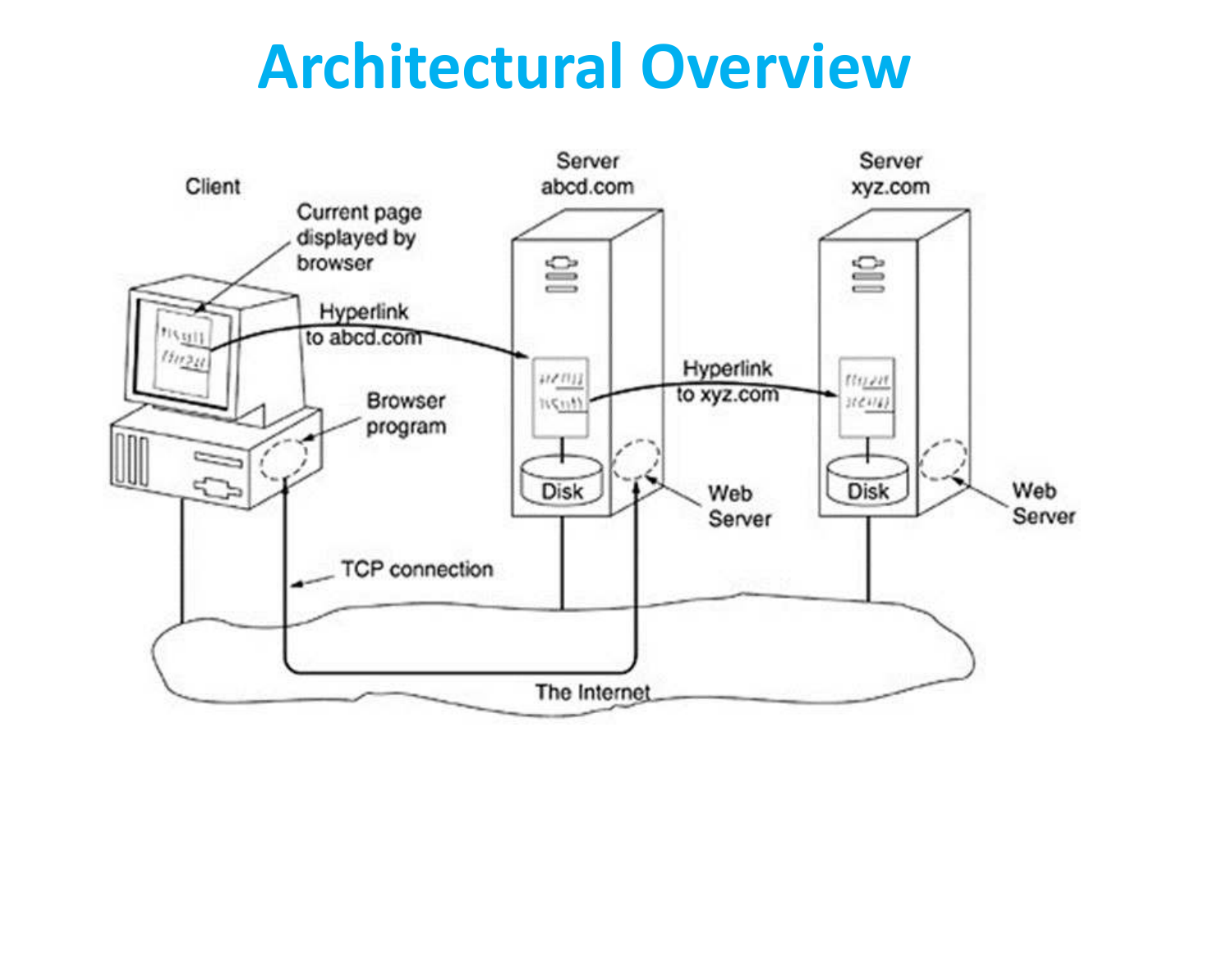# **The Client Side**

- A browser is a program that can display a Web page and catch mouse clicks to items on the displayed page.
- When an item is selected, the browser follows the hyperlink and fetches the page selected.
- Therefore, the embedded hyperlink needs <sup>a</sup> way to name any other page on the Web.
- Pages are named using URLs (Uniform Resource Locators).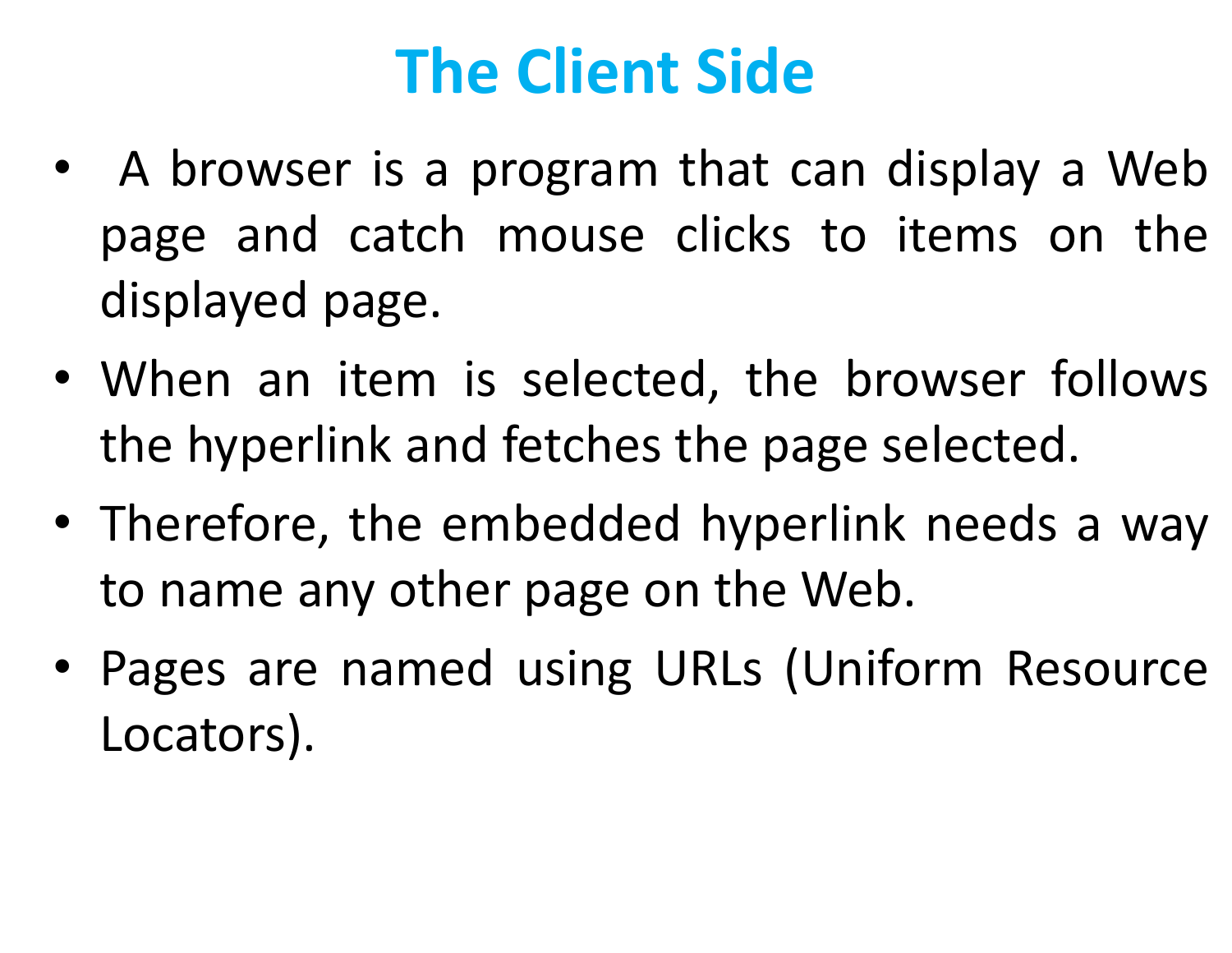## **The Server Side**

- The steps that the server performs are:
	- Accept a TCP connection from a client (a browser).
	- $-$  Get the name of the file requested.
	- – $-$  Get the file (from disk).
	- – $-$  Return the file to the client.
	- – $-$  Release the TCP connection.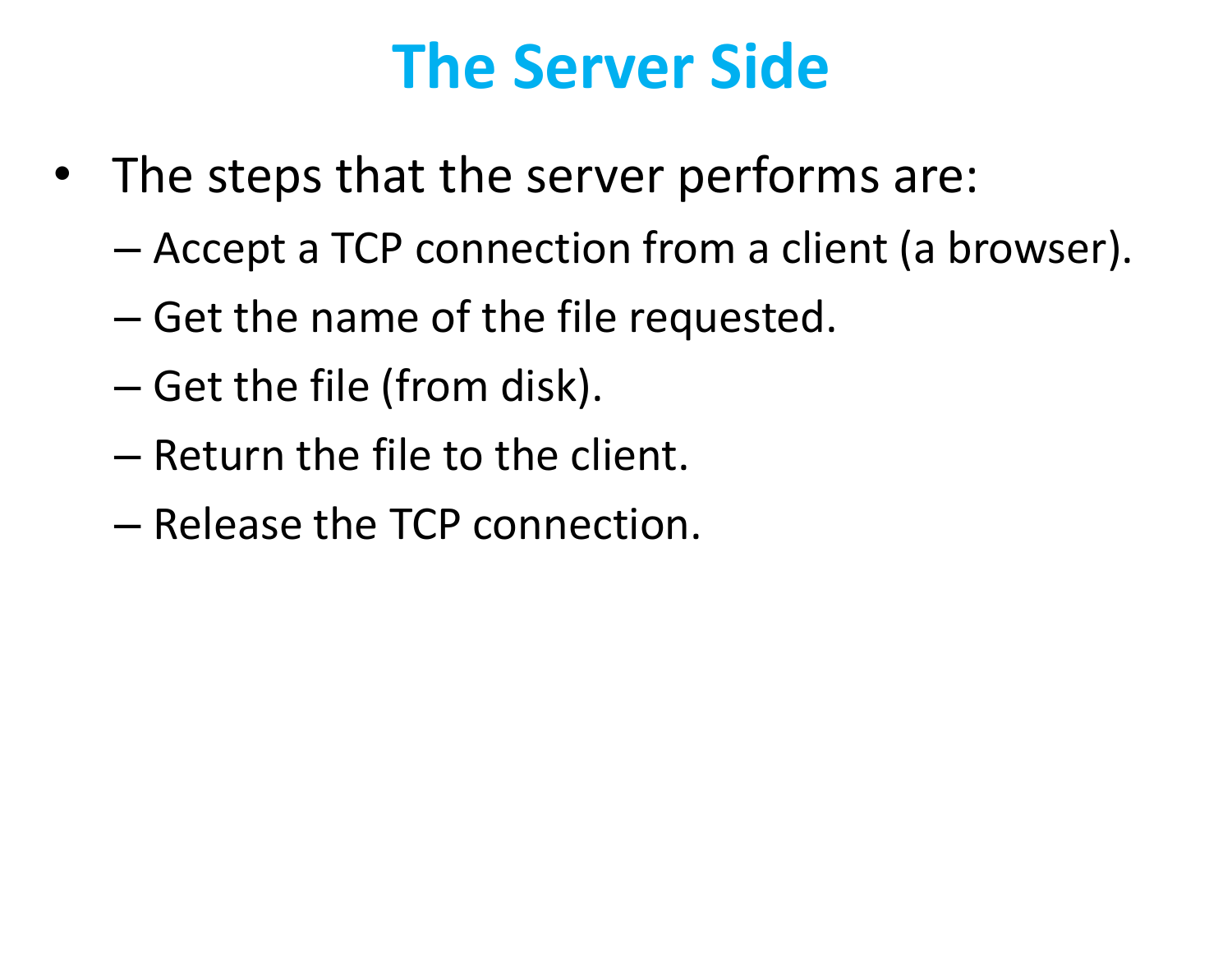# **Web Page Types**

#### • **Static Web Documents**

- – $-$  HTML
- –— Forms
- – $-$  XML and XSL

#### • **Dynamic Web Documents**

–– Web pages often created with the help of server-side<br>Leagueses such as ASD GaldFusian GaulousSerint languages such as ASP, ColdFusion, Go, JavaScript, Perl, PHP, Ruby, Python, WebDNA and other languages.

#### • **Client-Side Dynamic Web Page Generation**

 $-$  Client-side scripting languages like JavaScript.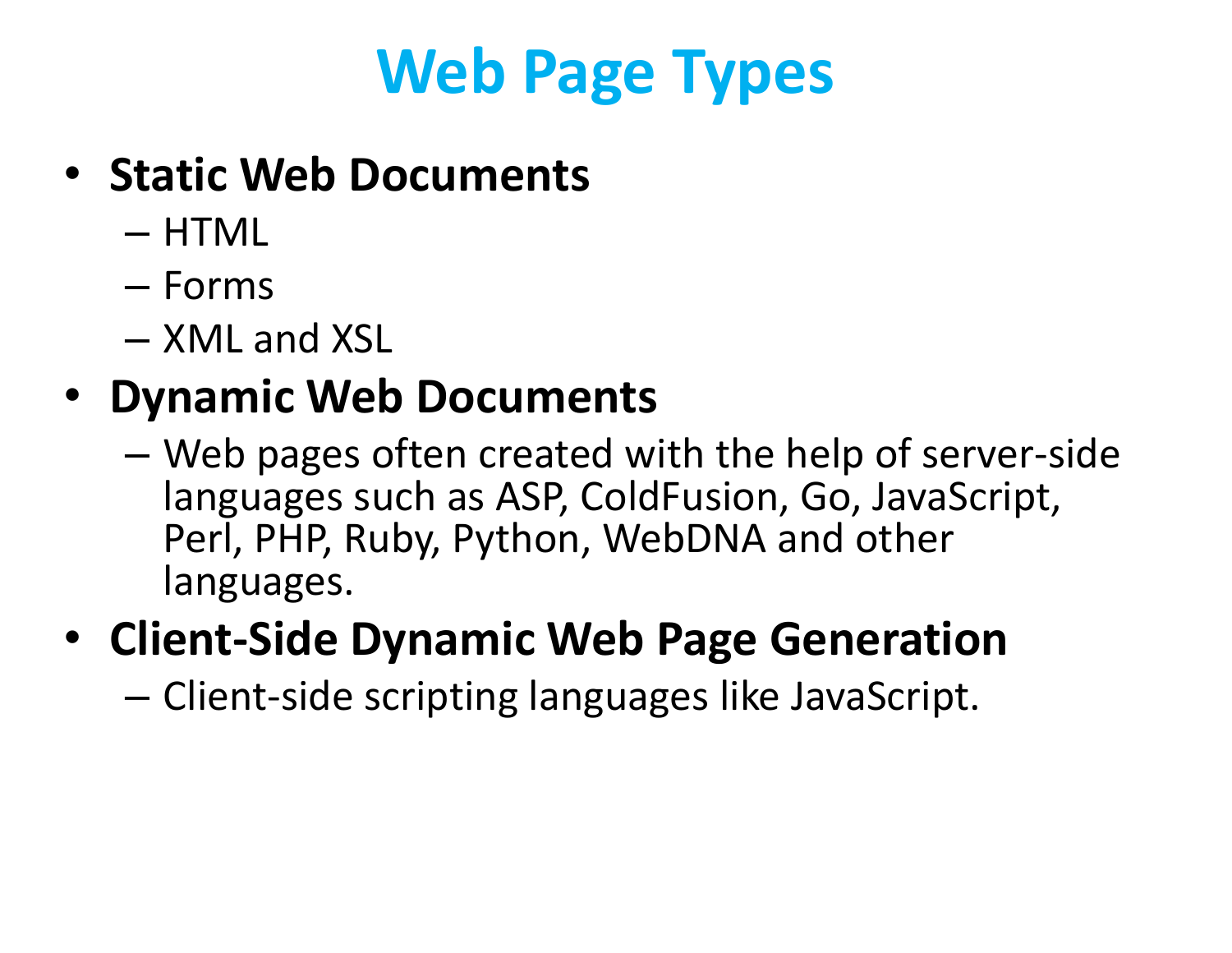## **HTTP: Basic Features**

#### •**HTTP is connectionless:**

- The HTTP client, i.e., <sup>a</sup> browser initiates an HTTP request and after <sup>a</sup> request is made, the client disconnects from the server and waits for <sup>a</sup> response.
- The server processes the request and re-establishes the connection with the client to send <sup>a</sup> response back.

#### $\bullet$ **HTTP is media independent:**

- It means, any type of data can be sent by HTTP as long as both the client and the server know how to handle the data content.
- It is required for the client as well as the server to specify the content type using appropriate MIME-type.

#### $\bullet$ **HTTP is stateless:**

- HTTP is connectionless and it is <sup>a</sup> direct result of HTTP being <sup>a</sup> stateless protocol.
- The server and client are aware of each other only during <sup>a</sup> current request.
- Afterwards, both of them forget about each other.
- Due to this nature of the protocol, neither the client nor the browser can retain<br>information between different requests expect the web negate information between different requests across the web pages.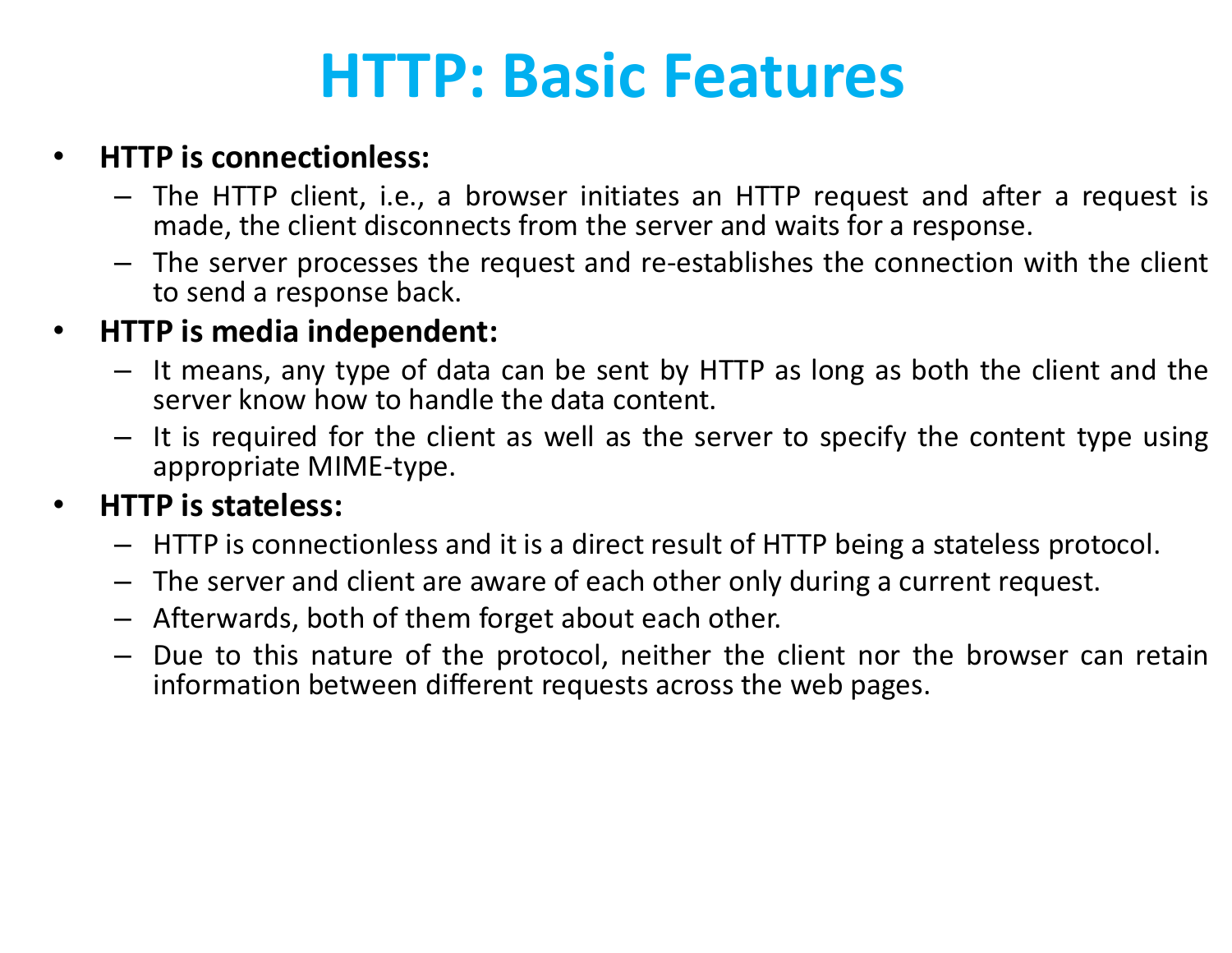# **The Hypertext Transfer Protocol**



(a) multiple connections and sequential requests.

- (b) A persistent connection and sequential requests.
- (c) A persistent connection and pipelined requests.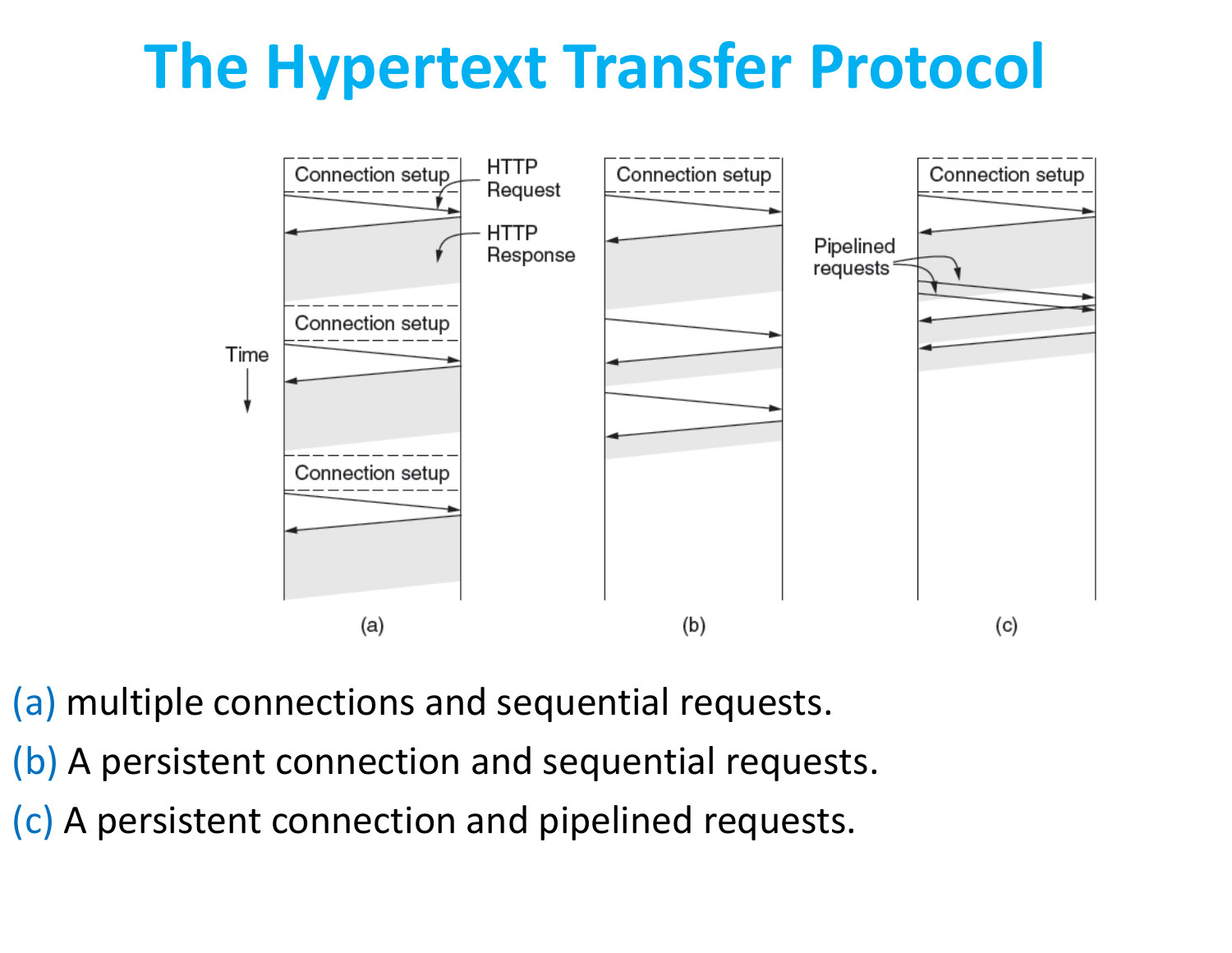# **Digital Streaming Media**

- Streaming media is multimedia that is constantly received by and presented to an end-user while being delivered by <sup>a</sup> provider.
- Streaming refers to the delivery method of the medium, rather than the medium itself.<br>Pissing in the litting of the controller set of the set of the set of the set of the set of the set of the set
- Distinguishing delivery method from the media<br>distributed applies distributed applies specifically to telecommunications networks, as most of the delivery systems are either inherently streaming (e.g. radio, television, streaming apps) or inherently non-streaming (e.g. books, video cassettes, audio CDs).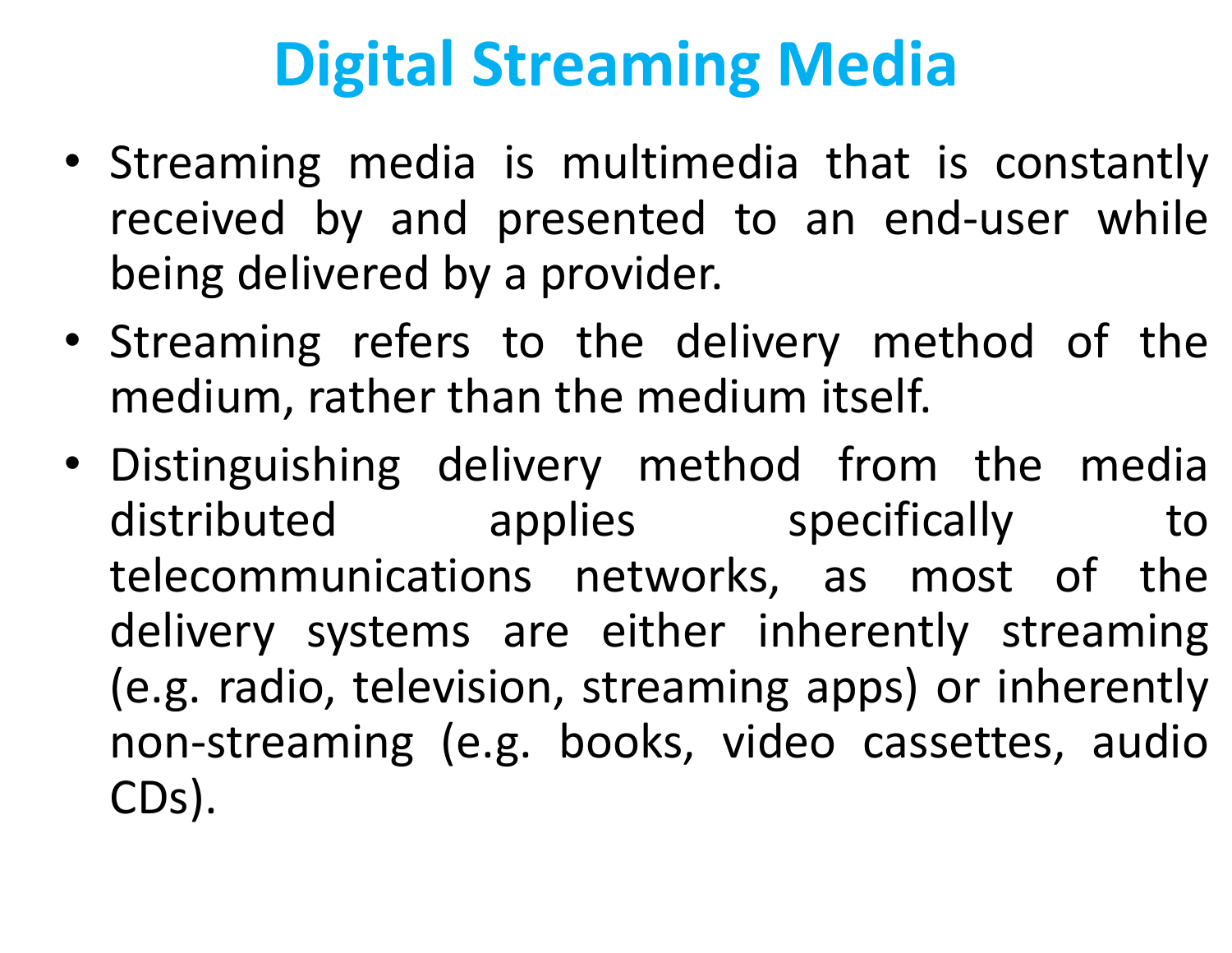- There are challenges with streaming content on the Internet.
- For example, users whose Internet connection lacks sufficient bandwidth may experience stops, lags, or slow buffering of the content.
- And users lacking compatible hardware or software systems may be unable to streamcertain content.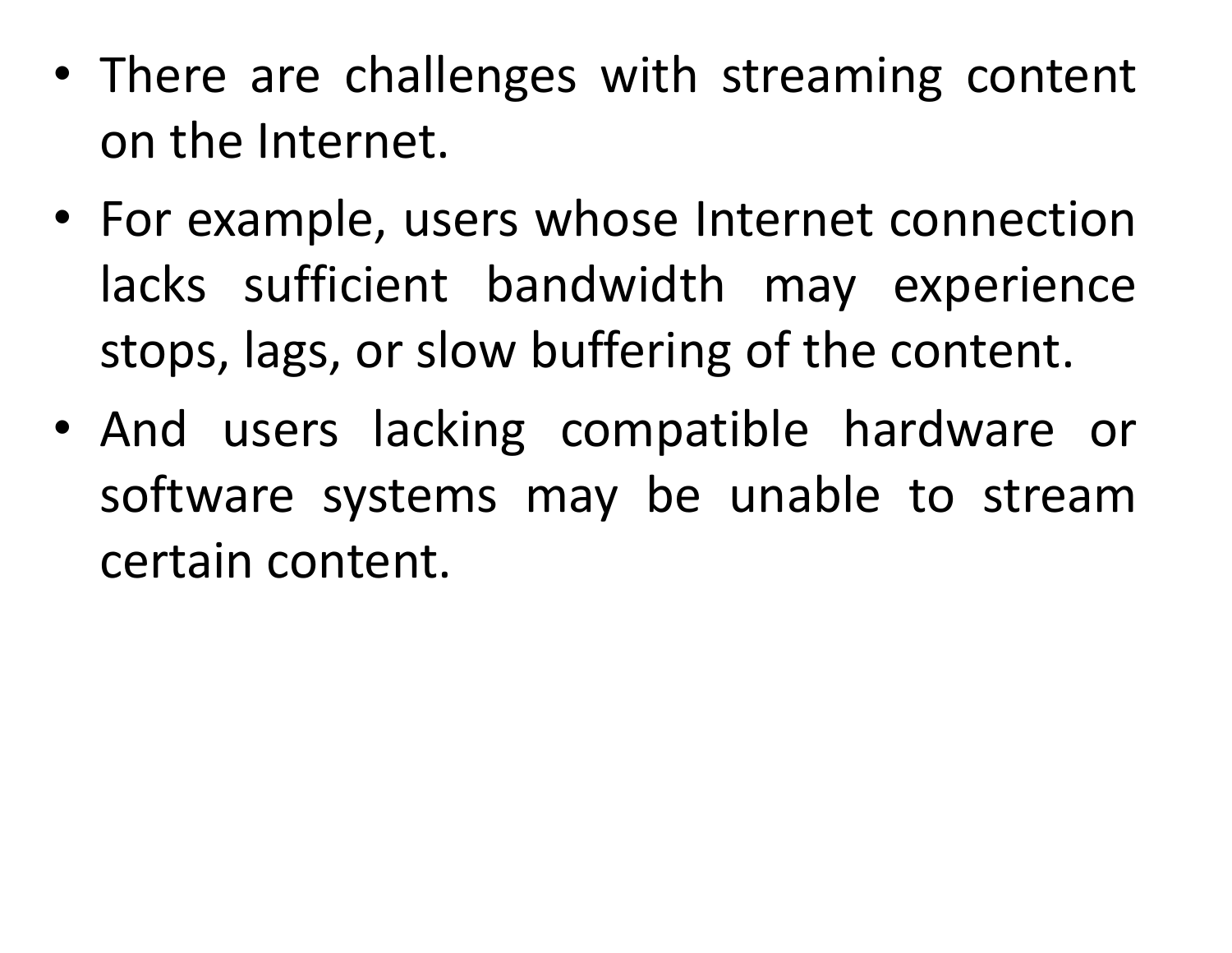# **Digital Video**

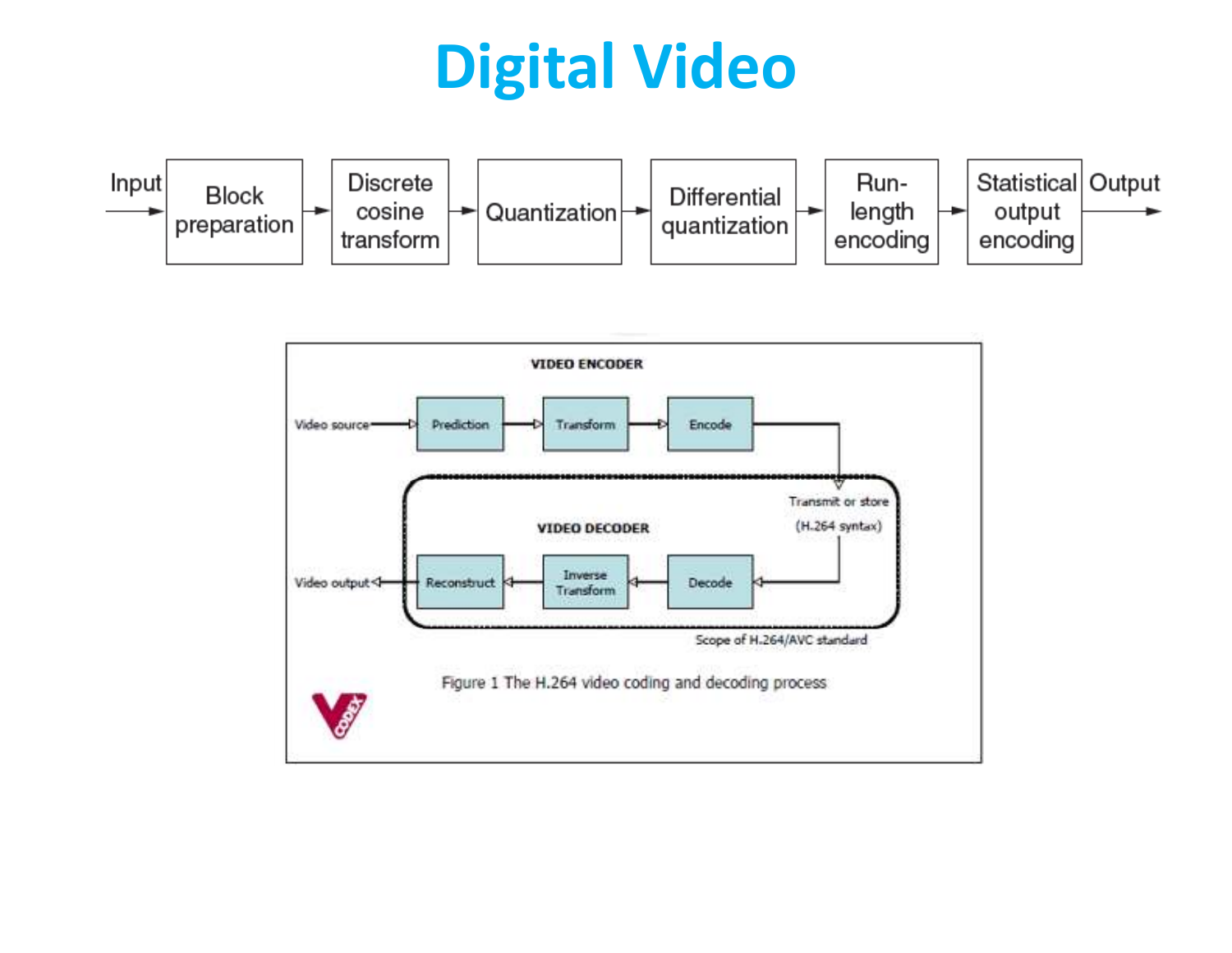# **Video Compression**

- Three types of pictures (or frames) are used in videocompression:
	- –I, P, and <sup>B</sup> frames.

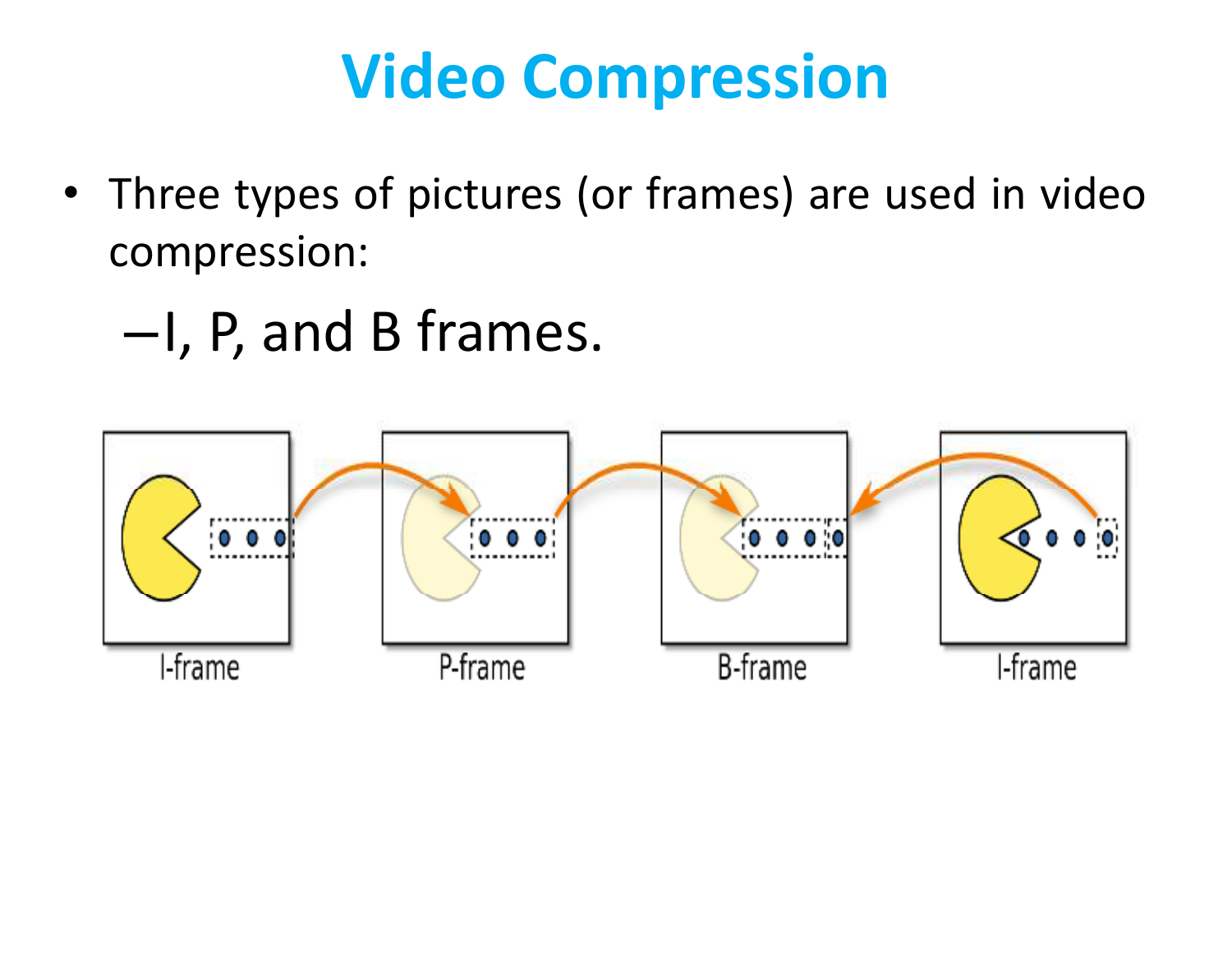# **Working of MPEG**

• An I-frame (Intra-coded picture) is

<sup>a</sup> complete image, like <sup>a</sup> JPG or BMP image file.

- <sup>A</sup> P-frame (Predicted picture) holds only the changes in the image from the previous frame.<br>Ear example, in a scene where
	- For example, in a scene where a car moves across a stationary background, only the car's movements need to be encoded.
	- The encoder does not need to store the unchanging background pixels in the P-frame, thus saving space.
	- $-$  P-frames are also known as delta-frames.
- <sup>A</sup> B-frame (Bidirectional predicted picture)
	- saves even more space by using differences between the current frame and both the preceding and following frames tospecify its content.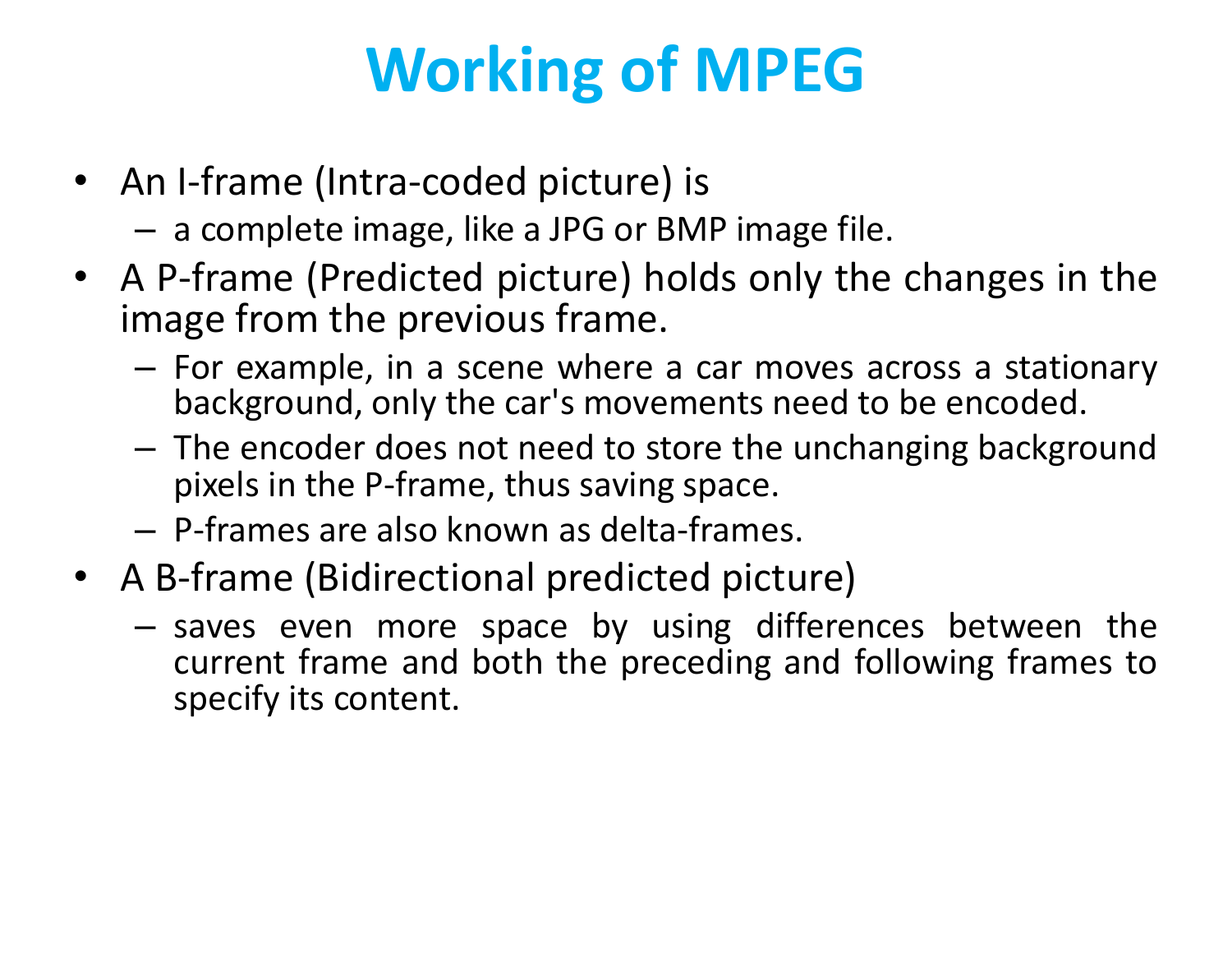# **Glossary of Digital audio and video**

- $\bullet$  Compression / Encoding:
	- Video information is encoded in order to transport it over the Internet and to deliver it to various kinds of video players. Compression is always <sup>a</sup> compromise between quality and file size.
- $\bullet$  Codec:
	- The word "codec" stands for compression-decompression. <sup>A</sup> codec is <sup>a</sup> compression algorithm that is used to compress the video information at one endusing an encoding program, and decompress it at the other end for playback, such as in <sup>a</sup> video player like VLC
- $\bullet$  Format:
	- <sup>A</sup> format or "container format," is used to bind together video and audio information, along with other information, such as metadata or even subtitles. You've probably heard of things like .mp4, .mov, .wmv, etc.
	- These are all container formats that put the audio and the video together.
	- For example, <sup>a</sup> .mp4 file might use the mp3 audio codec together with the H.264 video codec, or <sup>a</sup> .avi container might use AAC audio with an Xvid video codec.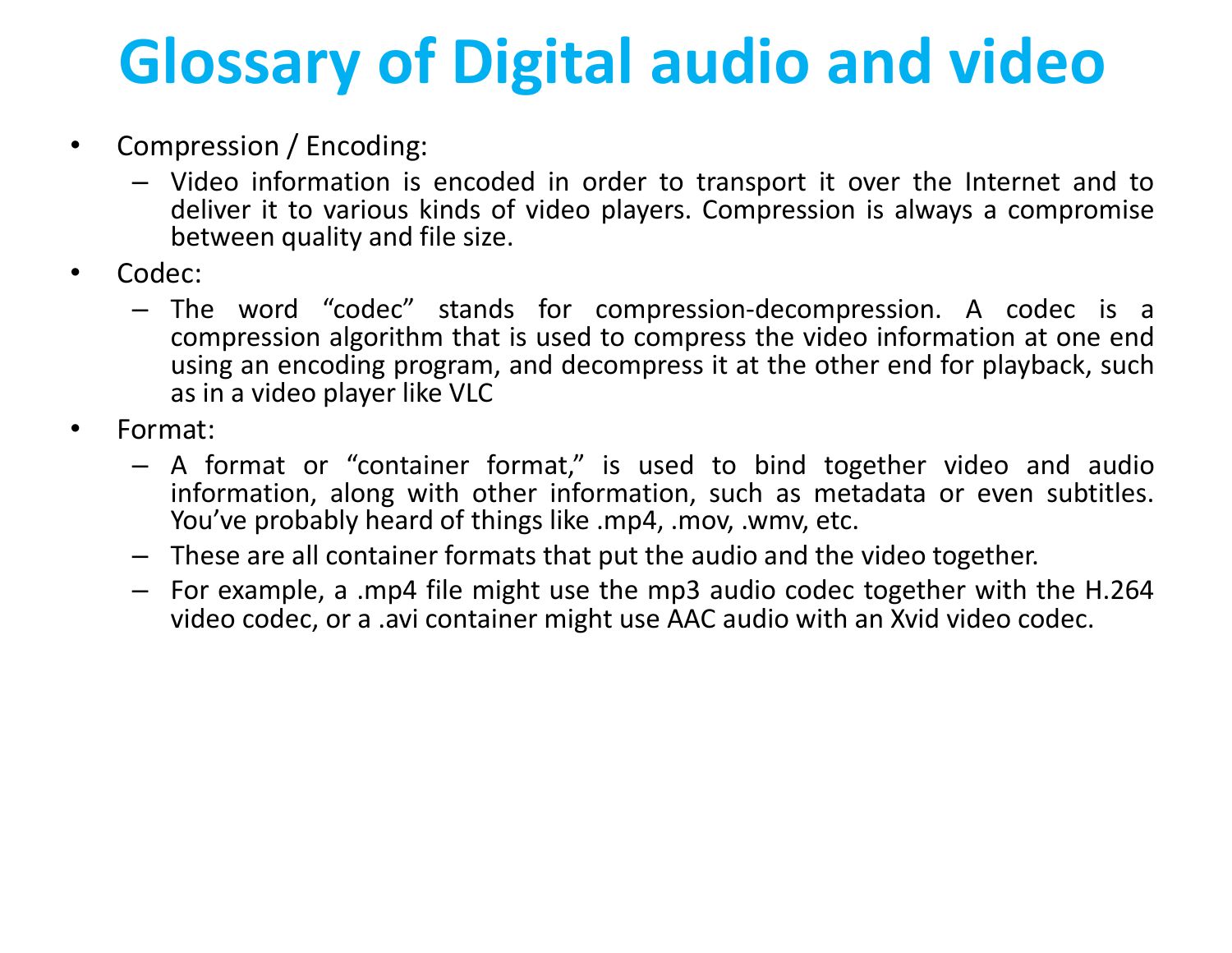#### •**Standard**

- Δ ctanda A standard, such as the MPEG standards set by the<br>Metion Picture Experts Group is a set of rules that Motion Picture Experts Group, is <sup>a</sup> set of rules that video codecs and formats are designed to adhere to.
- – This standardization allows manufacturers and software designers to anticipate the kind of video, audio, and other information that their software or microchips will have to deal with.
- – For example, MPEG-1 is used in VCDs, while MPEG-2 is used in DVDs. The MPEG-4 codec, known as H.264, is the current standard used by most online video platforms.